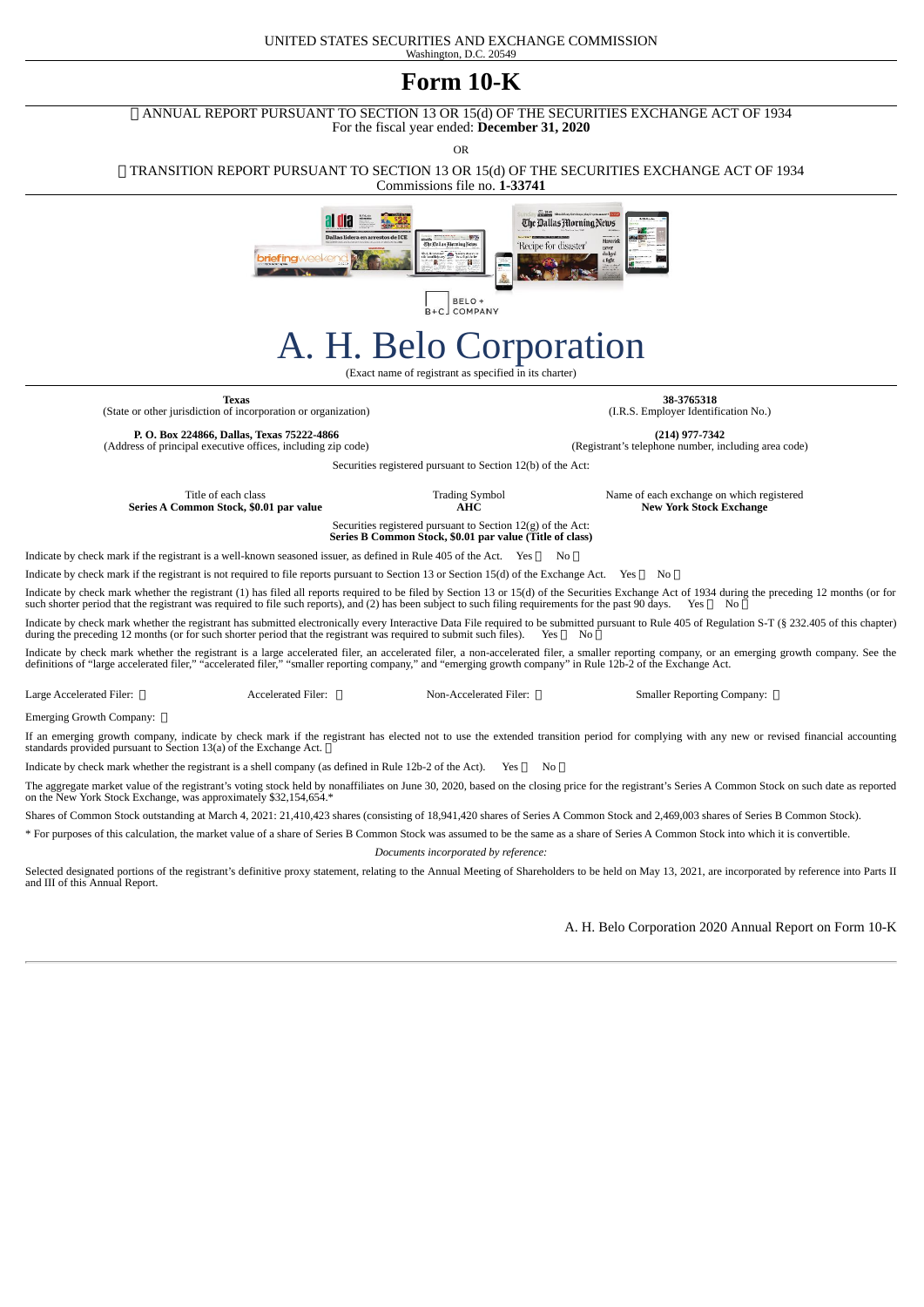# <span id="page-1-1"></span>**A. H. BELO CORPORATION FORM 10-K TABLE OF CONTENTS**

<span id="page-1-0"></span>

|          |                                                                                                              | Page               |
|----------|--------------------------------------------------------------------------------------------------------------|--------------------|
|          | <b>PART I</b>                                                                                                |                    |
| Item 1.  | <b>Business</b>                                                                                              | PAGE <sub>3</sub>  |
| Item 1B. | <b>Unresolved Staff Comments</b>                                                                             | PAGE <sub>8</sub>  |
| Item 2.  | <b>Properties</b>                                                                                            | PAGE <sub>8</sub>  |
| Item 3.  | <b>Legal Proceedings</b>                                                                                     | PAGE 8             |
| Item 4.  | <b>Mine Safety Disclosures</b>                                                                               | PAGE <sub>8</sub>  |
|          |                                                                                                              |                    |
|          | <b>PART II</b>                                                                                               |                    |
| Item 5.  | Market for Registrant's Common Equity, Related Stockholder Matters and Issuer Purchases of Equity Securities | PAGE 9             |
| Item 7.  | Management's Discussion and Analysis of Financial Condition and Results of Operations                        | <b>PAGE 10</b>     |
| Item 8.  | <b>Financial Statements and Supplementary Data</b>                                                           | <b>PAGE 20</b>     |
| Item 9.  | Changes in and Disagreements with Accountants on Accounting and Financial Disclosure                         | PAGE <sub>20</sub> |
| Item 9A. | <b>Controls and Procedures</b>                                                                               | PAGE <sub>20</sub> |
|          | <b>PART III</b>                                                                                              |                    |
| Item 10. | Directors, Executive Officers and Corporate Governance                                                       | <b>PAGE 22</b>     |
| Item 11. | <b>Executive Compensation</b>                                                                                | PAGE <sub>22</sub> |
| Item 12. | Security Ownership of Certain Beneficial Owners and Management and Related Stockholder Matters               | <b>PAGE 22</b>     |
| Item 13. | Certain Relationships and Related Transactions, and Director Independence                                    | PAGE <sub>22</sub> |
| Item 14. | <b>Principal Accountant Fees and Services</b>                                                                | <b>PAGE 22</b>     |
|          |                                                                                                              |                    |
|          | <b>PART IV</b>                                                                                               |                    |
| Item 15. | <b>Exhibits, Financial Statement Schedules</b>                                                               | <b>PAGE 23</b>     |
|          | <b>Signatures</b>                                                                                            | <b>PAGE 26</b>     |
|          |                                                                                                              |                    |
|          | <b>INDEX TO CONSOLIDATED FINANCIAL STATEMENTS</b>                                                            |                    |
|          | Report of Independent Registered Public Accounting Firm                                                      | <b>PAGE 28</b>     |
|          | Consolidated Statements of Operations for the Years Ended December 31, 2020 and 2019                         | <b>PAGE 30</b>     |
|          | Consolidated Statements of Comprehensive Income (Loss) for the Years Ended December 31, 2020 and 2019        | PAGE 31            |
|          | Consolidated Balance Sheets as of December 31, 2020 and 2019                                                 | <b>PAGE 32</b>     |
|          | Consolidated Statements of Shareholders' Equity for the Years Ended December 31, 2020 and 2019               | <b>PAGE 33</b>     |
|          | Consolidated Statements of Cash Flows for the Years Ended December 31, 2020 and 2019                         | <b>PAGE 34</b>     |
|          | Notes to the Consolidated Financial Statements                                                               | <b>PAGE 35</b>     |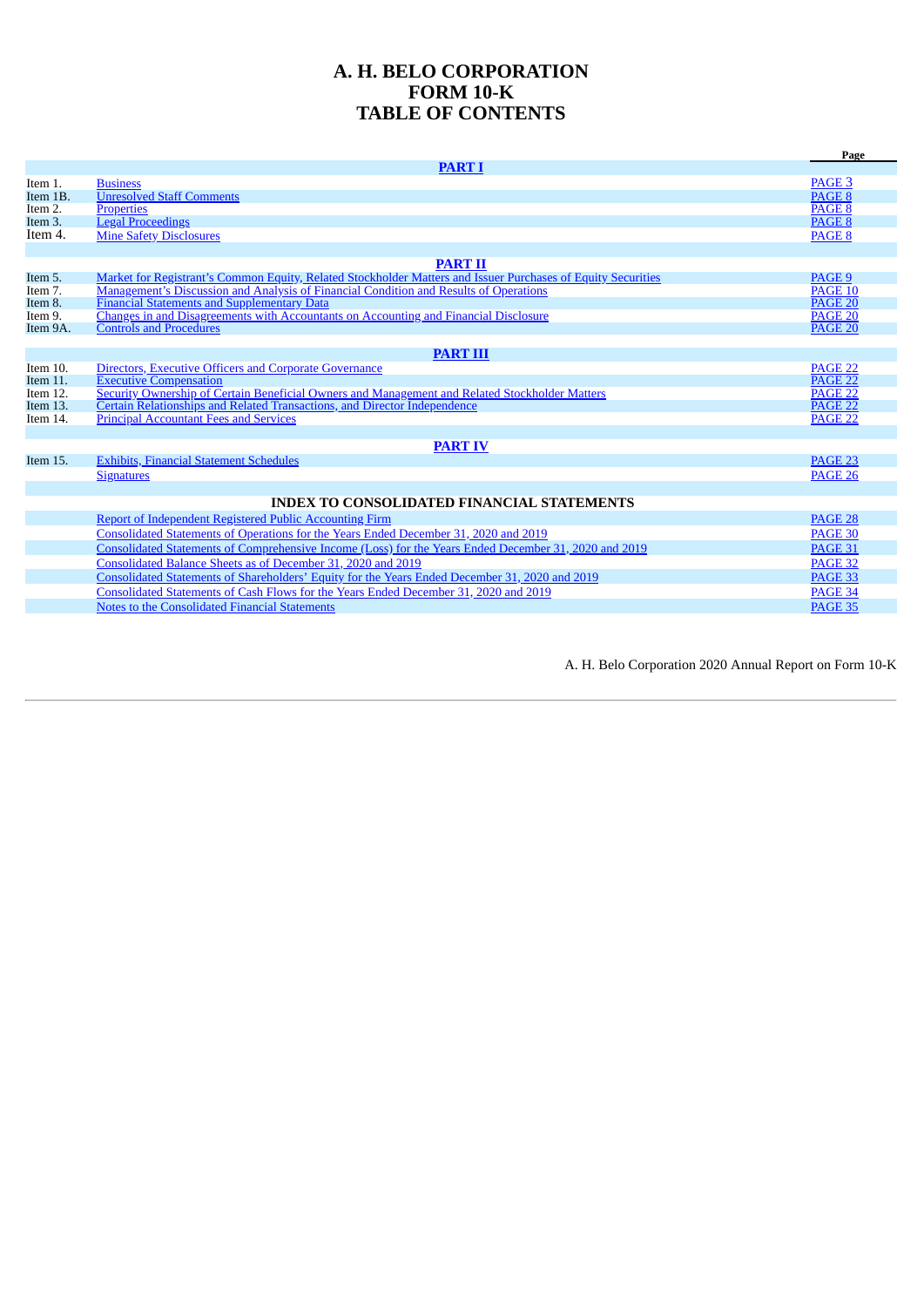# **PART I**

### <span id="page-2-1"></span>**CAUTIONARY STATEMENT CONCERNING FORWARD-LOOKING STATEMENTS**

Statements in this Annual Report on Form 10-K concerning A. H. Belo Corporation's business outlook or future economic performance, anticipated profitability, revenues, expenses, dividends, capital expenditures, investments, dispositions, impairments, business initiatives, acquisitions, pension plan contributions and obligations, real estate sales, working capital, future financings and other financial and non-financial items that are not historical facts, including statements of the Company's expectations relating to its plans to regain NYSE compliance, are "forward-looking statements" as the term is defined under applicable federal securities laws. Forward-looking statements are subject to risks, uncertainties and other factors that could cause actual results to differ materially from those statements. Such risks, trends and uncertainties are, in most instances, beyond the Company's control, and include changes in advertising demand and other economic conditions; consumers' tastes; newsprint prices; program costs; labor relations; cybersecurity incidents; technological obsolescence; and the current and future impacts of the COVID-19 public health crisis. Among other risks, there can be no guarantee that the board of directors will approve a quarterly dividend in future quarters. Forward-looking statements, which are as of the date of this filing, are not updated to reflect events or circumstances after the date of the statement.

All dollar amounts presented herein the Annual Report on Form 10-K, except share and per share amounts, are presented in thousands, unless the context indicates otherwise.

#### <span id="page-2-0"></span>**Item 1. Business**

A. H. Belo Corporation and subsidiaries are referred to collectively herein as "A. H. Belo" or the "Company." The Company, headquartered in Dallas, Texas, is the leading local news and information publishing company in Texas. The Company has a growing presence in emerging media and digital marketing, and maintains capabilities related to commercial printing, distribution and direct mail. A. H. Belo delivers news and information in innovative ways to a broad range of audiences with diverse interests and lifestyles.

A. H. Belo Corporation was formed in February 2008 through a spin-off from its former parent company and is registered on the New York Stock Exchange (NYSE trading symbol: AHC). The Company publishes *The Dallas Morning News* (*www.dallasnews.com*), Texas' leading newspaper and winner of nine Pulitzer Prizes, and various niche publications targeting specific audiences. Its newspaper operations also provide commercial printing and distribution services to several large national newspapers. In addition, the Company has the capabilities of a full-service strategy, creative and media agency that focuses on strategic and digital marketing, and data intelligence that provide a measurable return on investment to its clients.

### **Business Overview**

The Company's goal is to create value for investors by being the premier provider of relevant and original local journalism in North Texas so citizens can make informed choices about their lives and the life of the communities in which they live. This commitment to excellence in journalism attracts and retains subscribers to the print edition, the digital site, and applications. The Company redesigned and expanded its website platforms and mobile applications in 2019 to provide a better customer experience with its digital news and information reporting.

Since the Company's spin-off in 2008, the print media industry has encountered continuous declines in revenue primarily due to the secular shift of readers and advertisers to digital platforms. The Company has sought to limit its exposure to these industry risks through greater development of its digital platforms for delivery of news and advertising, and leveraging its brand and personnel to enhance its media agency solutions. However, these improvements may not result in a sufficient increase in revenue to offset the declines the Company is experiencing in its traditional print media business.

In the third quarter of 2019, in conjunction with a strategic change to move to a single decision-making reporting structure and based on how the Company's chief operating decision-maker makes decisions about allocating resources and assessing performance, the Company determined it has one reportable segment. With this reorganization, the Company enhanced its capabilities to provide customers with strategic, creative and media marketing solutions with a focus on strategic and digital marketing, and data intelligence that provide a measurable return on investment to its clients.

The Company operates *The Dallas Morning News* (*www.dallasnews.com*), Texas' leading newspaper and winner of nine Pulitzer Prizes, and various niche publications targeting specific audiences. These operations generate revenue from sales of advertising within the Company's newspaper and digital platforms, subscriptions and retail sales of its newspapers, commercial printing and distribution services primarily related to national newspapers, and preprint advertising.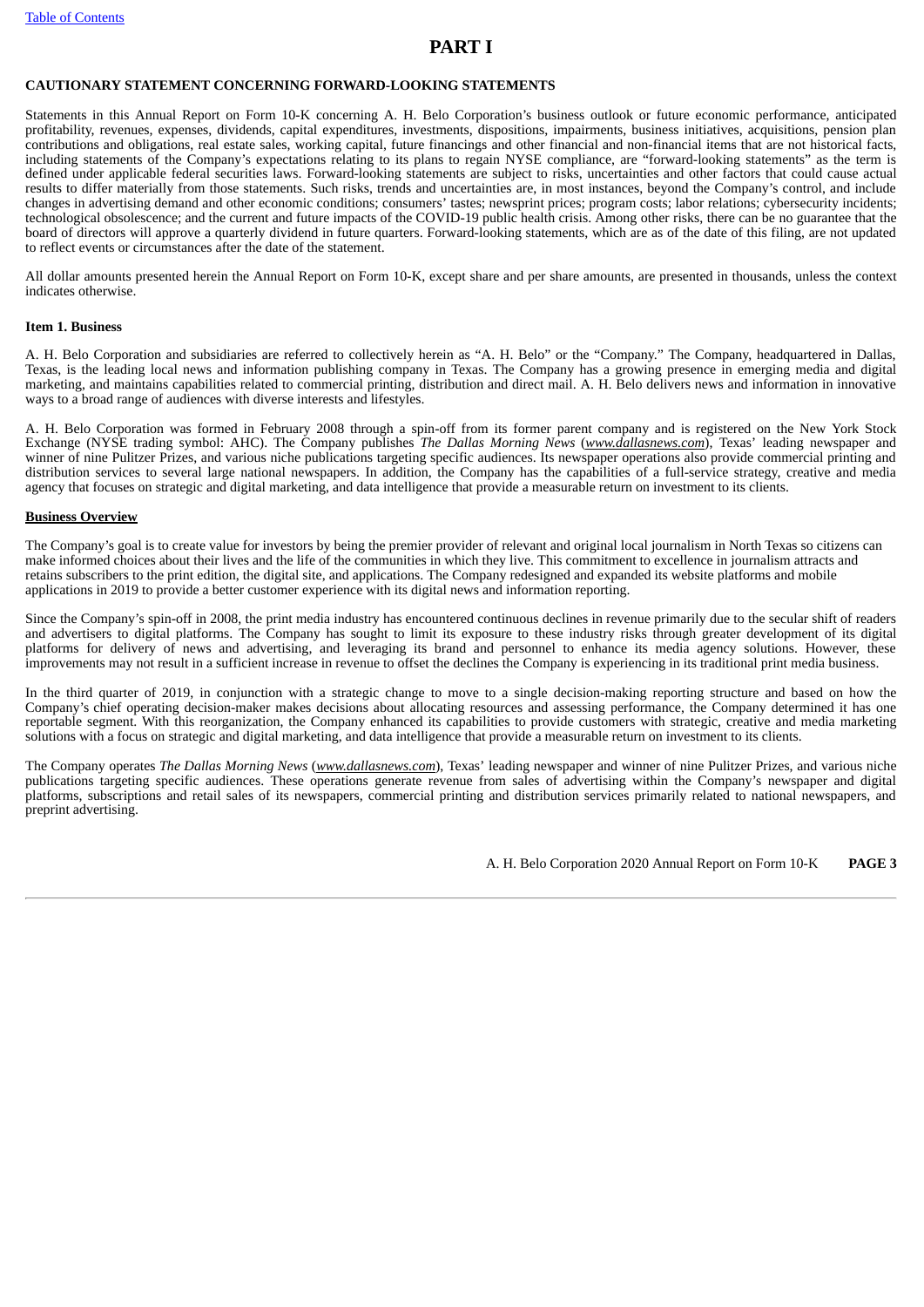*The Dallas Morning News'* first edition was published on October 1, 1885. *The News* is one of the leading metropolitan newspapers in the United States. The newspaper is distributed primarily in Dallas County and 10 surrounding counties. This coverage area represents one of the most populous and fastest growing metropolitan areas in the country. *The News* has been awarded nine Pulitzer Prizes for news reporting, editorial writing and photography. *The Ne*ws also publishes *Briefing*, a newspaper distributed two days per week at no charge to nonsubscribers in select coverage areas, and *Al Dia*, an award-winning Spanish-language newspaper published on Wednesdays and distributed at no charge to households in select coverage areas. Unless otherwise noted, the financial and operating results of all publications are reported as *The Dallas Morning News*.

Businesses producing and providing services within the print and newspaper industry have encountered significant declines in revenue as a result of increasing use of the internet for delivery of information. These businesses have been challenged to find alternative solutions to offset the loss of revenue. The majority of revenues within the newspaper industry were historically generated from display and classified advertisements followed by revenues from subscriptions and retail sales of newspapers. Revenues from subscriptions and retail sales of newspapers have experienced greater resilience as readers have been willing to pay higher prices for the product, which has substantially offset lower circulation volumes. Since the spin-off from its former parent company in 2008, the Company has faced ongoing revenue declines primarily in print advertising and expects these trends to continue.

In addition to traditional print advertising, the Company has the ability to provide full-service agency capabilities including strategy, creative and media management with a focus on strategic and digital marketing, and data intelligence that provide a measurable return on investment to its clients. Through the full-service capabilities, we are able to offer businesses comprehensive, strategic and creative marketing solutions which allow our clients to connect with their business, their brand and their audiences. The Company has aligned management and its sales teams to provide a cross-functional integrated approach to maximize the development of these businesses. Digital marketing services are provided through the following service offerings:

- Multi-channel marketing solutions through subscription sales of the Company's cloud-based software, allowing customers to manage and individualize their marketing campaigns. In addition, multi-channel marketing services are provided to customers without access to the proprietary software.
- Digital and marketing analytics, search engine marketing and other marketing related services to businesses across the United States.
- Social media account management and content marketing services principally for businesses in the North Texas region.
- Multi-channel digital advertising and marketing services campaigns for customers, allowing them to target demographic audiences using data analytics and determine the delivery media such as email campaigns, banner impressions or video views on third-party websites.
- Marketing and promotional products for businesses to supply to employees and customers.

The following describes the Company's various revenue streams.

**Advertising and Marketing Services Revenue** - Advertising and marketing services revenue accounted for approximately 47 percent of total revenue for 2020. The Company has a comprehensive portfolio of print and digital advertising products, which include display, classified, preprint and digital advertising. Display revenue results from sales of advertising space within the Company's core newspapers and niche publications to local, regional or national businesses with local operations, affiliates or resellers. Classified revenue, which includes automotive, real estate, employment, obituaries and other, results from sales of advertising space in the classified and other sections of the Company's newspapers. Preprint revenue results from sales of preprinted advertisements or circulars inserted into the Company's core newspapers and niche publications, or distributed by mail or third-party distributors to households in targeted areas in order to provide total market coverage for advertisers. The Company's capabilities allow its advertisers to target preprint distribution selectively at the sub-zip code level in order to optimize coverage for the advertisers' locations.

The Company's digital advertising and marketing services revenue consists of strategic marketing management, consulting, creative services, targeted and multi-channel (programmatic) advertising placed on third-party websites, digital sales of banner, classified and native advertisements on the Company's news and entertainment-related websites and mobile apps, social media management, search optimization, direct mail and the sale of promotional materials.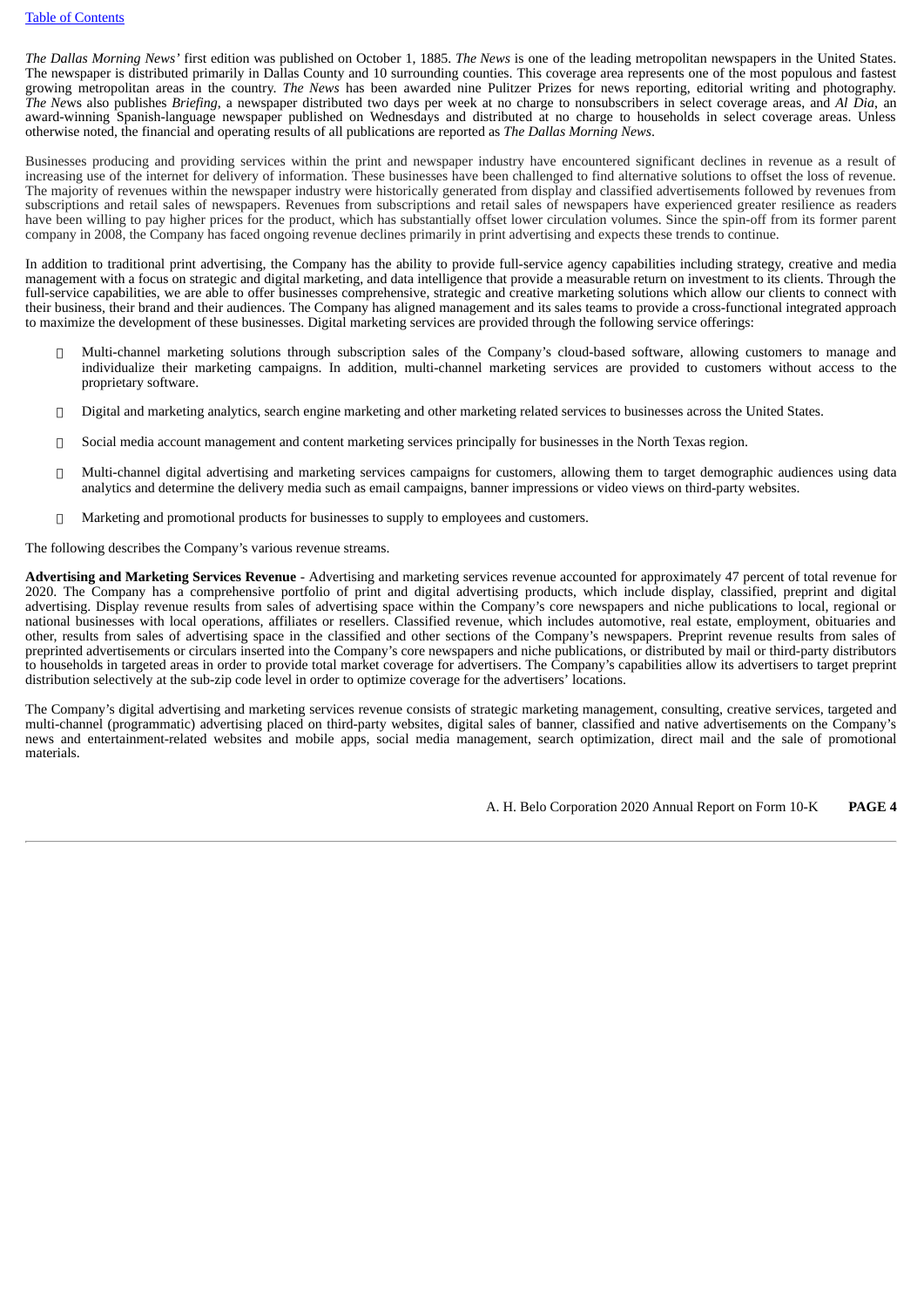**Circulation Revenue** - Circulation revenue accounted for approximately 42 percent of total revenue for 2020 and includes subscriptions and single copy sales related to the Company's core newspapers in print and digital formats. A. H. Belo's steadfast commitment to producing superior, unduplicated local journalism enables the Company's newspapers to charge premium subscription rates*. The Dallas Morning News'* goal is to maximize the amount of recurring revenue from consumers of the Company's print and digital products. The Company continuously assesses the journalism provided to subscribers and their willingness and ability to pay higher rates by geographic area. Each year since 2008, the Company has implemented effective rate increases to select subscribers or retailers. A digital replica version of *The Dallas Morning News* is offered on *dallasnews.com* for subscribers to purchase if they prefer to consume news through a digital device in a more traditional format. A. H. Belo's newspapers and the newspaper industry as a whole are challenged to maintain and grow print circulation volume. To the extent circulation volume declines cannot be offset by rate increases, the Company will realize lower circulation revenue. Circulation volume declines could also result in lower rates and volumes for advertising revenue.

The Company's news websites, including *dallasnews.com* and *aldiadallas.com*, are the leading English and Spanish news and entertainment digital platforms in the North Texas region. The news websites offer late-breaking and other up-to-date news coverage, user-generated content, advertising, ecommerce and other services. Readers can access news content across multiple digital platforms and obtain relevant local customized content and advertising. The Company's journalists have expanded their reach and deepened their engagement with audiences by delivering news and content through social media platforms such as blogs, Facebook and Twitter, which direct traffic to the core websites. The Company's success depends to a significant extent on its ability to develop and manage the digital business in response to the changes in consumers' preferences and behaviors, as well as changes to advertising expenditures, as described above.

**Printing, Distribution and Other Revenue -** Printing, distribution and other revenue accounted for approximately 11 percent of total revenue for 2020 and includes commercial printing, distribution, and shared mail packaging services. The Company's commercial printing and distribution services leverage the capacity of its production and distribution assets. The Company believes the incremental revenue from these services allows a greater return from the Company's operating assets.

Commercial printing and delivery services are provided for certain national newspapers. A shared mail packaging business is operated in Phoenix, Arizona, providing mailed advertisements for business customers.

## **Raw Materials and Distribution**

The basic material used in publishing newspapers is newsprint. The Company entered into a three-year Paper Supply Agreement, effective in August 2019, with Gannett Supply Corporation ("Gannett"), a newsprint broker, which will be the Company's sole supplier of newsprint from designated newsprint suppliers at market-based prices during the term of the agreement, except in certain specified instances. The agreement is renewable for successive oneyear terms upon mutual agreement of the parties, and is terminable by either party on 180 days prior written notice. This agreement allows the Company access to multiple mills at competitive pricing. Prior to the Gannett agreement, the Company's newsprint was obtained through a purchasing consortium. Management believes the Gannett agreement provides adequate sources of newsprint to meet the Company's current needs. Significant increases in newsprint costs or the Company's inability to obtain an adequate supply of newsprint in the future could adversely affect its financial condition and results of operations.

During 2020, Company operations consumed 9,781 metric tons of newsprint at an average cost of \$549 per metric ton. Consumption of newsprint in 2019 was 11,619 metric tons at an average cost of \$751 per metric ton.

The Company's newspapers and other commercial print products are produced at its facility in Plano, Texas. Distribution of printed products to subscribers, retailers and newsstands is made under terms of agreements with third-party distributors. The Company believes a sufficient number of third-party distributors exist to allow uninterrupted distribution of the Company's products. However, if third-party service providers face financial difficulties or terminate their relationship with the Company, this could adversely affect the Company's ability to satisfy its customers or operate the business, and could affect results of operations.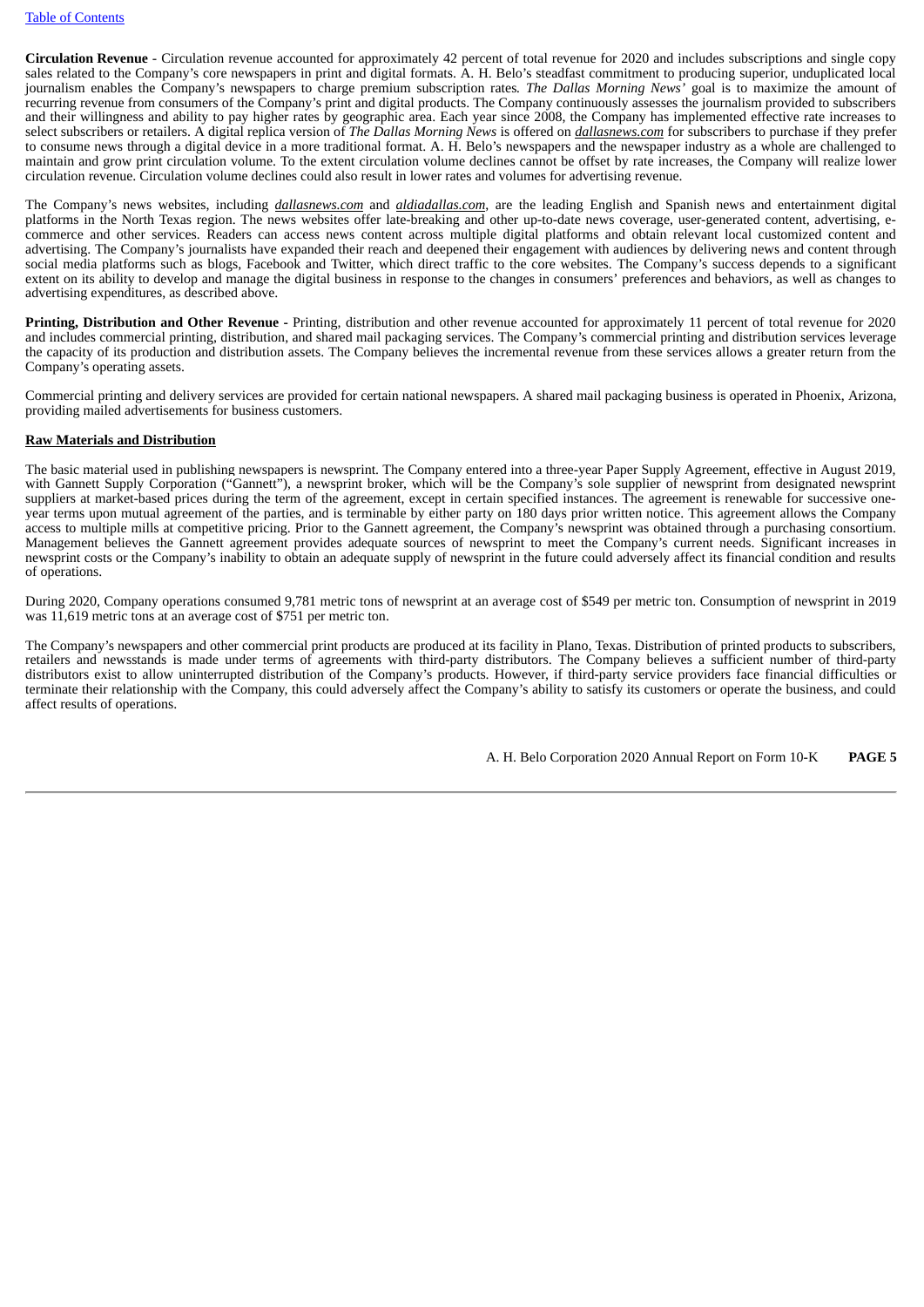# **Competitive Strengths and Challenges**

The Company's strengths include:

- $\Box$  the largest news-gathering operation in North Texas
- the opportunity to build valuable first-party data sets about consumers in North Texas due to the millions of unique visitors who come to the Company's websites and mobile applications monthly
- the ability to develop innovative new product and service offerings which leverage the Company's brand equity, existing content, distribution platforms, technologies and relationships
- $\Box$  the ability to provide clients with full-service agency capabilities including strategy, creative and media management which allow our clients to connect with their business, their brand and their audiences
- $\Box$  sufficient liquidity to allow the Company to invest opportunistically in the Company's business
- an affluent and educated demographic base in its market
- $\Box$  the ability to market print or digital products and services to large and targeted audiences at low marginal costs
- a large sales force with knowledge of the marketplaces in which the Company conducts its business, and relationships with current and potential print and digital advertising clients
- $\Box$  the ability to manage operating costs effectively according to market pressures

The Company's challenges include:

- $\Box$  timely growth of revenue and profits related to the Company's agency and digital services and digital subscriptions businesses that would provide for an offset to declines in revenue and profits related to the Company's print advertising and print circulation
- operating in a competitive environment with increased competition from other media, particularly internet-based media provided to customers at no cost
- $\Box$  effective monetization of locally-created online content on the Company's websites while balancing the impact of potential lower traffic volumes with an established metered-based model

In response to the decline in print revenue, the Company has developed agency and digital advertising capabilities through multiple media channels. The Company leverages its news content to improve engagement on the Company's digital platforms that results in increased digital subscriptions and associated revenue. The Company also continues to diversify its revenue base by leveraging the available capacity of its existing assets to provide print and distribution services for newspapers and other customers requiring these services, by introducing new advertising and marketing services products, and by increasing circulation prices.

Because of declining print circulation, the Company has developed broad digital strategies designed to provide readers with multiple platforms for obtaining online access to local news. The Company redesigned and expanded its website platforms and mobile applications in third quarter of 2019 to provide a better customer experience with its digital news and information content. The Company continues to obtain additional key demographic data from readers, which allows the Company to provide content desired by readers and to modify marketing and distribution strategies to target and reach audiences valued by advertisers. The Company has access to programmatic digital advertising platform that provides digital ad placement and targeting efficiencies and increases utilization of digital inventory within the Company's websites and external websites.

In addition to the general trends adversely affecting the publishing industry, the Company experienced unfavorable impacts resulting from the COVID-19 pandemic, which started in the latter part of the first quarter of 2020. For further information regarding the impact of COVID-19 and actions taken by the Company in response to the COVID-19 pandemic, including with respect to its employees, see Item 7. [Management's](#page-8-1) Discussion and Analysis of Financial Condition and Results of Operations.

## **Strategy**

A. H. Belo is committed to producing quality journalism for its communities and providing innovative marketing and digital advertising solutions for its customers through its agency capabilities, while creating value for shareholders over the long-term through stock price appreciation and dividends. The Company continuously evaluates its operations and investments against various economic factors to determine the appropriate current strategies.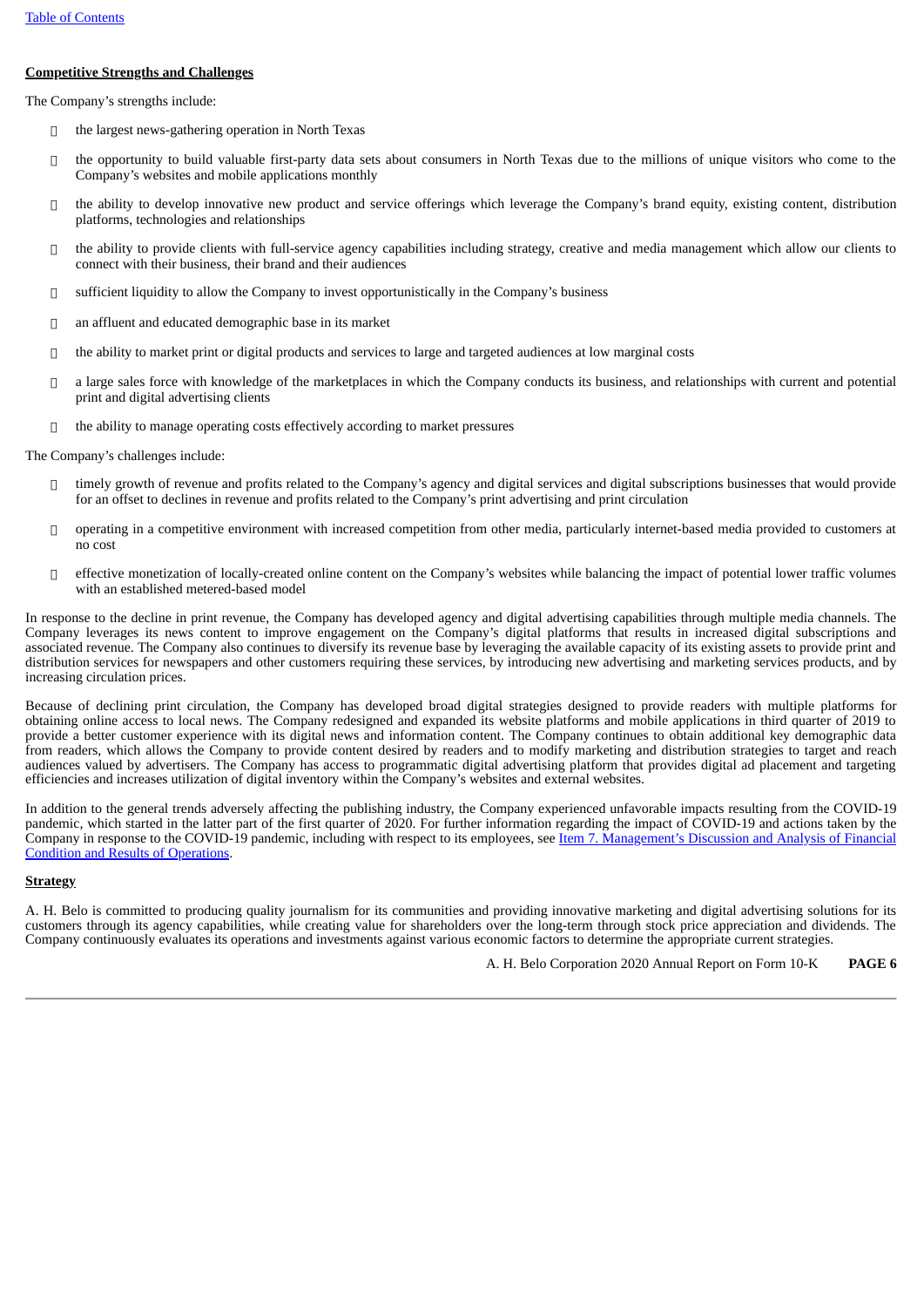The Company is committed to maintaining the leading digital and print platforms for delivering news of the highest quality and reliability in the North Texas area, as well as creating and developing innovative print and digital advertising marketing service capabilities that address the needs of clients and advertisers.

The Company seeks to achieve these objectives through the following strategies:

- produce quality local journalism at scale, distributed through digital platforms that improve user engagement and result in increased digital subscriptions and customer retention
- $\Box$  develop new ways to optimize advertising dollars on the Company's digital platforms
- grow recurring advertising and digital marketing services revenue through a client-first approach and enhanced full-service agency capabilities
- $\Box$  improve print revenues and increase utilization of operating assets by maintaining profitable print and distribution services to third parties
- $\Box$  continue to align costs with revenue, maintain strong liquidity to support future business and product initiatives, and provide flexibility to meet strategic investment opportunities and other cash flow requirements

## **Competition**

A. H. Belo's newspapers, niche publications and related websites primarily serve audiences in the North Texas area. The Company competes for advertising revenue for its newspapers and websites with other print and agency companies. Advertising revenues for the Company's newspapers and websites are responsive to circulation and traffic volumes, demographics of their subscriber bases, advertising results, rates and customer service. Advertising on digital platforms is highly competitive and largely dominated by large internet companies. As advertisers reallocate marketing expenditures from print to digital channels, the Company believes its strong local brand and its full-service agency capabilities will allow it to offer exclusive advertising and digital marketing solutions to local businesses on a competitive scale.

*The Dallas Morning News* has the highest paid print circulation in the North Texas area while competing with one other metropolitan newspaper in parts of its geographic market. Print circulation revenues are challenged primarily due to free and readily-accessible news, entertainment, advertising and other content available through the internet. This secular shift from print to digital media continues as consumer lifestyles embrace technological advancements, particularly with mobile devices, which provide access to a wide variety of digital news and advertising alternatives, including news and social media websites, online advertising networks and exchanges, online classified services, and direct email advertising. Competition for readers is primarily based on mode of delivery, quality of the Company's journalism, price, timeliness of interaction with audiences, and customer service. News and other digital content produced by the Company's newspapers and niche publications are available via its websites, mobile applications and through email. The Company offers competitive technology for accessing digital content on mobile devices and via personal computers. Journalists engage online readers through blogs, Twitter and other social media posts.

## **Seasonality**

A. H. Belo's advertising revenues are subject to moderate seasonality, with print and digital advertising revenue typically higher in the fourth calendar quarter of each year because of the holiday shopping season. However, in the fourth quarter of 2020 print advertising revenue was adversely impacted by the COVID-19 pandemic. The level of print and digital advertising sales in any period may also be affected by advertisers' decisions to increase or decrease their advertising expenditures in response to anticipated consumer demand and general economic conditions.

## **Employees**

As of December 31, 2020, the Company had 743 employees of which approximately 18 percent were represented by a labor union, pending contract finalization. The Company is in the process of negotiating an initial collective bargaining agreement and it cannot predict the timing or the outcome of these negotiations.

### **Available Information**

A. H. Belo maintains its corporate website at *www.ahbelo.com*, which makes available, free of charge, this Annual Report on Form 10-K, its Quarterly Reports on Form 10-Q, its Current Reports on Form 8-K and amendments to those reports, as filed or furnished pursuant to Section 13(a) or 15(d) of the Securities Exchange Act of 1934 (the "Exchange Act"), as amended, as soon as reasonably practicable after the reports are electronically filed with or furnished to the Securities and Exchange Commission (the "SEC").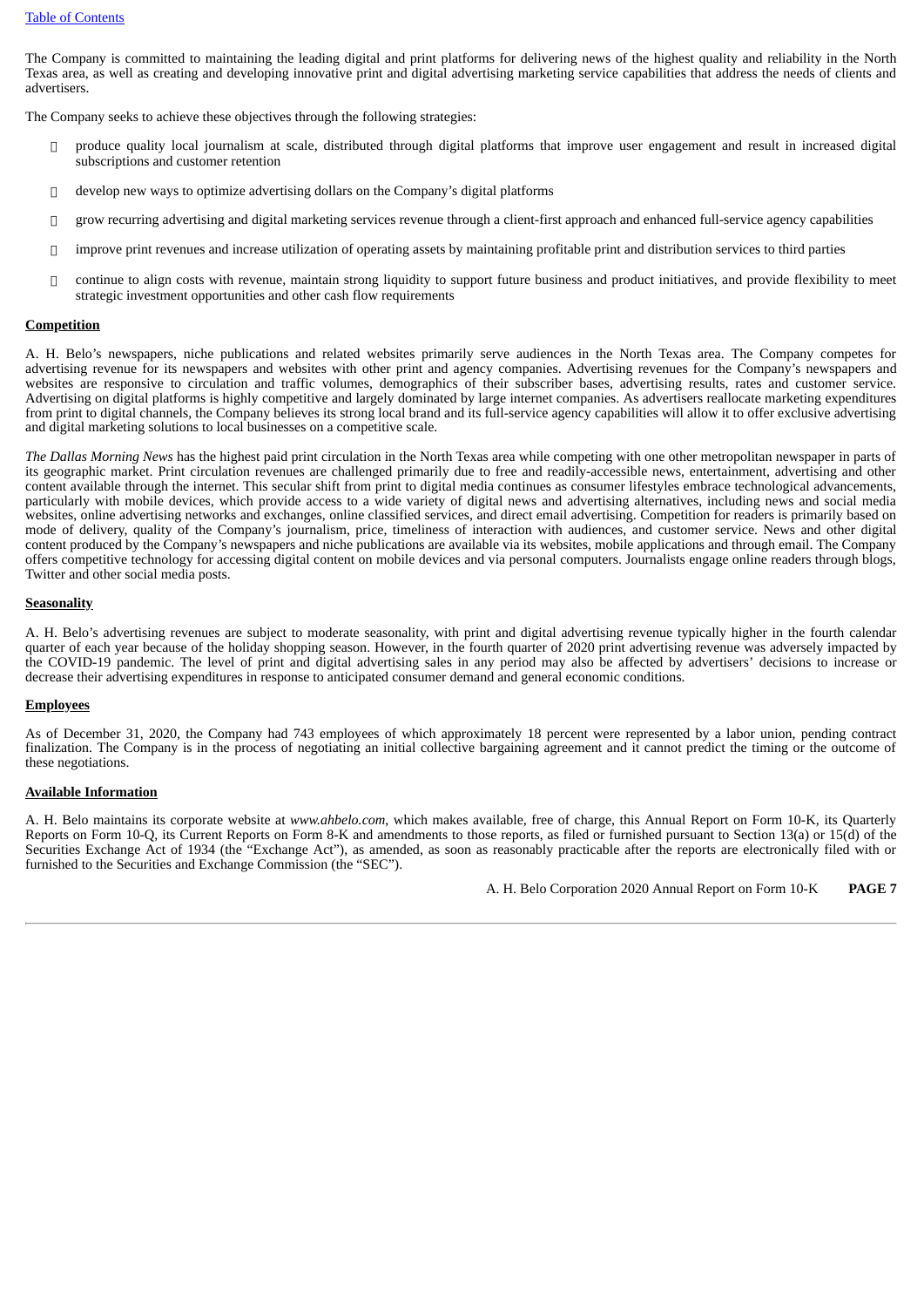# <span id="page-7-0"></span>**Item 1B. Unresolved Staff Comments**

None.

## <span id="page-7-1"></span>**Item 2. Properties**

| <b>Operations</b>                          | Ownership | Location         |
|--------------------------------------------|-----------|------------------|
| Corporate and The Dallas Morning News      | Leased    | Dallas, Texas    |
| Printing facilities                        | Owned     | Plano, Texas     |
| AHC Dallas Properties, LLC                 | Leased    | Denton, Texas    |
| Sales operations                           | Leased    | Dallas, Texas    |
| Shared mail packaging office and warehouse | Leased    | Phoenix, Arizona |

In addition to the properties above, the Company has various leased locations it uses for news reporting and the distribution of the Company's publications, and it leases property in Tulsa, Oklahoma used for sales operations. As of December 31, 2020, in aggregate, the Company leased facilities for current use consisting of approximately 293,000 square feet and owns property that includes land and a building consisting of approximately 1,258,000 square feet.

#### <span id="page-7-2"></span>**Item 3. Legal Proceedings**

A number of legal proceedings are pending against A. H. Belo. In the opinion of management, liabilities, if any, arising from these legal proceedings would not have a material adverse effect on A. H. Belo's results of operations, liquidity or financial condition. A. H. Belo and its subsidiaries may be subject to litigation, including matters relating to alleged libel or defamation, governmental proceedings and investigations. Adverse determinations in any such matters could require A. H. Belo to make monetary payments or result in other sanctions or findings that could adversely affect the Company's business, financial condition and results of operations. Insurance coverage, if any, may not be adequate to cover all costs and/or losses. In some instances, the Company may have a contractual obligation from a third-party to indemnify liabilities related to litigation or governmental investigation, but if the thirdparty fails to indemnify us, the Company would be responsible for monetary damages.

#### <span id="page-7-3"></span>**Item 4. Mine Safety Disclosures**

<span id="page-7-4"></span>None.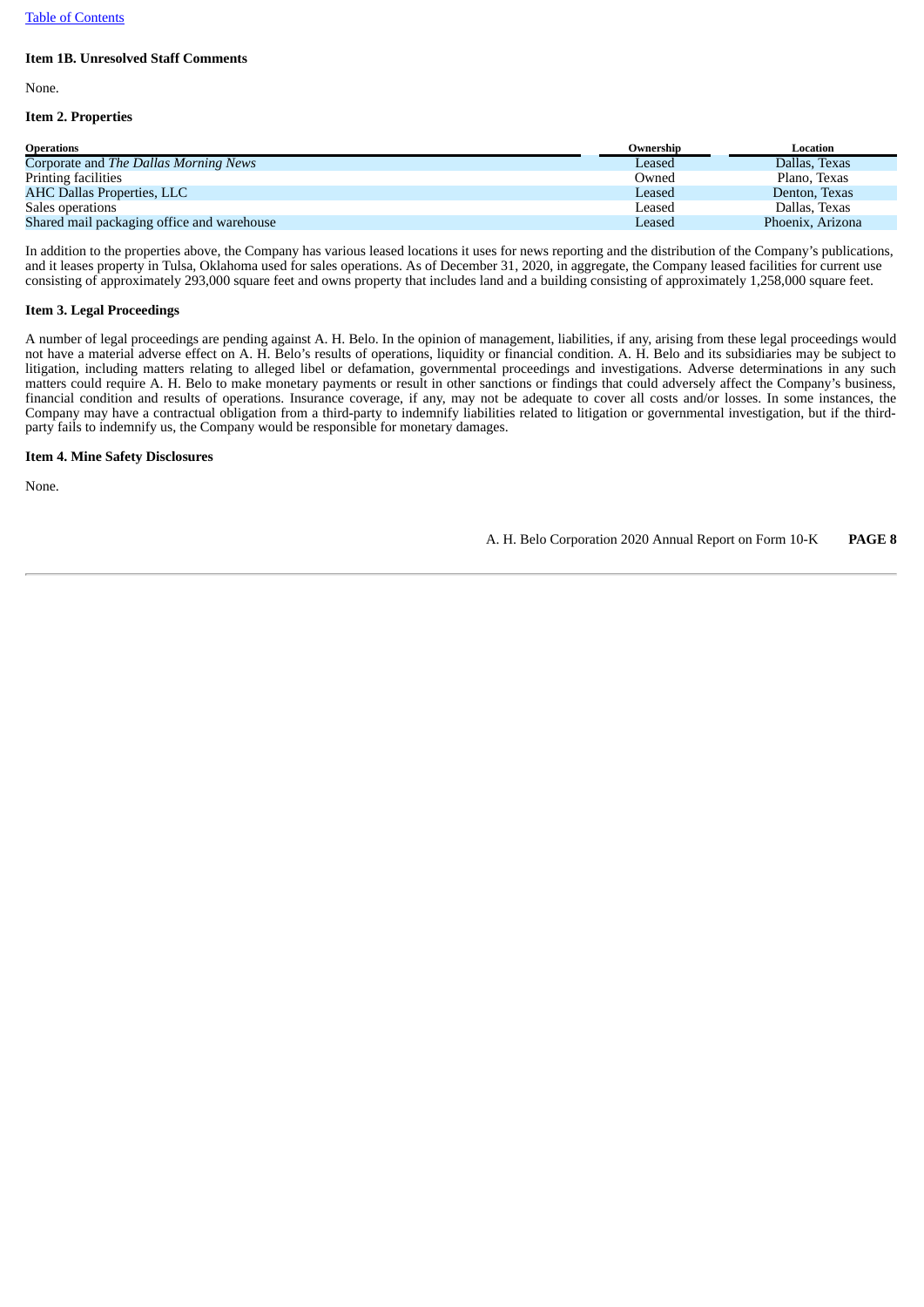# **PART II**

## <span id="page-8-0"></span>Item 5. Market for Registrant's Common Equity, Related Stockholder Matters and Issuer Purchases of Equity Securities

The Company's authorized common equity consists of 125,000,000 shares of common stock, par value \$.01 per share. The Company has two series of common stock outstanding, Series A and Series B. Shares of the two series are identical in all respects except as noted herein. Shares of Series B common stock are entitled to 10 votes per share on all matters submitted to a vote of shareholders, and shares of Series A common stock are entitled to one vote per share. Transferability of the Series B common stock is limited to family members and affiliated entities of the holder. Shares of Series B common stock are convertible at any time on a one-for-one basis into shares of Series A common stock and upon a transfer, other than as described above, shares of Series B common stock automatically convert into Series A common stock. Shares of the Company's Series A common stock are traded on the New York Stock Exchange (NYSE trading symbol: AHC) and began trading on February 11, 2008. There is no established public trading market for shares of Series B common stock.

The declaration of dividends is subject to the discretion of A. H. Belo's board of directors. The determination as to the amount declared and its timing depends on, among other things, A. H. Belo's results of operations and financial condition, capital requirements, other contractual restrictions, prospects, applicable law, general economic and business conditions and other future factors that are deemed relevant. The board of directors generally declares dividends during the quarter preceding its stated measurement and payment dates. A. H. Belo cannot provide any assurance that future dividends will be declared and paid due to the factors discussed in the "Cautionary Statement Concerning [Forward-Looking](#page-2-1) Statements" and elsewhere in this Annual Report on Form 10-K. The table below sets forth the high and low sales prices reported on the New York Stock Exchange for a share of the Company's common stock and the recorded cash dividends per share declared for the past two years.

|                |   | <b>Stock Price</b> |      |    |      |    | <b>Dividends</b> |   |           |
|----------------|---|--------------------|------|----|------|----|------------------|---|-----------|
|                |   |                    | High |    | Low  |    | <b>Close</b>     |   | Declared* |
| 2020           |   |                    |      |    |      |    |                  |   |           |
| Fourth quarter |   | \$                 | 1.60 | S  | 1.32 |    | 1.51             | S | 0.04      |
| Third quarter  |   |                    | 1.85 |    | 1.33 |    | 1.41             |   | 0.04      |
| Second quarter |   |                    | 2.09 |    | 1.29 |    | 1.73             |   | 0.08      |
| First quarter  |   |                    | 3.05 |    | 1.45 |    | 1.72             |   | 0.08      |
|                |   |                    |      |    |      |    |                  |   |           |
| 2019           |   |                    |      |    |      |    |                  |   |           |
| Fourth quarter |   | S                  | 3.83 | -S | 2.75 | -S | 2.80             | S | 0.08      |
| Third quarter  |   |                    | 3.78 |    | 3.35 |    | 3.64             |   | 0.08      |
| Second quarter |   |                    | 4.08 |    | 3.50 |    | 3.69             |   | 0.08      |
| First quarter  |   |                    | 4.47 |    | 3.36 |    | 3.72             |   | 0.08      |
|                | . |                    |      |    |      |    |                  |   |           |

*\*Cash dividends are recorded in the period declared. This table reflects the period the dividends were paid.*

The closing price of the Company's Series A common stock as reported on the New York Stock Exchange on March 4, 2021, was \$2.06. The approximate number of shareholders of record of the Company's Series A and Series B common stock at the close of business on March 4, 2021, was 342 and 144, respectively.

### **Equity Compensation Plan Information**

The information set forth under the heading "Equity Compensation Plan Information" contained in the definitive Proxy Statement for the Company's Annual Meeting of Shareholders, to be held on May 13, 2021, is incorporated herein by reference.

### **Issuer Purchases of Equity Securities**

The Company repurchased shares of its common stock pursuant to a publicly announced share repurchase program authorized by the Company's board of directors. During 2019, the Company purchased 216,490 shares of its Series A common stock at a total cost of \$842. The agreement to repurchase the Company's stock expired in the fourth quarter of 2019 and was not renewed. All purchases were made through open market transactions and were recorded as treasury stock.

## **Sales of Unregistered Securities**

<span id="page-8-1"></span>During 2020 and 2019, shares of the Company's Series B common stock in the amounts of 225 and 247, respectively, were converted, on a one-for-one basis, into shares of Series A common stock. The Company did not register the issuance of these securities under the Securities Act of 1933 (the "Securities Act") in reliance upon the exemption under Section 3(a)(9) of the Securities Act.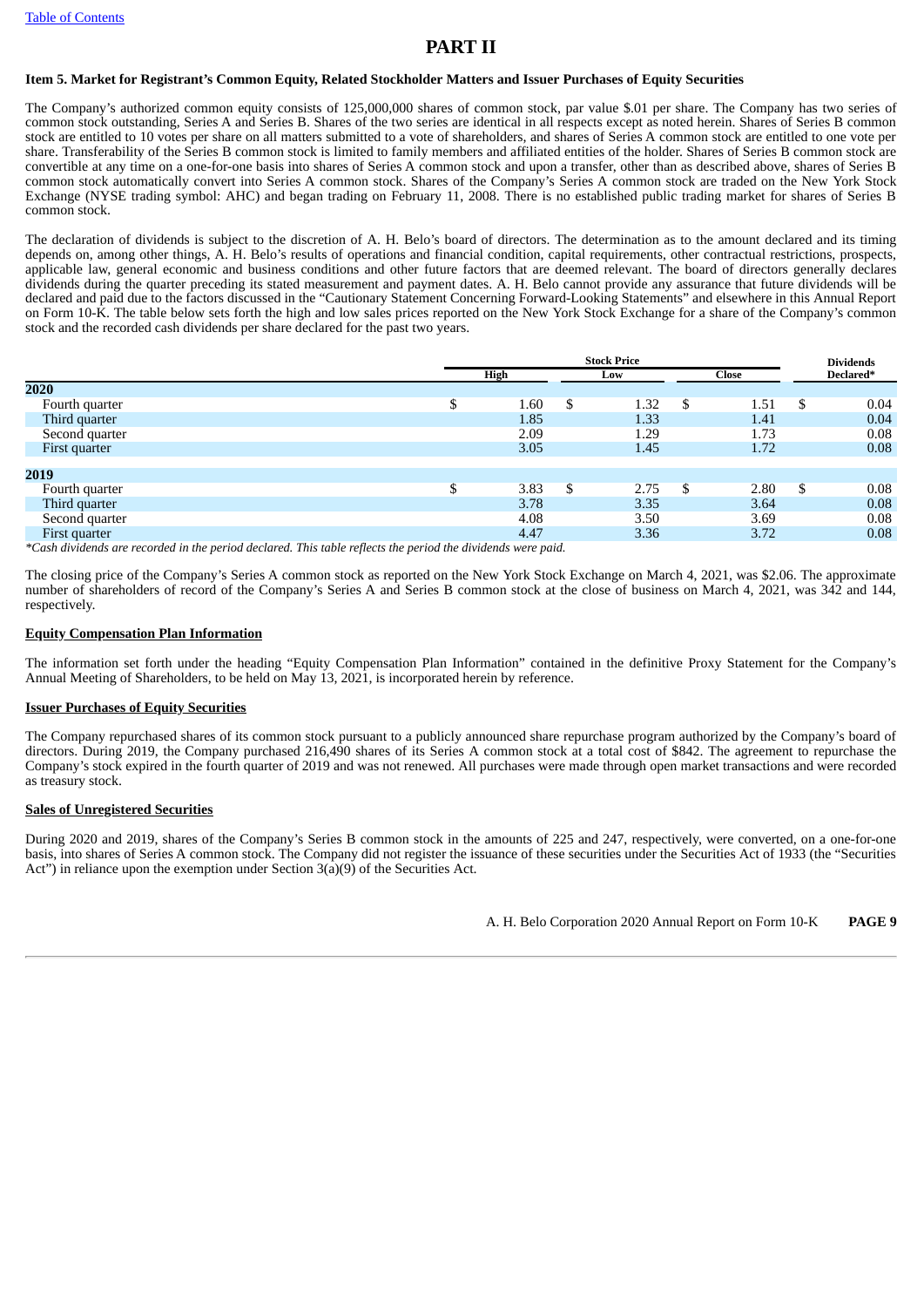#### Table of [Contents](#page-1-1)

## <span id="page-9-0"></span>**Item 7. Management's Discussion and Analysis of Financial Condition and Results of Operations**

A. H. Belo intends for the discussion of its financial condition and results of operations that follows to provide information that will assist in understanding its financial statements, the changes in certain key items in those statements from period to period, and the primary factors that accounted for those changes, as well as how certain accounting principles, policies and estimates affect its financial statements. The following information should be read in conjunction with the Company's consolidated financial statements and related notes filed as part of this report. All dollar amounts presented herein, except share and per share amounts, are in thousands, unless the context indicates otherwise.

This section and other parts of this Annual Report on Form 10-K contain certain forward-looking statements. Forward-looking statements are subject to risks, uncertainties and other factors that could cause actual results to differ materially from those statements. See the Cautionary Statement Concerning [Forward-Looking](#page-2-1) Statements of this Annual Report for further discussion.

## **OVERVIEW**

A. H. Belo Corporation ("A. H. Belo" or the "Company"), headquartered in Dallas, Texas, is the leading local news and information publishing company in Texas. The Company has a growing presence in emerging media and digital marketing, and maintains capabilities related to commercial printing, distribution and direct mail. A. H. Belo delivers news and information in innovative ways to a broad range of audiences with diverse interests and lifestyles.

The Company publishes *The Dallas Morning News* (*www.dallasnews.com*), Texas' leading newspaper and winner of nine Pulitzer Prizes, and various niche publications targeting specific audiences. Its newspaper operations also provide commercial printing and distribution services to several large national newspapers. In addition, the Company has the capabilities of a full-service strategy, creative and media agency that focuses on strategic and digital marketing, and data intelligence that provide a measurable return on investment to its clients.

In the third quarter of 2019, in conjunction with a strategic change to move to a single decision-making reporting structure and based on how the Company's chief operating decision-maker makes decisions about allocating resources and assessing performance, the Company determined it has one reportable segment. With this reorganization, the Company has focused on enhancing its capabilities to provide customers with strategic, creative and media marketing solutions.

Currently, the rapid spread of coronavirus (COVID-19 pandemic) globally has resulted in increased travel restrictions, and disruption and shutdown of businesses. The outbreak and any preventative or protective actions that the Company has taken and may continue to take, or may be imposed on the Company by governmental intervention, in respect of the pandemic may result in a period of disruption to the Company's financial reporting capabilities, its printing operations, and its operations generally. COVID-19 is impacting, and may continue to impact, the Company's customers, distribution partners, advertisers, production facilities, and third parties, and could result in additional loss of advertising revenue or supply chain disruption. Media was designated an essential business, therefore the Company's operations have continued throughout the pandemic. While digital subscriptions grew in 2020, the Company experienced decreased demand for its print and digital advertising. As a result, the Company implemented measures to reduce costs and preserve cash flow. These measures include reduction in the quarterly dividend rate, decreases in employee compensation, as well as reductions in discretionary spending. In addition, the Company benefited from the Coronavirus Aid, Relief, and Economic Security Act (the "CARES Act"). However, these measures may not be sufficient to fully offset the impact of the COVID-19 pandemic on the Company's business and, as such, the coronavirus is likely to continue to have an adverse impact on the Company's business, results of operations and financial condition at least for the near term.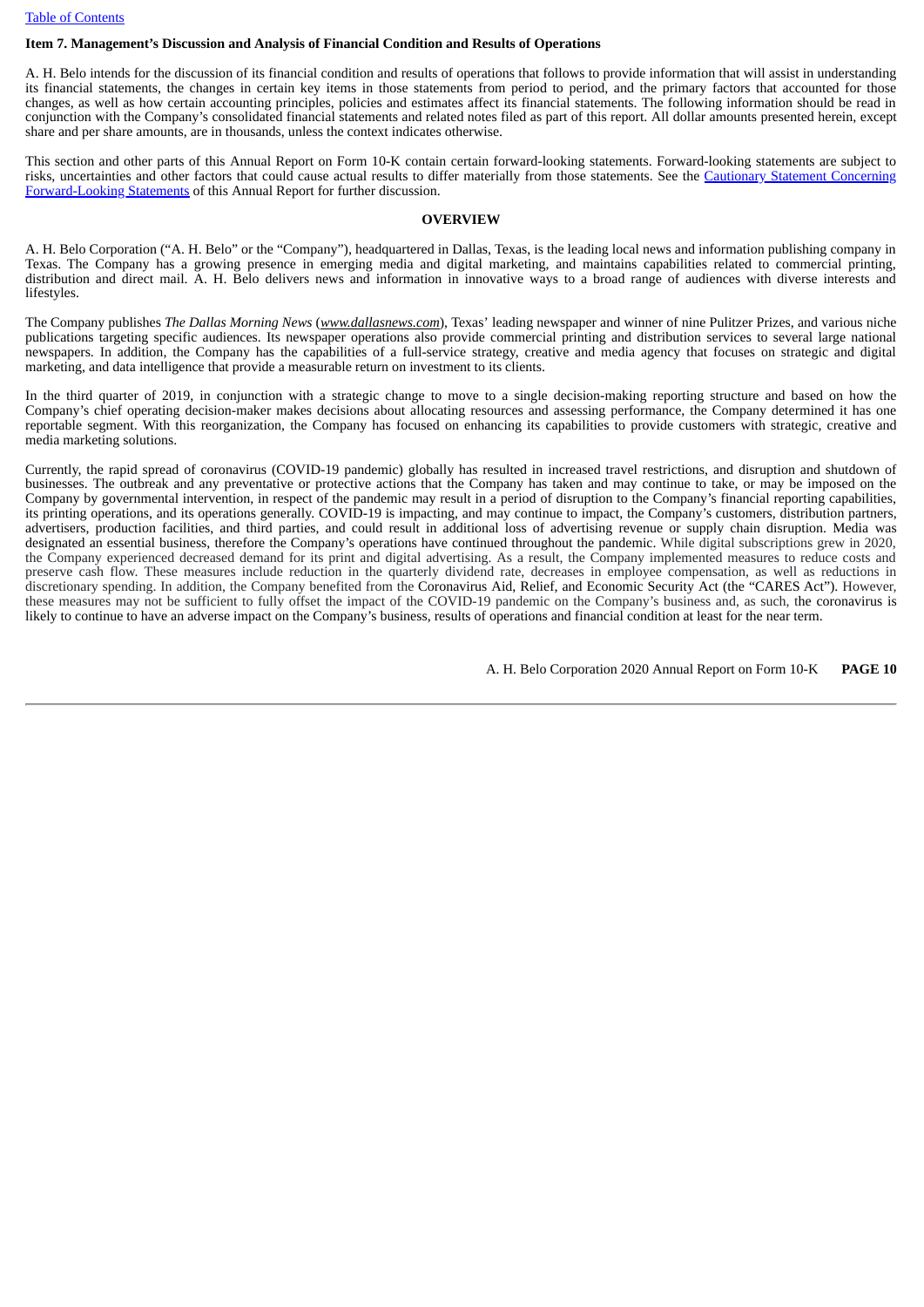## *Overview of Significant Transactions*

Operating results for 2020 reflect continued challenges in print advertising revenue trends, primarily due to volume and rate declines, partially offset by an increase in the Company's digital-only subscriptions revenue. In addition, the Company did experience declines resulting from the COVID-19 pandemic beginning late in the first quarter. The Company continues its efforts to diversify revenues through greater development of its digital platforms for delivery of news and advertising, and leveraging its brand and personnel to enhance its media agency solutions. However, there is no guarantee the Company will be able to generate enough digital revenue or margin to offset the loss of print advertising and circulation revenue and margin.

During the year ended December 31, 2020, the Company performed a review of potential impairment indicators for its long-lived assets, including property, plant and equipment, and right-of-use assets. The Company determined there were indicators of possible impairment and conducted a long-lived assets impairment review. Upon completion, it was determined the undiscounted cash flows including from ultimate disposition of the assets exceeded the carrying value of the asset group, thus no impairment was indicated. See Note 5 – [Leases](#page-40-0) for additional information on right-of-use asset impairment.

In the third quarter of 2019, in conjunction with the Company's organizational changes, the Company conducted an impairment review of goodwill and long-lived assets. As a result, the Company's goodwill was fully impaired in the third quarter of 2019.

In response to COVID-19, the CARES Act was signed into law on March 27, 2020. The CARES Act provides numerous tax provisions and other stimulus measures. The Company has benefited from the temporary five-year net operating loss carryback provision and the technical correction for qualified leasehold improvements, which changes 39-year property to 15-year property, eligible for 100 percent tax bonus depreciation. Applying the technical correction to 2018 has resulted in reporting additional tax depreciation of \$1,017 and increased the 2018 net operating loss to approximately \$6,829. The loss was carried back against 2014 taxes paid at the federal statutory rate of 35 percent that was previously in effect, resulting in a cash refund of \$2,425, including interest, received on October 2, 2020. Additionally, The Consolidated Appropriations Act, 2021 (the "Act"), which includes The COVID-related Tax Relief Act of 2020 and the Taxpayer Certainty and Disaster Tax Relief Act of 2020, was passed and signed into law the last week of 2020. Among others, the provisions in the Act included items such as guidance on expenses associated with forgiven Paycheck Protection Program loans, business meals deductions, individual tax rebates and unemployment benefits. The Company did not avail itself of any of the items contained in the new Act.

Quarterly dividends returned \$5,139 and \$6,876 to shareholders in 2020 and 2019, respectively. On December 3, 2020, the Company's board of directors declared a \$0.04 per share dividend to shareholders of record as of the close of business on February 12, 2021, paid on March 5, 2021.

In April 2019, the Company completed an asset acquisition. The new entity Cubic Creative, Inc. ("Cubic Creative") is located in Tulsa, Oklahoma. This acquisition added creative strategy services, which complement service offerings currently available to A. H. Belo clients. The expected benefit from providing these additional services was attributed to goodwill, all of which is expected to be deductible for tax purposes. Operating results of the businesses acquired have been included in the Consolidated Statements of Operations from the initial acquisition date forward.

In May 2019, the Company completed the sale of the real estate assets in downtown Dallas, Texas, previously used as the Company's headquarters for a sale price of \$28,000. The sale price consisted of \$4,597 cash received, after selling costs of approximately \$1,000, and a two-year seller-financed promissory note of \$22,400, secured by a first lien deed of trust covering the property. In the second quarter of 2019, the Company recorded a pretax gain of \$25,908. Due to the offset by existing net operating loss carryforwards, the Company did not record any current tax expense related to the sale transaction. As a direct result of COVID-19 uncertainties, on April 3, 2020, the Company entered into a board-approved amendment to the two-year sellerfinanced promissory note. The second promissory note in the principal amount of \$375 is secured by a second lien deed of trust covering the property and due June 30, 2021. The second promissory note includes a deferred interest payment that was due April 1, 2020, and a 2019 real property tax reconciliation payment due from the Purchaser. While it is anticipated that future interest payments will be made on a timely basis there is not a guarantee that the Purchaser will perform. The timing in general of commercial development may have been impacted by the pandemic, and thus capital constraints in commercial real estate markets may exist. Management continues to closely monitor the collectability of the notes and the value of the underlying collateral. Continued economic and other effects of the pandemic could impact the timing of payment or realization of the notes.

In 2019, the Company purchased 216,490 shares of its Series A common stock through open market transactions for \$842. However, the agreement to repurchase the Company's stock expired in the fourth quarter of 2019 and was not renewed. These purchases are recorded as treasury stock.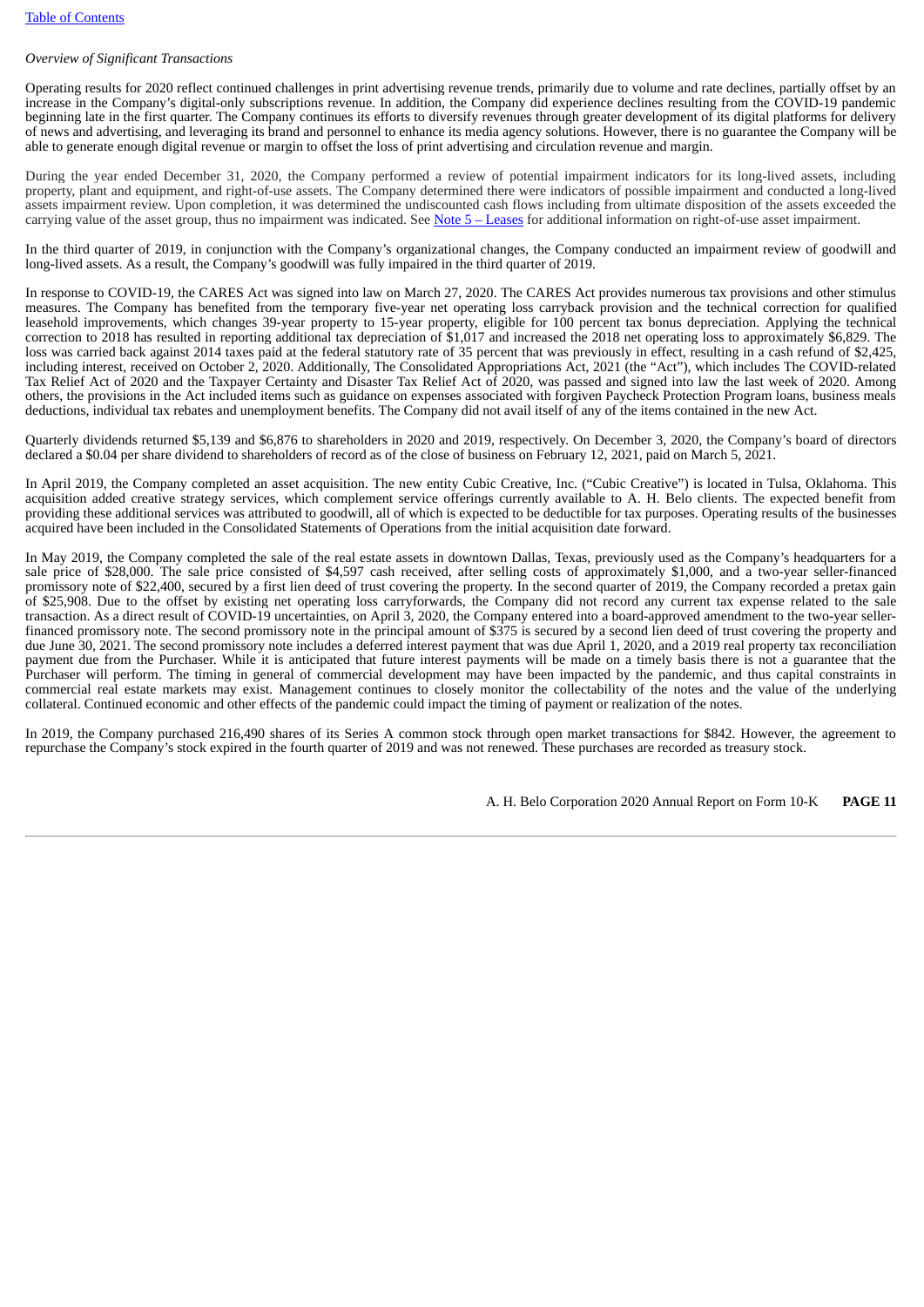## **RESULTS OF OPERATIONS**

### **Consolidated Results of Operations**

This section contains discussion and analysis of net operating revenue, operating costs and expense and other information relevant to an understanding of results of operations for 2020 and 2019. In the third quarter of 2019, in conjunction with the Companies organizational changes, the Company determined it has one reportable segment (see <u>Note 2 – Segment [Reporting](#page-38-0)</u>). The Company determined that disaggregating revenue by print and digital products best aligns with the Company's structure.

The table below sets forth the components of A. H. Belo's operating income (loss).

|                                          | <b>Years Ended December 31,</b> |                      |   |         |  |
|------------------------------------------|---------------------------------|----------------------|---|---------|--|
|                                          | 2020                            | Percentage<br>Change |   | 2019    |  |
| Advertising and marketing services       | 72,214                          | (24.7) %             | D | 95,856  |  |
| Circulation                              | 64,935                          | (4.9) %              |   | 68,260  |  |
| Printing, distribution and other         | 17,150                          | (11.8) %             |   | 19,447  |  |
| <b>Total Net Operating Revenue</b>       | 154,299                         | (15.9) %             |   | 183,563 |  |
|                                          |                                 |                      |   |         |  |
| <b>Total Operating Costs and Expense</b> | 169.872                         | $(2.4) \%$           |   | 174,024 |  |
|                                          |                                 |                      |   |         |  |
| <b>Operating Income (Loss)</b>           | (15, 573)                       | $(263.3)$ %          |   | 9,539   |  |

Traditionally, the Company's primary revenues are generated from advertising within its core newspapers, niche publications and related websites and from subscription and single copy sales of its printed newspapers. As a result of competitive and economic conditions, the newspaper industry has faced a significant revenue decline over the past decade. Therefore, the Company has sought to diversify its revenues through development and investment in new product offerings, increased circulation rates and leveraging of its existing assets to offer cost efficient commercial printing and distribution services to its local markets. The Company continually evaluates the overall performance of its core products to ensure existing assets are deployed adequately to maximize return.

The Company's advertising revenue from its core newspapers continues to be adversely affected by the shift of advertiser spending to other forms of media and the increased accessibility of free online news content, as well as news content from other sources, which resulted in declines in advertising and paid print circulation volumes and revenue. Decreases in print display and classified categories are indicative of continuing trends by advertisers towards digital platforms, which are widely available from many sources. In the current environment, companies are allocating more of their advertising spending towards programmatic channels that provide digital advertising on multiple platforms with enhanced technology for targeted delivery and measurement. In addition, the Company did experience declines resulting from the COVID-19 pandemic beginning late in the first quarter.

In response to the decline in print revenue, the Company has developed agency and digital advertising capabilities through multiple media channels. The Company leverages its news content to improve engagement on the Company's digital platforms that results in increased digital subscriptions and associated revenue. The Company also continues to diversify its revenue base by leveraging the available capacity of its existing assets to provide print and distribution services for newspapers and other customers requiring these services, by introducing new advertising and marketing services products, and by increasing circulation prices.

Because of declining print circulation, the Company has developed broad digital strategies designed to provide readers with multiple platforms for obtaining online access to local news. The Company redesigned and expanded its website platforms and mobile applications in 2019 to provide a better customer experience with its digital news and information content. The Company continues to obtain additional key demographic data from readers, which allows the Company to provide content desired by readers and to modify marketing and distribution strategies to target and reach audiences valued by advertisers. The Company has access to programmatic digital advertising platform that provides digital ad placement and targeting efficiencies and increases utilization of digital inventory within the Company's websites and external websites.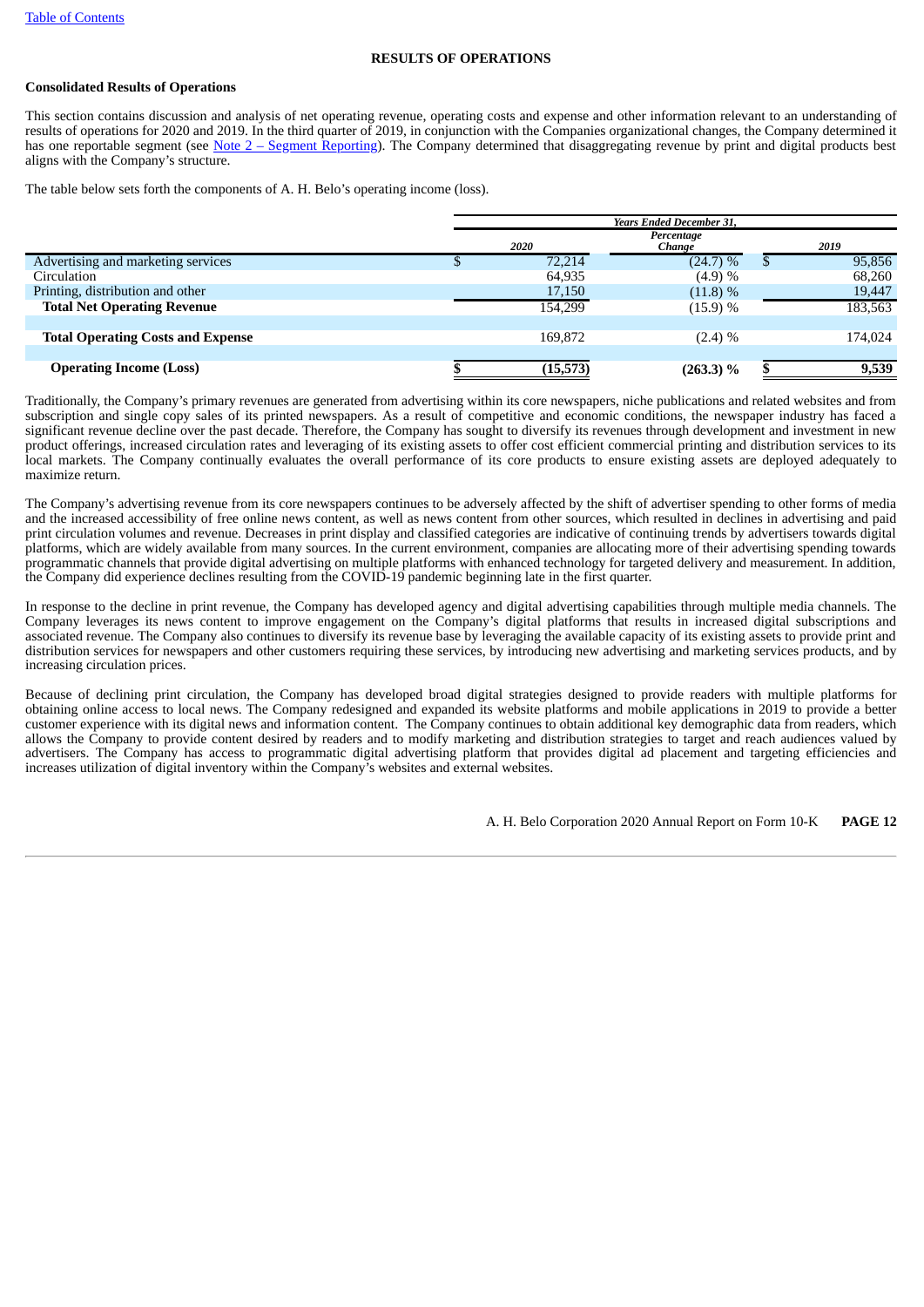## *Advertising and marketing services revenue*

Advertising and marketing services revenue was 46.8 percent and 52.2 percent of total revenue for 2020 and 2019, respectively.

|                                            |        | <b>Years Ended December 31.</b> |        |
|--------------------------------------------|--------|---------------------------------|--------|
|                                            | 2020   | Percentage<br>Chanae            | 2019   |
| Print advertising                          | 46,318 | $(25.6)$ %                      | 62,256 |
| Digital advertising and marketing services | 25,896 | $(22.9)$ %                      | 33,600 |
| <b>Advertising and Marketing Services</b>  | 72,214 | (24.7) %                        | 95,856 |

## **Print advertising**

Print advertising is comprised of display, classified and preprint advertising revenue. Display and classified print revenue primarily represents sales of advertising space within the Company's core and niche newspapers. As advertisers continue to diversify marketing budgets to incorporate more and varied avenues of reaching consumers, traditional display and classified advertising continues to decline. Display and classified print revenue decreased \$9,637 and \$3,635 in 2020 and 2019, respectively, primarily due to a revenue decline in most advertising categories, with the largest declines in the retail categories. In addition to the general trends adversely impacting the publishing industry, the Company experienced unfavorable impacts resulting from the COVID-19 pandemic, which started in the latter part of the first quarter of 2020.

Preprint revenue primarily reflects preprinted advertisements inserted into the Company's core newspapers and niche publications, or distributed to nonsubscribers through the mail. Revenue decreased \$6,301 and \$3,327 in 2020 and 2019, respectively, due to a volume decline consistent with the decline in circulation volumes discussed below, which were significantly affected in 2020 by the pandemic.

## **Digital advertising and marketing services**

Digital advertising and marketing services revenue consists of strategic marketing management, consulting, creative services, targeted and multi-channel (programmatic) advertising placed on third-party websites, digital sales of banner, classified and native advertisements on the Company's news and entertainment-related websites and mobile apps, social media management, search optimization, direct mail and the sale of promotional materials. The Company's auto sales division offered targeted advertising to auto dealerships primarily in the North Texas region desiring to advertise their inventory on the *cars.com* platform through September 30, 2019.

Revenue decreased \$7,704 and \$2,610 in 2020 and 2019, respectively, primarily due to the *cars.com* agreement ending, and a lower volume of programmatic sales placed on third-party websites and online advertisements on *dallasnews.com*.

### *Circulation revenue*

Circulation revenue was 42.1 percent and 37.2 percent of total revenue for 2020 and 2019, respectively.

|                     |        | Years Ended December 31, |   |        |
|---------------------|--------|--------------------------|---|--------|
|                     | 2020   | Percentage<br>Chanae     |   | 2019   |
| Print circulation   | 58,415 | $(7.7)$ %                | u | 63,321 |
| Digital circulation | 6,520  | 32.0<br>$\%$             |   | 4,939  |
| Circulation         | 64,935 | $(4.9) \%$               |   | 68,260 |

### **Print circulation**

Revenue decreased in 2020 primarily driven by volume declines, partially offset by rate increases. Home delivery revenue decreased \$3,043 or 5.5 percent, and single copy revenue decreased \$1,863 or 24.7 percent primarily due to the significant reduction in the number of locations selling newspapers as a result of the pandemic. Circulation revenue from home delivery and single copy revenue is expected to continue to decline as audiences are shifting to subscribing for news from digital platforms.

Revenue decreased in 2019 primarily due to a decline in home delivery revenue, driven by a volume decline of 28.2 percent. The volume declines were partially offset by rate increases. Single copy revenue also decreased compared to prior year, due to single copy paid print circulation volume declines of 22.1 percent.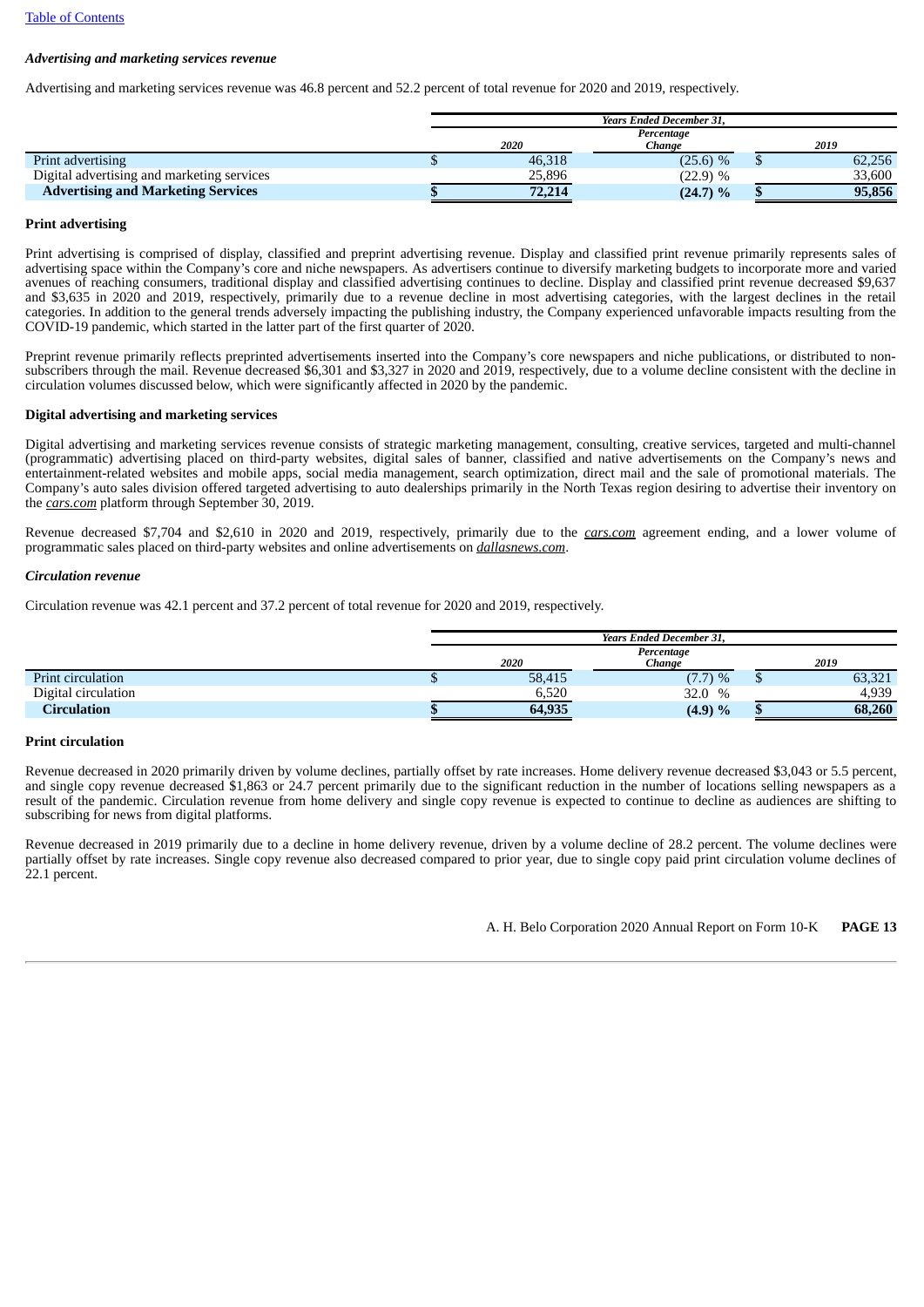# **Digital circulation**

Revenue increased in 2020 and 2019, due to an increase in digital-only subscriptions. In 2020, digital-only subscriptions increased 36.8 percent when compared to December 31, 2019, primarily resulting from a broad interest in news topics including the presidential election and the COVID-19 pandemic.

#### *Printing, distribution and other revenue*

Printing, distribution and other revenue was 11.1 percent and 10.6 percent of total revenue for 2020 and 2019, respectively.

|                                         |        | s Ended December 31.<br><b>Years</b> |        |
|-----------------------------------------|--------|--------------------------------------|--------|
|                                         |        | Percentage                           |        |
|                                         | 2020   | Chanae                               | 2019   |
| <b>Printing, Distribution and Other</b> | 17,150 | (11.8) %                             | 19,447 |

Revenue decreased 2020, primarily due to a decline in brokered and commercial printing revenue partially offset by an increase in shared mail packaging revenue.

Revenue decreased in 2019 primarily due to the Company eliminating its brokered printing business, in the first quarter of 2019, in which it provided services direct to small business clients. Additionally, the Company reduced the number of local and national commercial print customers it serves from more than 30 to 5. This strategic decision to streamline operations was implemented to improve operating income.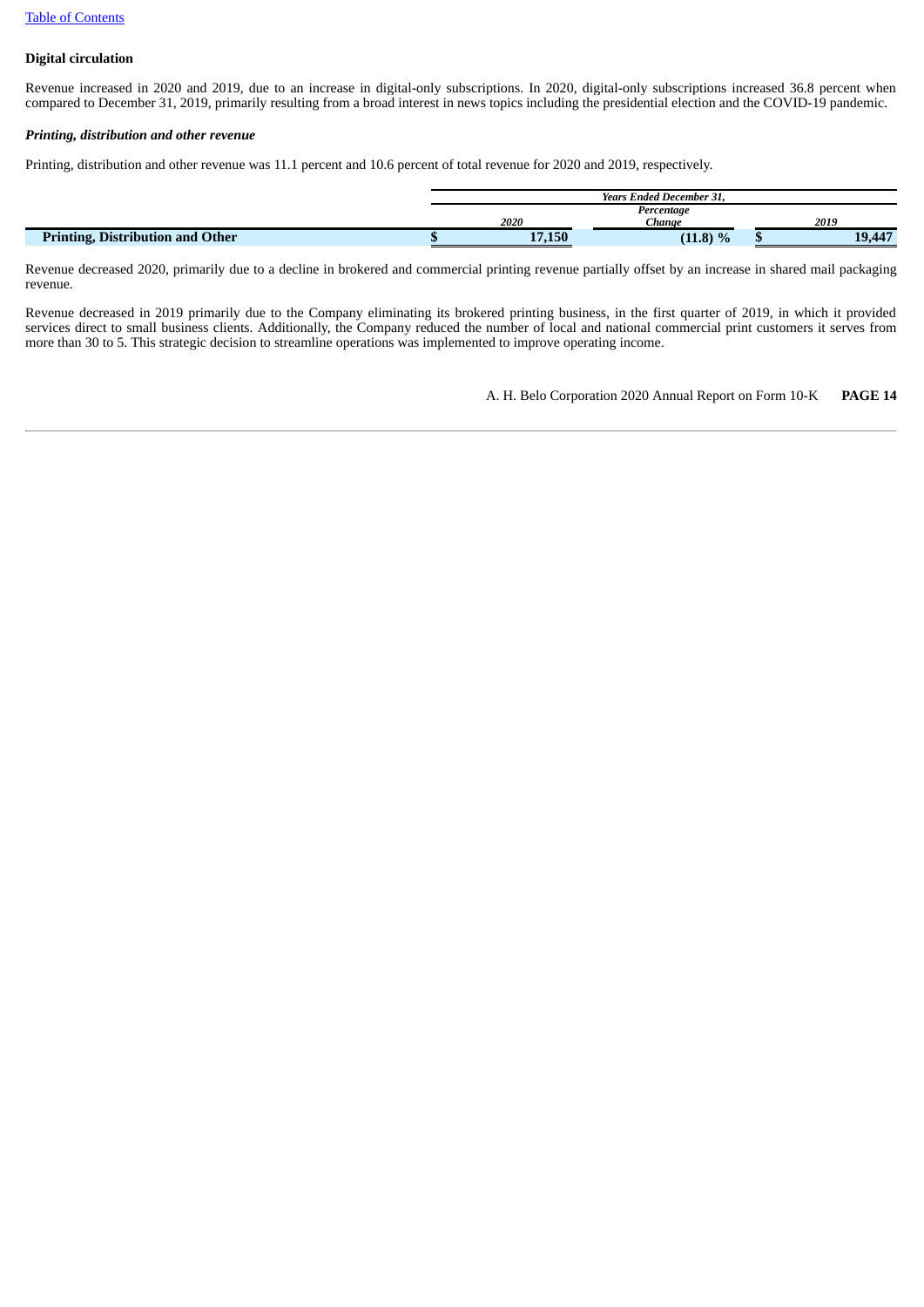# *Operating Costs and Expense*

The table below sets forth the components of the Company's operating costs and expense.

|                                                    |         | <b>Years Ended December 31,</b> |    |          |
|----------------------------------------------------|---------|---------------------------------|----|----------|
|                                                    | 2020    | Percentage<br>Change            |    | 2019     |
| Employee compensation and benefits                 | 71,772  | $(10.4)\%$                      | -S | 80,134   |
| Other production, distribution and operating costs | 80,008  | $(11.8)\%$                      |    | 90,673   |
| Newsprint, ink and other supplies                  | 10,168  | $(38.6)\%$                      |    | 16,570   |
| Depreciation                                       | 7,016   | $(21.9)$ %                      |    | 8,983    |
| Amortization                                       | 255     | $(48.5)\%$                      |    | 495      |
| (Gain) loss on sale/disposal of assets, net        | 90      | 100.4 %                         |    | (24,540) |
| Asset impairments                                  | 563     | $(67.1)\%$                      |    | 1,709    |
| <b>Total Operating Costs and Expense</b>           | 169,872 | $(2.4)\%$                       |    | 174,024  |

**Employee compensation and benefits** – The Company continues to implement measures to optimize its workforce and evaluate strategies to reduce risk associated with future obligations for employee benefit plans. Employee compensation and benefits decreased \$8,362 and \$9,170 in 2020 and 2019, respectively, primarily due to headcount reductions within the Company. Additionally in 2020, employees' base compensation was reduced Company-wide starting in the second quarter in order to mitigate the financial impact of the COVID-19 pandemic. In August 2020, the Company began to restore base salaries and by October, the Company restored base salaries prospectively for all employees, with the exception of the executive officers that report to the Chief Executive Officer. The executive officers' base salaries will be restored effective January 1, 2021. In 2019, headcount decreased primarily due to the Company's strategic decision, in the first quarter of 2019, to eliminate its brokered printing business and reduce the number of local and national commercial print customers it serves.

**Other production, distribution and operating costs** – Expense decreased \$10,665 in 2020, reflecting savings as the Company continued to manage discretionary spending and implemented measures to reduce costs in response to the unfavorable financial impact of the pandemic, including expense reductions in outside services, advertising and promotion, and travel and entertainment. Additionally, distribution expense decreased related to delivery of the Company's various publications and products. Expense remained flat in 2019 due to the management of discretionary spending, offset by \$1,920 of expense related to a strategy review with an outside consulting firm in the second quarter of 2019.

**Newsprint, ink and other supplies** – Expense decreased \$6,402 in 2020, due to competitive pricing available under its paper supply agreement, reduced newsprint costs associated with lower circulation volumes and a decline in commercial printing. Expense decreased in 2019 due to lower circulation volumes and the elimination of brokered printing for small business clients. Newsprint consumption approximated 9,781 and 11,619 metric tons in 2020 and 2019, respectively, at an average cost per metric ton of \$549 and \$751, respectively.

**Depreciation** – Expense decreased in 2020 and 2019 due to a lower depreciable asset base as a higher level of in-service assets are now fully depreciated. The Company has reduced capital spending, but it is committed to investing the appropriate levels of capital to sustain existing operations.

**Amortization** – Expense decreased in 2020 due to an intangible asset being fully amortized in 2019, and the only remaining intangible asset to be amortized is comprised of customer relationships. Expense decreased in 2019 due to the impairment of intangible assets in the fourth quarter of 2018.

**(Gain) loss on sale/disposal of assets, net** – In 2020, the Company disposed of assets and sold production-related assets that were no longer in use. Additionally, in the fourth quarter the Company sold assets related to the production of promotional materials that will be outsourced beginning in 2021. In 2019, the Company completed the sale of real estate previously used as the Company's headquarters for \$28,000, resulting in a pretax gain of \$25,908. In addition, the Company recorded a loss of \$1,362 on the disposal of newspaper production assets, as a result of reduced brokered and commercial printing, and publishing software that was replaced by a new digital content platform.

**Asset impairments –** In 2020, the Company subleased office space in Dallas, Texas at a lower rate than the head lease, and accordingly an asset impairment of \$461 was recorded in the fourth quarter. In the third quarter of 2019, in conjunction with the Company's organizational changes, the Company conducted an impairment review of goodwill and long-lived assets. As a result, the Company recorded a noncash goodwill impairment charge of \$1,593 in the third quarter of 2019, fully impairing goodwill.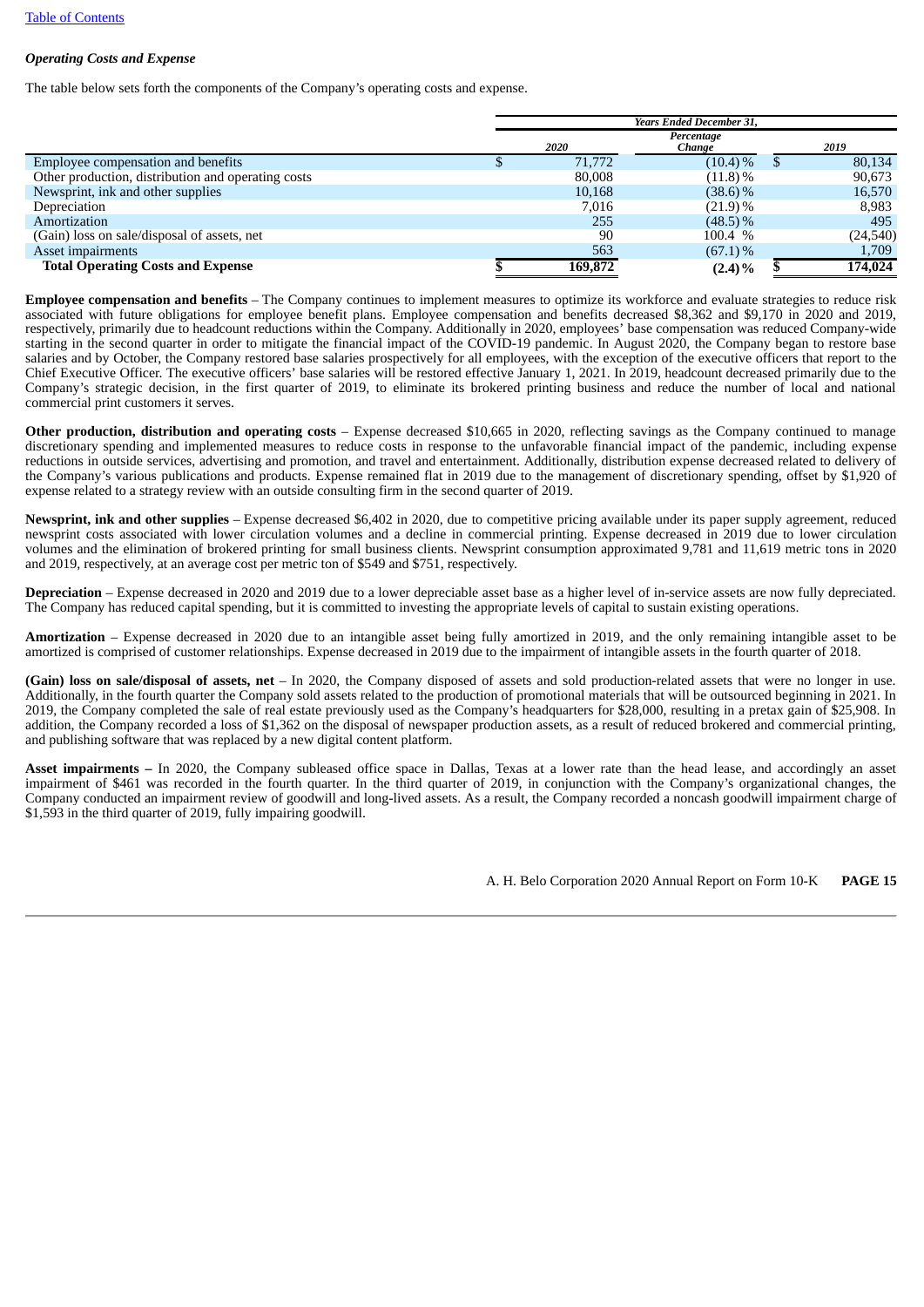## Table of [Contents](#page-1-1)

## *Other*

The table below sets forth the other components of the Company's results of operations.

|                                |         | <b>Years Ended December 31,</b> |       |
|--------------------------------|---------|---------------------------------|-------|
|                                |         | Percentage                      |       |
|                                | 2020    | Chanae                          | 2019  |
| Other income, net              | 7,014   | 68.2%                           | 4,169 |
|                                |         |                                 |       |
| Income tax provision (benefit) | , 1.687 | $(138.2)\%$                     | 4,416 |

**Other income, net** – Other income, net includes net periodic pension and other post-employment benefit of \$4,627 and \$3,259 for the years ended December 31, 2020 and 2019, respectively, resulting from a favorable return on pension assets, partially offset by a decrease in the discount rate. Interest income (expense), primarily interest received of \$897 and \$395 in the years ended December 31, 2020 and 2019, respectively, on the promissory note from the sale of the Company's former headquarters, and gain (loss) from investments are also included in other income, net. On September 24, 2020, the Company's shares of eSite Analytics, Inc. ("eSite") were repurchased by eSite for \$750, recognized in other income, net.

**Income tax provision (benefit)** – A tax benefit of \$(1,687) was recorded in 2020. The benefit was primarily due to the recognition of the 2018 net operating loss carryback permitted by the CARES Act, partially offset by the effect of the Texas margin tax.

A tax provision of \$4,416 was recorded in 2019. The provision was primarily due to annual income before income taxes, primarily a result of income generated from the sale of the Company's former headquarters (see Note  $14 -$  [Disposal](#page-48-0) of Assets), the Texas margin tax and an increase in the valuation allowance due to a change in judgement as to the realization of the Company's deferred tax assets.

**Legal proceedings** – From time to time, the Company is involved in a variety of claims, lawsuits and other disputes arising in the ordinary course of business. Management routinely assesses the likelihood of adverse judgments or outcomes in these matters, as well as the ranges of probable losses to the extent losses are reasonably estimable. Accruals for contingencies are recorded when, in the judgment of management, adverse judgments or outcomes are probable and the financial impact, should an adverse outcome occur, is reasonably estimable. The determination of likely outcomes of litigation matters relates to factors that include, but are not limited to, past experience and other evidence, interpretation of relevant laws or regulations and the specifics and status of each matter. Predicting the outcome of claims and litigation and estimating related costs and financial exposure involves substantial uncertainties that could cause actual results to vary materially from estimates and accruals. In the opinion of management, liabilities, if any, arising from other currently existing claims against the Company would not have a material adverse effect on A. H. Belo's results of operations, liquidity or financial condition.

## **Critical Accounting Policies and Estimates**

A. H. Belo's consolidated financial statements reflect the application of accounting policies that require management to make significant estimates and assumptions. The Company believes that the following are the critical accounting policies, estimates and assumptions currently affecting A. H. Belo's financial position and results of operations. See the Notes to the [Consolidated](#page-34-1) Financial Statements, Note 1 – Significant Accounting Policies and Recently Issued Accounting Standards, for additional information concerning significant accounting policies.

**Revenue Recognition.** The Company's principal sources of revenue are sales of advertising within its newspaper and digital platforms, subscription and retail sales of its newspapers, commercial printing and distribution services, primarily related to national newspapers, and preprint advertising. In addition, revenue includes strategic marketing management, consulting, creative services, targeted and multi-channel (programmatic) advertising placed on thirdparty websites, social media management, search optimization, direct mail and the sale of promotional materials.

Advertising and marketing services revenue is primarily recognized at a point in time when the ad or service is complete and delivered, based on the customers' contract price. Barter advertising transactions are recognized at estimated fair value based on the negotiated contract price and the range of prices for similar advertising from customers unrelated to the barter transaction. The Company expenses barter costs as incurred, which is independent from the timing of revenue recognition. In addition, certain digital advertising revenue related to website access is recognized over time, based on the customers' monthly rate.

For ads placed on certain third-party websites, the Company must evaluate whether it is acting as the principal, where revenue is reported on a gross basis, or acting as the agent, where revenue is reported on a net basis. Generally, the Company reports advertising revenue for ads placed on third-party websites on a net basis, meaning the amount recorded to revenue is the amount billed to the customer net of amounts paid to the publisher of the third-party website. The Company is acting as the agent because the publisher controls the advertising inventory.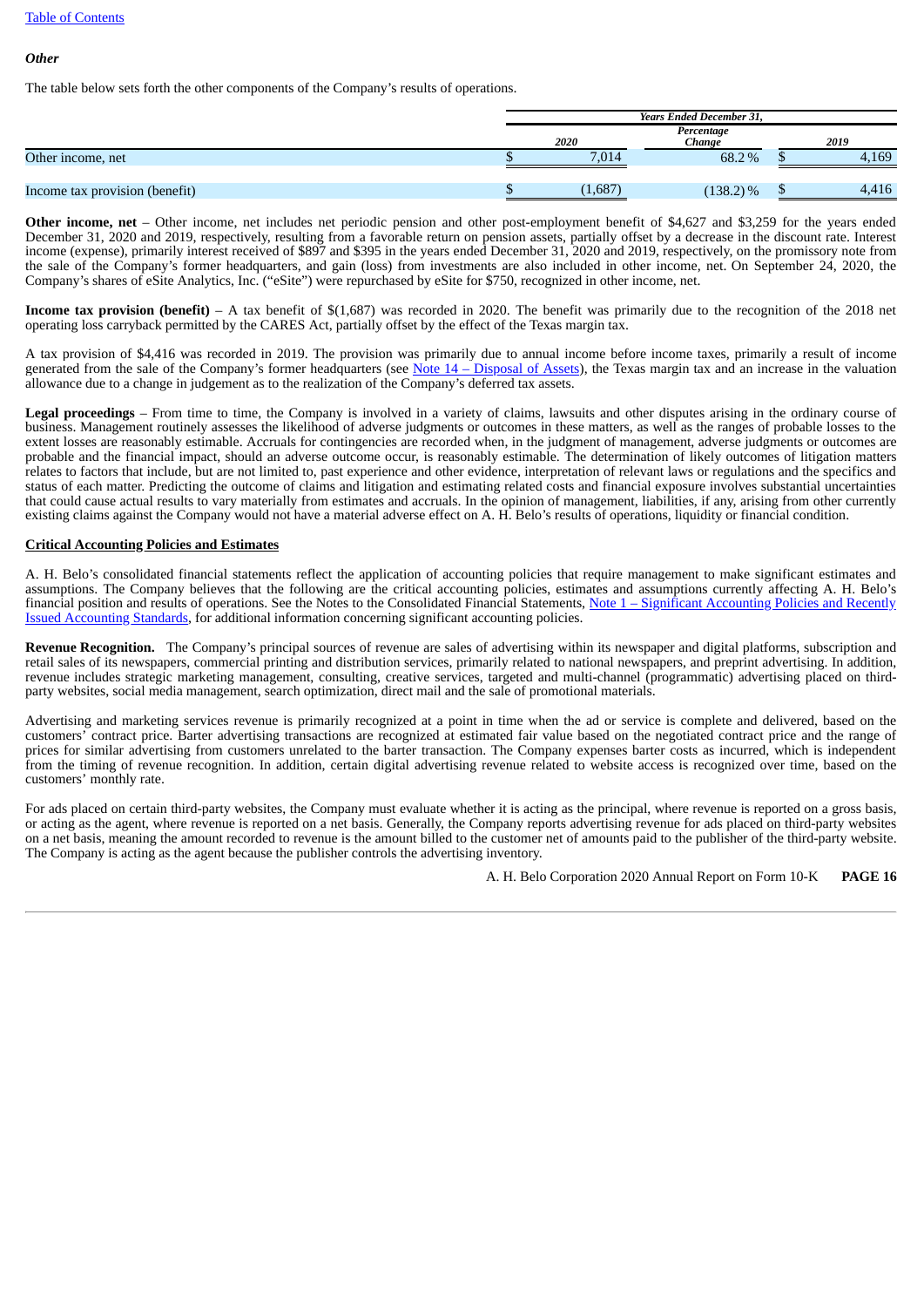Circulation revenue is generated primarily by selling home delivery, including premium publications, and digital subscriptions, as well as single copy sales to non-subscribers for which revenue is recognized at a point in time when the paper is purchased. Home delivery revenue is recognized over the subscription period based on the days of actual delivery over the total subscription days. Revenue is directly reduced for any non-payment for the grace period of home delivery subscriptions where the Company recorded revenue for newspapers delivered after a subscription expired. Digital-only subscription revenue is recognized over the subscription period based on daily or monthly access to the content in the subscription period.

Printing, distribution and other revenue is primarily generated from printing and distribution of other newspapers, as well as production of preprinted advertisements for other newspapers. Printing, distribution and other revenue is recognized at a point in time when the product or service is delivered.

**Long-Lived Assets.** The Company evaluates its ability to recover the carrying value of property, plant and equipment and finite-lived intangible assets, using the lowest level of cash flows associated with the assets, which are grouped based on the Company's intended use of these assets. This evaluation is performed whenever a change in circumstances indicates that the carrying value of an asset group may not be recoverable. If the analysis of undiscounted future cash flows indicates the carrying value of the long-lived assets cannot be recovered, the assets are adjusted to the lower of its carrying value or fair value.

During the year ended December 31, 2020, the Company performed a review of potential impairment indicators for its long-lived assets, including property, plant and equipment, and right-of-use assets. The Company determined there were indicators of possible impairment and conducted a long-lived assets impairment review. Upon completion, it was determined the undiscounted cash flows including from ultimate disposition of the assets exceeded the carrying value of the asset group, thus no impairment was indicated. See Note 5 – [Leases](#page-40-0) for additional information on right-of-use asset impairment.

Pension. The Company follows accounting guidance for single-employer defined benefit plans. Plan assets and the projected benefits obligation are measured each December 31, and the Company records as an asset or liability for the net funded position of the plans. Certain changes in actuarial valuations related to returns on plan assets and projected benefit obligations are recorded to accumulated other comprehensive income (loss) and are amortized to net periodic pension expense (benefit) over the weighted average remaining life of plan participants, to the extent the cumulative balance in accumulated other comprehensive income (loss) exceeds 10 percent of the greater of the respective plan's (a) projected benefit obligation or (b) the marketrelated value of the plan's assets. Net periodic pension expense (benefit) is recognized each period by accruing interest expense on the projected benefit obligation and accruing a return on assets associated with the plan assets. Participation in and accrual of new benefits to participants has been frozen since 2007 and, accordingly, on-going service costs are not a component of net periodic pension expense (benefit). From time to time, the Company-sponsored plans may settle pension obligations with certain plan participants through the plans' master trust as part of its de-risking strategies. The gains or losses associated with settlements of plan obligations to participants are recognized to earnings if such settlements exceed the interest component of net periodic pension cost for the year. Otherwise, such amounts are included in actuarial gains (losses) in accumulated other comprehensive income (loss). Remeasurement of plan assets and liabilities upon a significant settlement or curtailment event is performed based on the values of the month-end closest to the event.

The projected benefit obligations of the A. H. Belo Pension Plans are estimated using the FTSE Pension Discount Curve, which is based upon a portfolio of high-quality corporate debt securities with maturities that correlate to the expected timing of estimated benefit payments to the Pension Plans' participants. Future estimated benefit payments are discounted to their present value at the appropriate yield curve spot rate to determine the projected benefit obligation outstanding at each year end. The single equivalent discount rate as of December 31, 2020 was 2.1 percent and 2.9 percent for December 31, 2019.

Interest expense included in net periodic pension benefit is based on the FTSE Pension Discount Curve established at the beginning of the fiscal year. The discount rate for fiscal year 2020 and 2019 interest cost was 2.9 percent and 4.0 percent, respectively.

The Company assumed a 6.5 percent long-term return on the Pension Plans' assets in 2020 and 2019. This return is based upon historical returns of similar investment pools having asset allocations consistent with the expected allocations of the A. H. Belo Pension Plans. Investment strategies for the Pension Plans' assets are based upon factors such as the effective duration of the actuarial liabilities and market risks.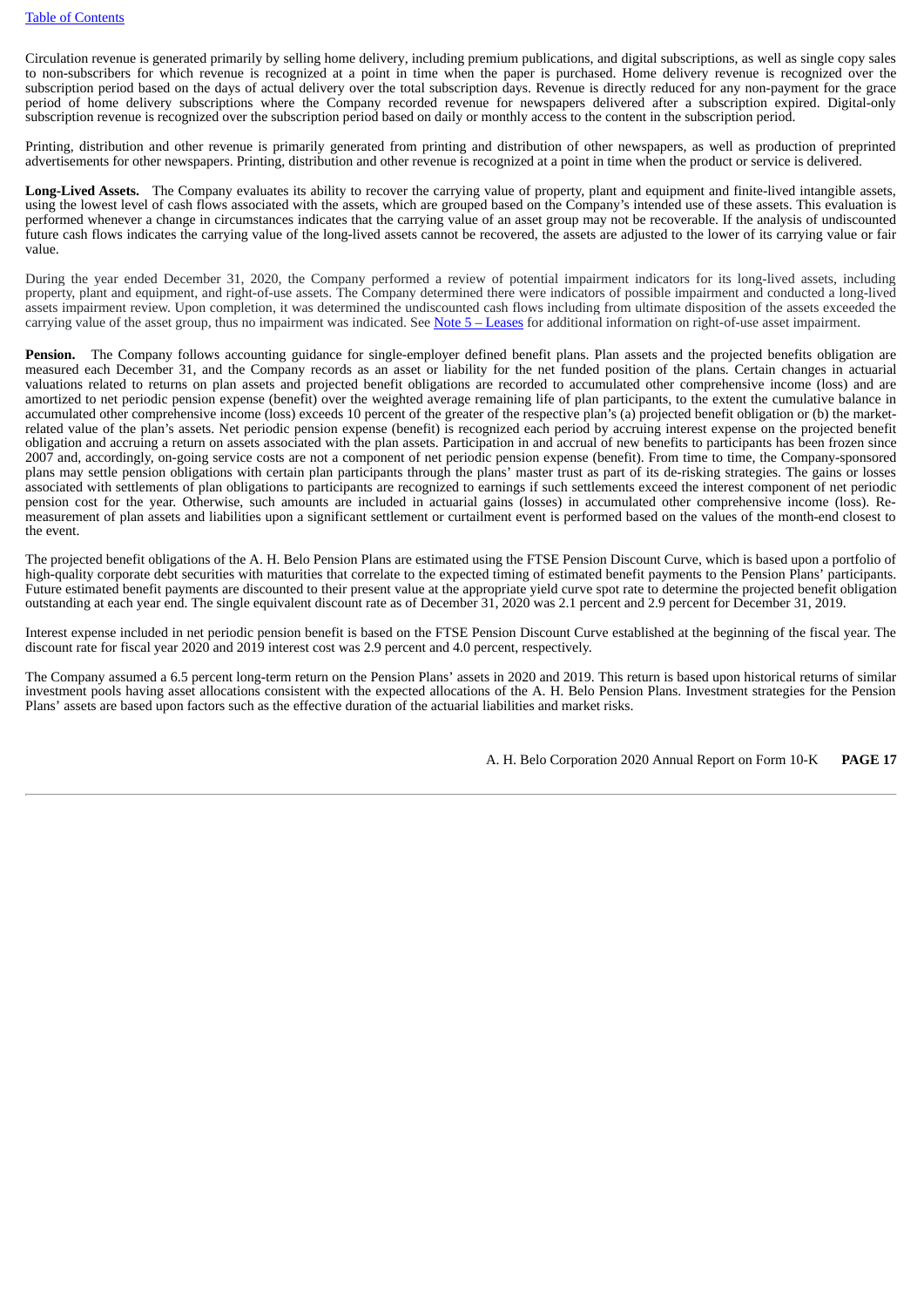**Income Taxes.** The Company uses the asset and liability method of accounting for income taxes and recognizes deferred tax assets and liabilities based on the difference between the financial statement and tax basis of assets and liabilities using enacted tax rates. The Company establishes a valuation allowance if it is more-likely-than-not that the deferred tax assets will not be realized. The factors used to assess the likelihood of realization of the deferred tax assets include future reversal of deferred tax liabilities, available tax planning strategies, future taxable income and taxable income in prior carryback years.

The Company evaluates any uncertain tax positions each reporting period by tax jurisdiction to determine if it is more-likely-than-not that the tax position will not be sustained on examination by the taxing authorities based on the technical merits of the position. The tax benefits recognized in the financial statements for such positions are measured based on the largest benefit that has a greater than 50 percent likelihood of being realized upon ultimate settlement. If a net operating loss or other tax credit carry forward exists, the Company records the unrecognized tax benefits for such tax positions as a reduction to a deferred tax asset. Otherwise, the unrecognized tax benefits are recorded as a liability. The Company records a liability for uncertain tax positions taken or expected to be taken in a tax return. Any change in judgment related to the expected ultimate resolution of uncertain tax positions is recognized in earnings in the period in which such change occurs. Interest and penalties, if any, related to unrecognized tax benefits are recorded in other income, net.

## **Recent Accounting Standards**

See the Notes to the Consolidated Financial Statements, Note 1 - Significant [Accounting](#page-34-1) Policies and Recently Issued Accounting Standards, regarding the impact of certain recent accounting pronouncements.

## **Liquidity and Capital Resources**

The Company's cash balances as of December 31, 2020 and 2019, were \$42,015 and \$48,626, respectively. The decrease in the cash balance during 2020 was primarily due to the return of capital to shareholders through dividends and the net loss from operations.

The Company intends to hold existing cash for purposes of future investment opportunities, potential return of capital to shareholders and for contingency purposes. Although revenue is expected to continue to decline in future periods, cash flows and other cost cutting measures are expected to be sufficient to fund operating activities and capital spending of approximately \$1,000 in 2021.

The future approval of dividends is dependent upon available cash after considering future operating and investing requirements and cannot be guaranteed. The Company continues to have a board-authorized repurchase authority. However, the agreement to repurchase the Company's stock expired in the fourth quarter of 2019 and was not renewed.

As a result of the recent COVID-19 outbreak that began in January 2020, the Company is experiencing an increase in digital subscriptions, which currently does not offset the loss of advertising revenue. On April 6, 2020, the Company announced that it was taking several actions to reduce cash outflow in response to the financial impact of COVID-19. The Company reduced operating expenses, reduced capital expenditures to less than \$1,000 in 2020, and lowered the quarterly dividend rate to \$0.04 per share for dividends declared. Beginning with the 2020 annual meeting of shareholders, the board of directors' compensation was reduced and the board was reduced in size by two. In addition, employees' base compensation was reduced Company-wide, and the annual bonus tied to financial metrics for eligible employees was not achieved. In August 2020, the Company began to restore base salaries and by October, the Company restored base salaries prospectively for all employees, with the exception of the executive officers that report to the Chief Executive Officer. The executive officers' base salaries will be restored effective January 1, 2021.

In response to COVID-19, the CARES Act was signed into law on March 27, 2020. The CARES Act provides numerous tax provisions and other stimulus measures. The Company has benefited from the temporary five-year net operating loss carryback provision and the technical correction for qualified leasehold improvements, which changes 39-year property to 15-year property, eligible for 100 percent tax bonus depreciation. Applying the technical correction to 2018 has resulted in reporting additional tax depreciation of \$1,017 and increased the 2018 net operating loss to approximately \$6,829. The loss was carried back against 2014 taxes paid at the federal statutory rate of 35 percent that was previously in effect, resulting in a cash refund of \$2,425, including interest, received on October 2, 2020. Additionally, the Act, which includes The COVID-related Tax Relief Act of 2020 and the Taxpayer Certainty and Disaster Tax Relief Act of 2020, was passed and signed into law the last week of 2020. The Company did not avail itself of any of the items contained in the new Act.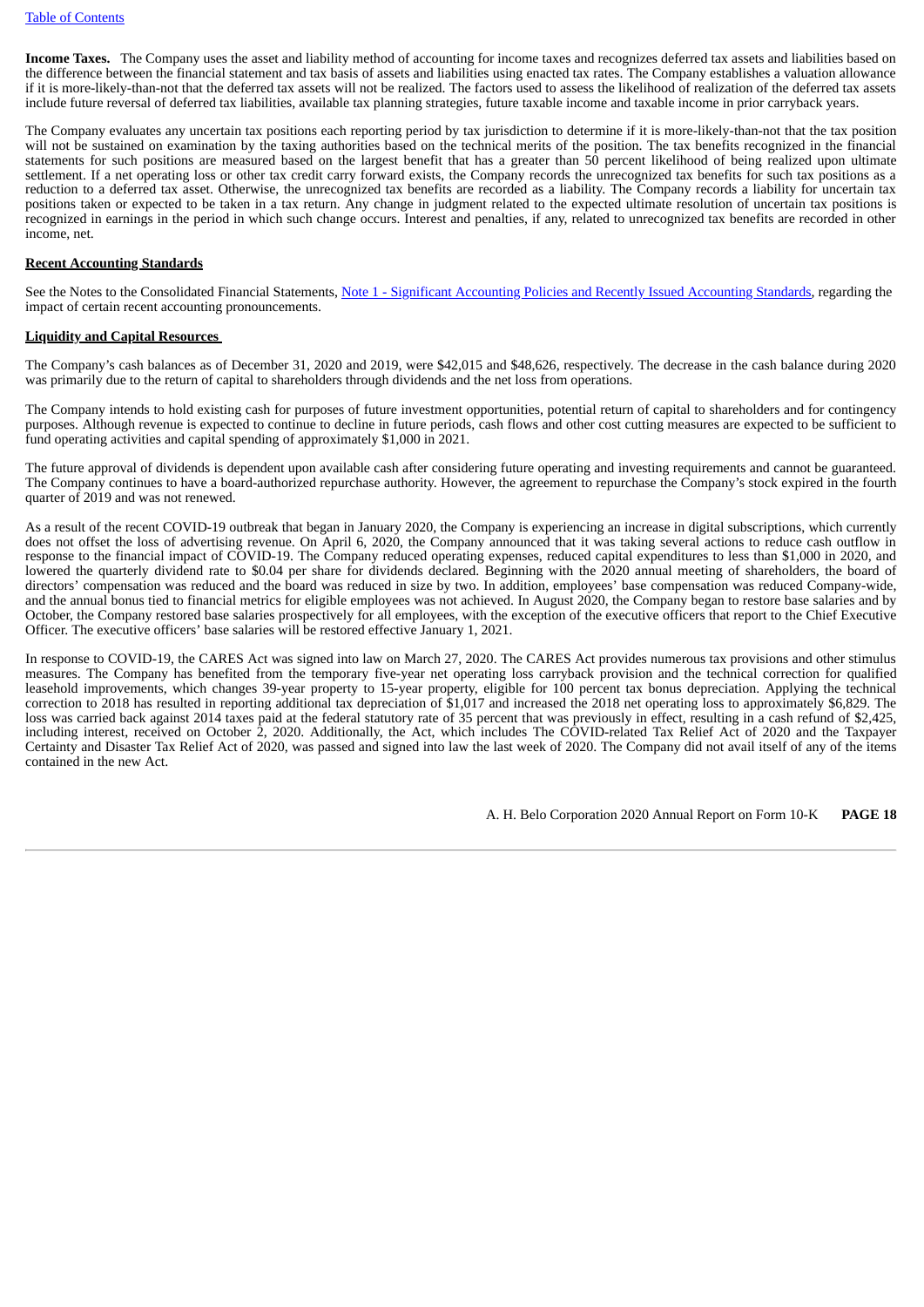As a direct result of COVID-19 uncertainties, on April 3, 2020, the Company and the Purchaser entered into an amendment to the two-year seller-financed promissory note of \$22,400, for the sale of the real estate assets previously used as the Company's headquarters. The second promissory note, in the principal amount of \$375, includes a deferred interest payment of \$195 that was due April 1, 2020, and a 2019 real property tax reconciliation payment due from the Purchaser. The Company evaluated the collectability of the notes as a result of the purchaser's request to defer the first quarter 2020 interest payment and the continuation of the pandemic. Management believes as of December 31, 2020, the promissory notes are recoverable since the purchaser is in compliance with the terms, is publicly indicating its intent to develop the property, and management believes that the value of the collateral has not materially changed from the sale date. In addition, on January 4, 2021, the Purchaser paid the fourth quarter 2020 interest payment of \$253.

The Company continues to evaluate the future material impacts on its consolidated financial statements that may result from the actions taken by the Company and its customers in respect of the pandemic.

The following discusses the changes in cash flows by operating, investing and financing activities in 2020 and 2019.

## **Operating Cash Flows**

Net cash provided by (used for) operating activities was \$(1,490) and \$1,205 in 2020 and 2019, respectively.

Cash flows from operating activities decreased by \$2,695 in 2020, when compared to the prior year period. The decrease was driven primarily by the net loss of \$6,872 in 2020, and changes in working capital and other operating assets and liabilities, partially offset by the CARES Act refund of \$2,425 and the sale of IP addresses for \$744.

Cash flows from operating activities decreased in 2019 compared to 2018, primarily due to federal income tax refunds of \$7,305 received in 2018 and changes in working capital and other operating assets and liabilities.

### **Investing Cash Flows**

Net cash provided by (used for) investing activities was \$18 and \$(174) in 2020 and 2019, respectively.

Cash flows from investing activities increased in 2020 due to a reduction in capital spending of \$1,528 and cash proceeds of \$750 from the sale of the Company's eSite shares that were repurchased by eSite in the third quarter of 2020. The Company reduced its capital spending plan for 2020 in response to the financial impact of COVID-19 as discussed above.

Cash flows used for investing activities decreased in 2019 compared to 2018, due to a reduction in capital spending of \$3,241 and cash proceeds of \$4,597 from the sale of real estate previously used as the Company's headquarters, partially offset by the acquisition of Cubic Creative for \$2,356.

### **Financing Cash Flows**

Net cash used for financing activities was \$5,139 and \$7,718 in 2020 and 2019, respectively.

Cash used for financing activities included total dividends paid of \$5,139 and \$6,876 in 2020 and 2019, respectively.

In 2019, the Company purchased 216,490 shares of its Series A common stock at a total cost of \$842 under its board-authorized repurchase authority. However, the agreement to repurchase the Company's stock expired in the fourth quarter of 2019 and was not renewed.

### **Financing Arrangements**

None.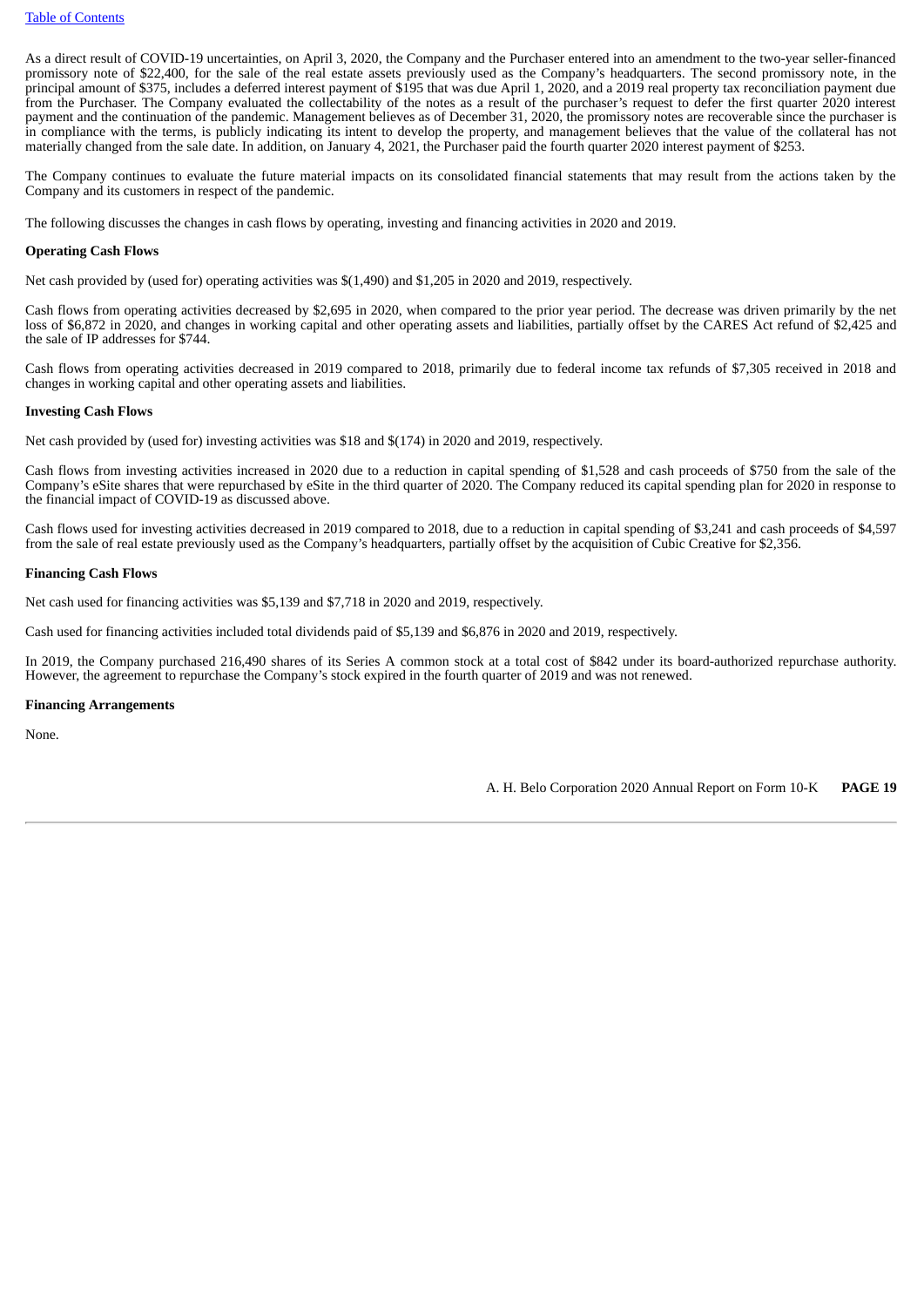# **Contractual Obligations**

As of December 31, 2020, the Company had contractual obligations, in aggregate, of \$16,436 for the next five years and \$19,691 thereafter, for operating leases, primarily for office space and other distribution centers, some of which include escalating lease payments. See Note  $5 -$  [Leases](#page-40-0) for future lease payments by year. In addition, the Company had expected purchase obligations of \$117 related to capital expenditures.

In December 2017, AHC Dallas Properties, LLC, a wholly-owned subsidiary of the Company, assumed a 12-year lease agreement for office space that serves as the headquarters of the *Denton Record-Chronicle.* In connection with the sale of Denton Publishing Company, owner of the *Denton Record-Chronicle*, to Denton Media Company, Inc., the Company entered into a sublease with Denton Publishing Company for a term ending on July 30, 2023. While it is anticipated that lease payments will be made on a timely basis there is not a guarantee. If Denton Publishing Company is not able to meet the obligation, the Company may look to alternative sublease arrangements.

In December 2016, the Dallas Morning News, Inc., a wholly-owned subsidiary of the Company, entered into a 16-year lease agreement for office space for the Company's new corporate headquarters. The Company recognizes rent expense on a straight-line basis. Per the amended lease agreement, rent payments began in November 2018.

The Company currently does not expect to make contributions to the A. H. Belo Pension Plans in 2021 and no contributions are required to these plans in 2021 under the applicable tax and labor laws governing pension plan funding.

On December 3, 2020, the Company's board of directors declared a \$0.04 per share dividend to shareholders of record as of the close of business on February 12, 2021, paid on March 5, 2021. On March 4, 2021, the Company's board of directors declared a \$0.04 per share dividend to shareholders of record as of the close of business on May 14, 2021, which is payable on June 4, 2021.

## <span id="page-19-0"></span>**Item 8. Financial Statements and Supplementary Data**

The consolidated financial statements, together with the Report of Independent Registered Public Accounting Firms, are included herein starting on page 28 of this Annual Report on Form 10-K.

## <span id="page-19-1"></span>**Item 9. Changes in and Disagreements with Accountants on Accounting and Financial Disclosure**

None.

## <span id="page-19-2"></span>**Item 9A. Controls and Procedures**

## **Evaluation of Disclosure Controls and Procedures**

Disclosure controls and procedures, as defined in Rules 13a-15(e) and 15d-15(e) under the Exchange Act, are controls that are designed to ensure that information required to be disclosed by the Company in reports filed or submitted under the Exchange Act is recorded, processed, summarized and reported within the time periods specified in the SEC's rules and forms, and that such information is accumulated and communicated to management, including the Company's Chief Executive Officer and Principal Financial Officer, as appropriate, to allow timely decisions regarding required disclosure. In designing disclosure controls and procedures, management is required to apply its judgment in evaluating the cost-benefit relationship of possible disclosure controls and procedures. The design of any disclosure controls and procedures is also based, in part, upon certain assumptions about the likelihood of future events and there can be no assurance that any design will succeed in achieving its stated goals under all potential future conditions.

The Company's management, with the participation of its Chief Executive Officer and Principal Financial Officer, evaluated the effectiveness of the design and operation of its disclosure controls and procedures as of December 31, 2020. Based on that evaluation, management concluded that, as of such date, the Company's disclosure controls and procedures were effective.

## **Management's Report on Internal Control Over Financial Reporting**

The management of A. H. Belo is responsible for establishing and maintaining adequate internal control over financial reporting as defined in Rule 13a-15(f) under the Exchange Act. The Company's internal control over financial reporting is designed to provide reasonable assurance regarding the reliability of financial reporting and the preparation of consolidated financial statements for external purposes in accordance with accounting principles generally accepted in the United States of America. Under the supervision and with the participation of management, including the Chief Executive Officer and Principal Financial Officer, an assessment of the effectiveness of internal control over financial reporting was conducted as of December 31, 2020. In making this assessment, management used the criteria set forth by the Committee of Sponsoring Organizations of the Treadway Commission ("COSO") in Internal Control – Integrated Framework (2013). Based on this assessment using the criteria set forth by COSO in Internal Control – Integrated Framework (2013), management concluded that the Company's internal control over financial reporting was effective as of December 31, 2020.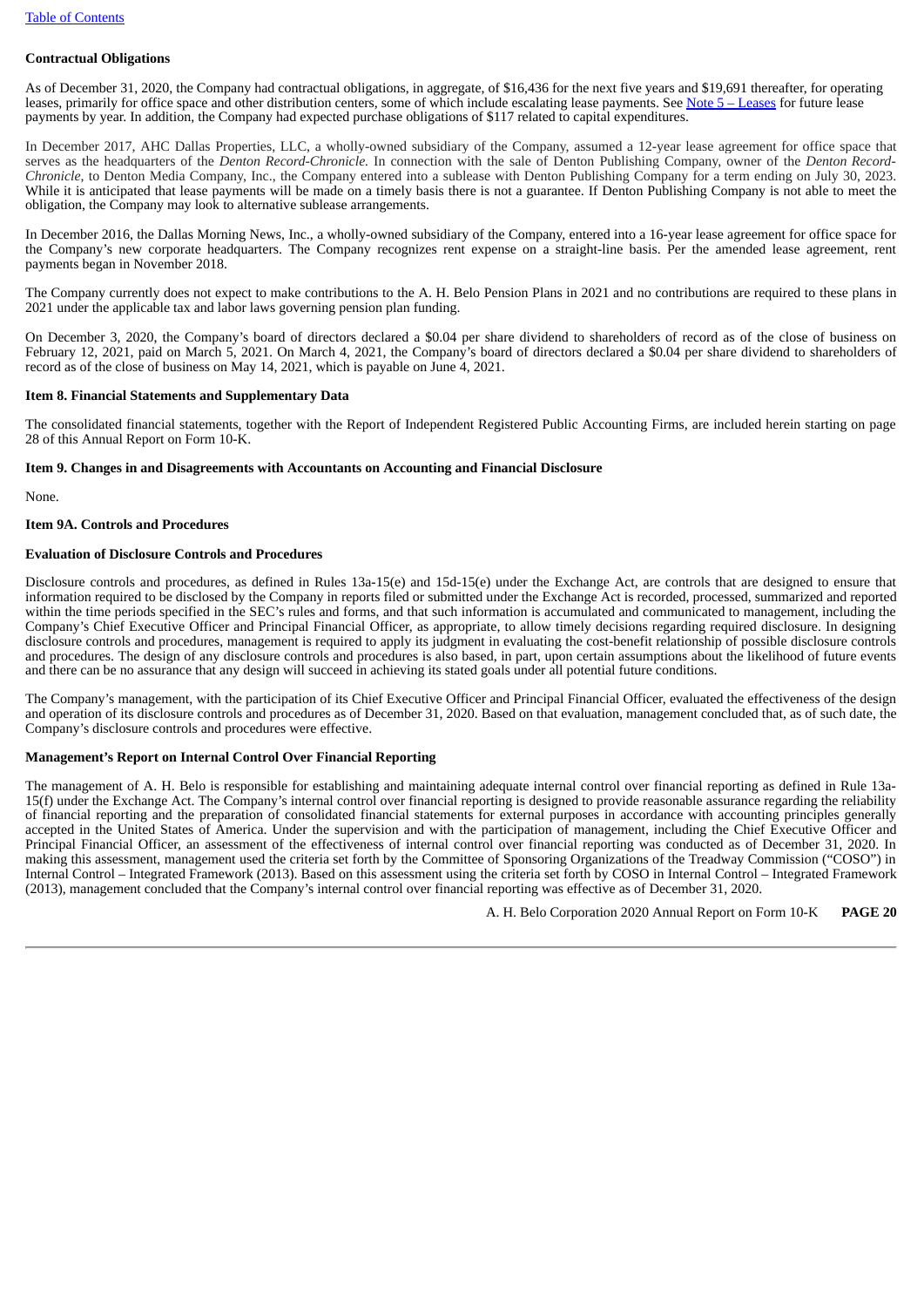# **Changes in Internal Control Over Financial Reporting**

Except as related to the material weaknesses and mitigation activities described below, there have been no changes in the Company's internal control over financial reporting that occurred during the fourth fiscal quarter ended December 31, 2020, that have materially affected, or are reasonably likely to materially affect, the Company's internal control over financial reporting.

# **Remediation of Prior Year Material Weaknesses**

As disclosed in our Annual Report on Form 10-K for the year ended December 31, 2019, the Company identified material weaknesses in its internal control over financial reporting, which resulted from control deficiencies related to certain process-level controls over the accuracy and occurrence of revenue. In addition, certain process-level controls that were implemented during 2019 to remediate the previously reported material weaknesses related to occurrence of revenue were not operating for a sufficient period of time as of December 31, 2019. The Company's management, with oversight from the Audit Committee of the Board of Directors of the Company, actively engaged in remediation efforts to address these material weaknesses. Management has taken a number of actions to remediate the 2019 material weaknesses including the following:

- Enhanced certain process-level controls over the accuracy and occurrence of revenue.
- □ Reviewed the design of all process-level revenue controls and added controls or enhanced controls, as needed.<br>□ Completed enhanced training of personnel who have financial reporting or internal control responsibilities
- Completed enhanced training of personnel who have financial reporting or internal control responsibilities in conjunction with the review of the design and operating effectiveness of all revenue controls.

<span id="page-20-0"></span>During the fourth quarter of 2020, the Company completed its testing of the new or enhanced controls. Based on the foregoing remediation activities and testing of controls, management determined that the material weaknesses were remediated and the Company's internal control over financial reporting was effective as of December 31, 2020.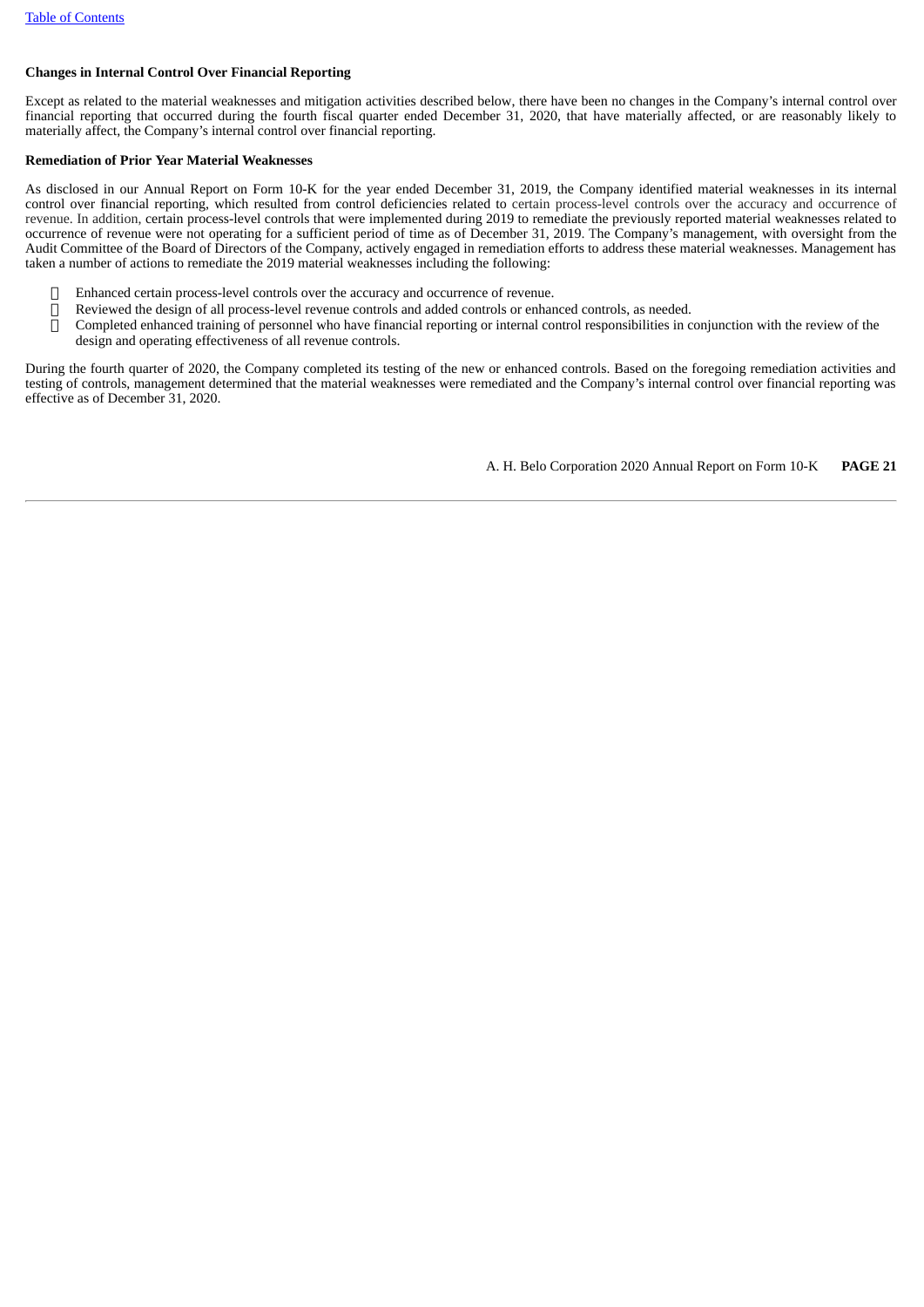# **PART III**

## <span id="page-21-0"></span>**Item 10. Directors, Executive Officers and Corporate Governance**

The information set forth under the headings "A. H. Belo Corporation Stock Ownership," "Proposal One: Election of Directors," "Corporate Governance – Committees of the Board – *Audit Committee,"* "Corporate Governance – Committees of the Board – *Nominating and Corporate Governance Committee,"* and "Information About Our Executive Officers" contained in the definitive Proxy Statement for the Company's Annual Meeting of Shareholders to be held on May 13, 2021, is incorporated herein by reference.

A. H. Belo has adopted a Code of Business Conduct and Ethics that applies to all directors, officers and employees, which can be found at the Company's website, *www.ahbelo.com*. The Company will post any amendments to the Code of Business Conduct and Ethics, as well as any waivers that are required to be disclosed by the rules of either the SEC or the New York Stock Exchange, on the Company's website. Information on A. H. Belo's website is not incorporated by reference into this Annual Report on Form 10-K.

The Company's board of directors adopted Corporate Governance Guidelines and charters for the Audit, Compensation and Management Development, and Nominating and Corporate Governance Committees of the Board of Directors. These documents can be found at the Company's website, *www.ahbelo.com*.

Shareholders can also obtain, without charge, printed copies of any of the materials referred to above by contacting the Company at the following address:

A. H. Belo Corporation P. O. Box 224866 Dallas, Texas 75222-4866 Attn: Investor Relations Telephone: (214) 977-7342

## <span id="page-21-1"></span>**Item 11. Executive Compensation**

The information set forth under the headings "Corporate Governance – Committees of the Board – *Compensation and Management Development Committee,*" "Executive Compensation – Summary Compensation Table, – Change in Control Arrangements and Other Agreements Upon Termination of Employment, – Potential Payments on Change in Control or Upon Termination of Employment at December 31, 2020," "Corporate Governance – "Director Compensation" contained in the definitive Proxy Statement for the Company's Annual Meeting of Shareholders to be held on May 13, 2021, is incorporated herein by reference.

## <span id="page-21-2"></span>**Item 12. Security Ownership of Certain Beneficial Owners and Management and Related Stockholder Matters**

The information set forth under the headings "A. H. Belo Corporation Stock Ownership of Directors and Executive Officers" and "Equity Compensation Plan Information" contained in the definitive Proxy Statement for the Company's Annual Meeting of Shareholders to be held on May 13, 2021, is incorporated herein by reference.

Information regarding the number of shares of common stock authorized for issuance under the Company's equity compensation plans is included in the Notes to the Consolidated Financial Statements, Note 1 – Significant [Accounting](#page-34-1) Policies and Recently Issued Accounting Standards.

### <span id="page-21-3"></span>**Item 13. Certain Relationships and Related Transactions, and Director Independence**

The information set forth under the heading "Certain Relationships and Related Party Transactions" and "Corporate Governance – Director Independence" contained in the definitive Proxy Statement for the Company's Annual Meeting of Shareholders to be held on May 13, 2021, is incorporated herein by reference.

### <span id="page-21-4"></span>**Item 14. Principal Accountant Fees and Services**

<span id="page-21-5"></span>The information set forth under the heading "Proposal Two: Ratification of the Appointment of Independent Registered Public Accounting Firm" contained in the definitive Proxy Statement for the Company's Annual Meeting of Shareholders to be held on May 13, 2021, is incorporated herein by reference.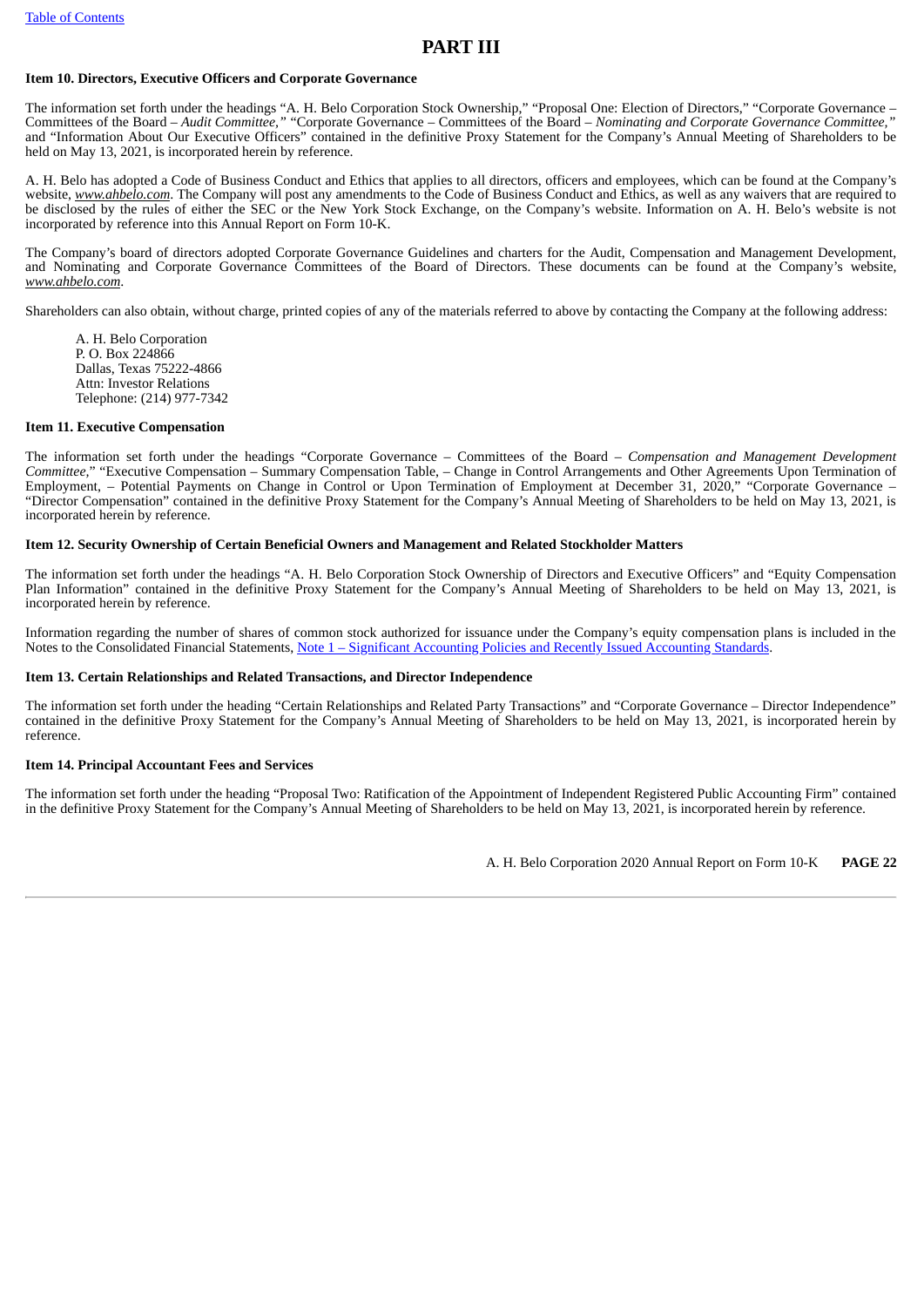# **PART IV**

## <span id="page-22-0"></span>**Item 15. Exhibits, Financial Statement Schedules**

(1) The consolidated financial statements listed in the Index to Consolidated Financial Statements included in the table of contents are filed as part of this report.

(2) All financial statement schedules were omitted because they are not applicable, are not required, or the required information is shown in the consolidated financial statements or notes thereto.

(3) Exhibits:

Exhibits marked with an asterisk (\*) are incorporated by reference to documents previously filed by the Company with the SEC, as indicated. In accordance with Regulation S-T, the XBRL-related information marked with a double asterisk (\*\*) in Exhibit No. 101 to this Annual Report on Form 10-K is deemed filed. All other documents are filed with this report. Exhibits marked with a tilde  $(\sim)$  are management contracts, compensatory plan contracts or arrangements filed pursuant to Item 601(b)(10)(iii)(A) of Regulation S-K.

| Exhibit |        |
|---------|--------|
| Numbor  | Doceni |
|         |        |

| <b>Number</b> |        | <b>Description</b>                                                                                                                      |
|---------------|--------|-----------------------------------------------------------------------------------------------------------------------------------------|
| 2.1           | $\ast$ | Agreement and Plan of Merger dated April 23, 2018 by and between A. H. Belo Corporation and A. H. Belo Texas, Inc. (Exhibit 2.1 to the  |
|               |        | Company's Current Report on Form 8-K filed with the Securities and Exchange Commission on April 23, 2018 (Securities and Exchange       |
|               |        | Commission File No. 001-33741) (the "April 23, 2018 Form 8-K"))                                                                         |
| 3.1           | $\ast$ | Certificate of Formation of A, H. Belo Corporation (successor to A, H. Belo Texas, Inc.) (Exhibit 3.1 to the April 23, 2018 Form 8-K)   |
| 3.2           | $\ast$ | Certificate of Merger (Delaware) of A. H. Belo Corporation with and into A. H. Belo Texas, Inc. (Exhibit 3.3 to the Company's Current   |
|               |        | Report on Form 8-K filed with the Securities and Exchange Commission on July 2, 2018 (Securities and Exchange Commission File No. 001-  |
|               |        | 33741) (the "July 2, 2018 Form 8-K"))                                                                                                   |
| 3.3           | $\ast$ | Certificate of Merger (Texas) of A. H. Belo Corporation with and into A. H. Belo Texas, Inc. (Exhibit 3.4 to the July 2, 2018 Form 8-K) |
| 3.4           | $\ast$ | Bylaws of A. H. Belo Corporation (successor to A. H. Belo Texas, Inc.) (Exhibit 3.2 to the April 23, 2018 Form 8-K)                     |
|               |        | Amendment No. 1 to the Amended and Restated Bylaws of A. H. Belo Corporation (Exhibit 3.1 to the Company's Current Report on<br>$(1)$ * |
|               |        | Form 8-K filed with the Securities and Exchange Commission on April 6, 2020 (Securities and Exchange Commission File No. 001-           |
|               |        | 33741) (the "April 6, 2020 Form 8-K"))                                                                                                  |
|               |        | Amendment No. 2 to the Amended and Restated Bylaws of A. H. Belo Corporation (Exhibit 3.1 to the Company's Current Report on<br>$(2)$ * |
|               |        | Form 8-K filed with the Securities and Exchange Commission on December 4, 2020 (Securities and Exchange Commission File No.             |
|               |        | $001 - 33741)$                                                                                                                          |
| 4.1(a)        | $\ast$ | Certain rights of the holders of the Company's Common Stock set forth in Exhibits 3.1-3.4 above                                         |
| 4.1(b)        | $\ast$ | Description of Capital Stock (Exhibit 4.1 to the July 2, 2018 Form 8-K)                                                                 |
| 4.2           | $\ast$ | Specimen Form of Certificate representing shares of the Company's Series A Common Stock (Exhibit 4.2 to the July 2, 2018 Form 8-K)      |
| 4.3           | $\ast$ | Specimen Form of Certificate representing shares of the Company's Series B Common Stock (Exhibit 4.3 to the July 2, 2018 Form 8-K)      |
| 10.1          | $\ast$ | <b>Material Contracts</b>                                                                                                               |
|               |        | Sublease Agreement for Old Dallas Library Building dated December 30, 2016 (Exhibit 10.1 to A. H. Belo Corporation's Current<br>$(1)$ * |
|               |        | Report on Form 8-K filed with the Securities and Exchange Commission on January 3, 2017 (Securities and Exchange Commission             |
|               |        | File No. 001-33741) (the "January 3, 2017 Form 8-K"))                                                                                   |
|               |        | Guaranty of Lease dated December 30, 2016 (Exhibit 10.2 to the January 3, 2017 Form 8-K)<br>$(2)$ *                                     |
|               |        | Paper Supply Agreement effective as of August 5, 2019, by and between The Dallas Morning News, Inc. and Gannett Supply<br>$(3)$ *       |
|               |        | Corporation (Exhibit 10.1 to A. H. Belo Corporation's Current Report on Form 8-K filed with the Securities and Exchange                 |
|               |        | Commission on May 6, 2019 (Securities and Exchange Commission File No. 001-33741))                                                      |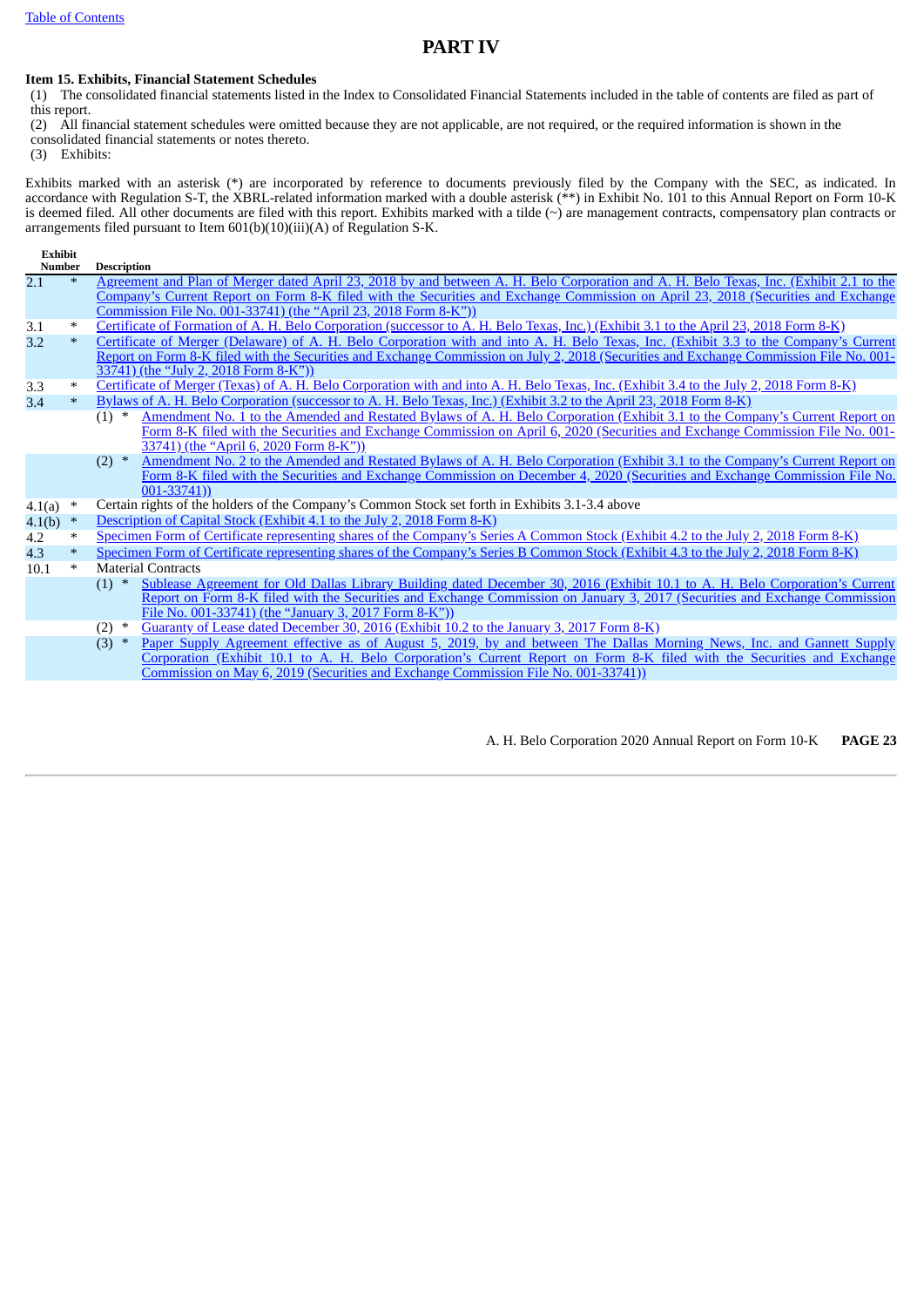# Table of [Contents](#page-1-1)

| <b>Exhibit</b> |        |             |        |                                                                                                                                            |
|----------------|--------|-------------|--------|--------------------------------------------------------------------------------------------------------------------------------------------|
| Number         |        | Description |        |                                                                                                                                            |
|                |        | (4)         |        | Purchase and Sale Agreement effective as of May 17, 2019, by and between The Dallas Morning News, Inc. and Charter DMN                     |
|                |        |             |        | Holdings, LP, together with related Promissory Note dated May 17, 2019, in the original principal amount of \$22.4 million made by         |
|                |        |             |        | Charter DMN Holdings, LP, payable to The Dallas Morning News, Inc. (Exhibit 10.1 to A. H. Belo Corporation's Current Report on             |
|                |        |             |        | Form 8-K filed with the Securities and Exchange Commission on May 17, 2019 (Securities and Exchange Commission File No.                    |
|                |        |             |        | $001 - 33741)$                                                                                                                             |
|                |        |             | $\ast$ | Modification Agreement effective April 1, 2020 to Promissory Note dated May 17, 2020 (Exhibit 10.1 to the April 6, 2020<br>(a)             |
|                |        |             |        | Form $8-K$ )                                                                                                                               |
|                |        |             |        | Promissory Note (Interest and Property Tax Reconciliation) effective April 1, 2020 (Exhibit 10.2 to the April 6, 2020 Form<br>(b)<br>$8-K$ |
| 10.2           | $\ast$ |             |        | Compensatory plans and arrangements:                                                                                                       |
|                |        | $\sim$ (1)  | $\ast$ | A. H. Belo Savings Plan as Amended and Restated Effective January 1, 2015 (Exhibit 10.2(1) to the Company's Annual Report on               |
|                |        |             |        | Form 10-K filed with the Securities and Exchange Commission on March 6, 2015 (Securities and Exchange Commission File No.                  |
|                |        |             |        | $001 - 33741)$                                                                                                                             |
|                |        |             | $\ast$ | First Amendment to the A. H. Belo Savings Plan effective January 1, 2016 (Exhibit 10.2(1)(a) to the Company's Quarterly<br>(a)             |
|                |        |             |        | Report on Form 10-Q filed with the Securities and Exchange Commission on November 1, 2016 (Securities and Exchange                         |
|                |        |             |        | Commission File No. 001-33741))                                                                                                            |
|                |        |             |        | Second Amendment to the A. H. Belo Savings Plan effective September 8, 2016 (Exhibit 10.2(1)(b) to the Company's<br>(b)                    |
|                |        |             |        | Quarterly Report on Form 10-Q filed with the Securities and Exchange Commission on November 1, 2016 (Securities and                        |
|                |        |             |        | Exchange Commission File No. 001-33741))                                                                                                   |
|                |        |             | *      | Third Amendment to the A. H. Belo Savings Plan dated September 7, 2017 (Exhibit 10.3 to the Company's Current Report on<br>(c)             |
|                |        |             |        | Form 8-K filed with the Securities and Exchange Commission on September 8, 2017 (Securities and Exchange Commission                        |
|                |        |             |        | File No. 001-33741)(the "September 8, 2017 Form 8-K"))                                                                                     |
|                |        |             |        | Fourth Amendment to the A. H. Belo Savings Plan (Exhibit 10.2 to the July 2, 2018 Form 8-K)<br>(d)                                         |
|                |        |             |        | Fifth Amendment to the A. H. Belo Savings Plan dated November 27, 2018 (Exhibit 10.2(1)(E) to the Company's Quarterly<br>(e)               |
|                |        |             |        | Report on Form 10-Q filed with the Securities and Exchange Commission on April 29, 2019 (Securities and Exchange                           |
|                |        |             |        | Commission File No. 001-33741)(the "1st Quarter 2019 Form 10-Q"))                                                                          |
|                |        |             |        | (f)<br>Sixth Amendment to the A. H. Belo Savings Plan dated April 1, 2019 (Exhibit 10.2(1)(F) to the $151$ Quarter 2019 Form 10-Q)         |
|                |        |             |        | Seventh Amendment to the A. H. Belo Savings Plan dated December 1, 2019 (Exhibit 10.2(1)(G) to the Company's Quarterly<br>(g)              |
|                |        |             |        | Report on Form 10-Q filed with the Securities and Exchange Commission on April 14, 2020 (Securities and Exchange                           |
|                |        |             |        | <b>Commission File No. 001-33741)</b>                                                                                                      |
|                |        |             | *      | Eighth Amendment to the A. H. Belo Savings Plan dated July 23, 2020 (Exhibit 10.2(1)(H) to the Company's Quarterly<br>(h)                  |
|                |        |             |        | Report on Form 10-Q filed with the Securities and Exchange Commission on July 28, 2020 (Securities and Exchange                            |
|                |        |             |        | Commission File No. 001-33741)                                                                                                             |
|                |        | $\sim$ (2)  | $\ast$ | A. H. Belo 2017 Incentive Compensation Plan (Exhibit I to A. H. Belo Corporation's Schedule 14A Proxy Statement filed with the             |
|                |        |             |        | Securities and Exchange Commission on March 28, 2017)                                                                                      |
|                |        |             | $\ast$ | First Amendment to the A. H. Belo 2017 Incentive Compensation Plan (Exhibit 10.1 to the July 2, 2018 Form 8-K)<br>(a)                      |
|                |        |             | $\ast$ | Form of A. H. Belo 2017 Incentive Compensation Plan Evidence of Grant (for Non-Employee Directors) (Exhibit 10.1 to A.<br>(b)              |
|                |        |             |        | H. Belo Corporation's Current Report on Form 8-K filed with the Securities and Exchange Commission on May 12, 2017                         |
|                |        |             |        | (Securities and Exchange Commission File No. 001-33741) (the "May 12, 2017 Form 8-K"))                                                     |
|                |        |             | $\ast$ | Form of A. H. Belo 2017 Incentive Compensation Plan Evidence of Grant (for Employee Awards) (Exhibit 10.2 to the May<br>(c)                |
|                |        |             |        | 12, 2017 Form 8-K)                                                                                                                         |
|                |        | $\sim$ (3)  | $\ast$ | Form of A. H. Belo Cash Long-Term Incentive Compensation Evidence of Grant (for Employee Awards) (Exhibit 10.1 to the                      |
|                |        |             |        | Company's Annual Report on Form 10-K filed with the Securities and Exchange Commission on March 14, 2019 (Securities and                   |
|                |        |             |        | Exchange Commission File No. 001-33741))                                                                                                   |
|                |        | $\sim$ (4)  | $\ast$ | A. H. Belo Corporation Change In Control Severance Plan (Exhibit 10.7 to the February 12, 2008 Form 8-K)                                   |
|                |        |             | $\ast$ | Amendment to the A. H. Belo Change in Control Severance Plan dated March 31, 2009 (Exhibit 10.3 to the April 2, 2009<br>(a)                |
|                |        |             |        | Form 8-K)                                                                                                                                  |
|                |        | $\sim$ (5)  |        | Robert W. Decherd Compensation Arrangements dated June 19, 2013 (Exhibit 10.1 to the Company's Current Report on Form 8-K                  |
|                |        |             |        | filed with the Securities and Exchange Commission on June 19, 2013)                                                                        |
|                |        |             |        |                                                                                                                                            |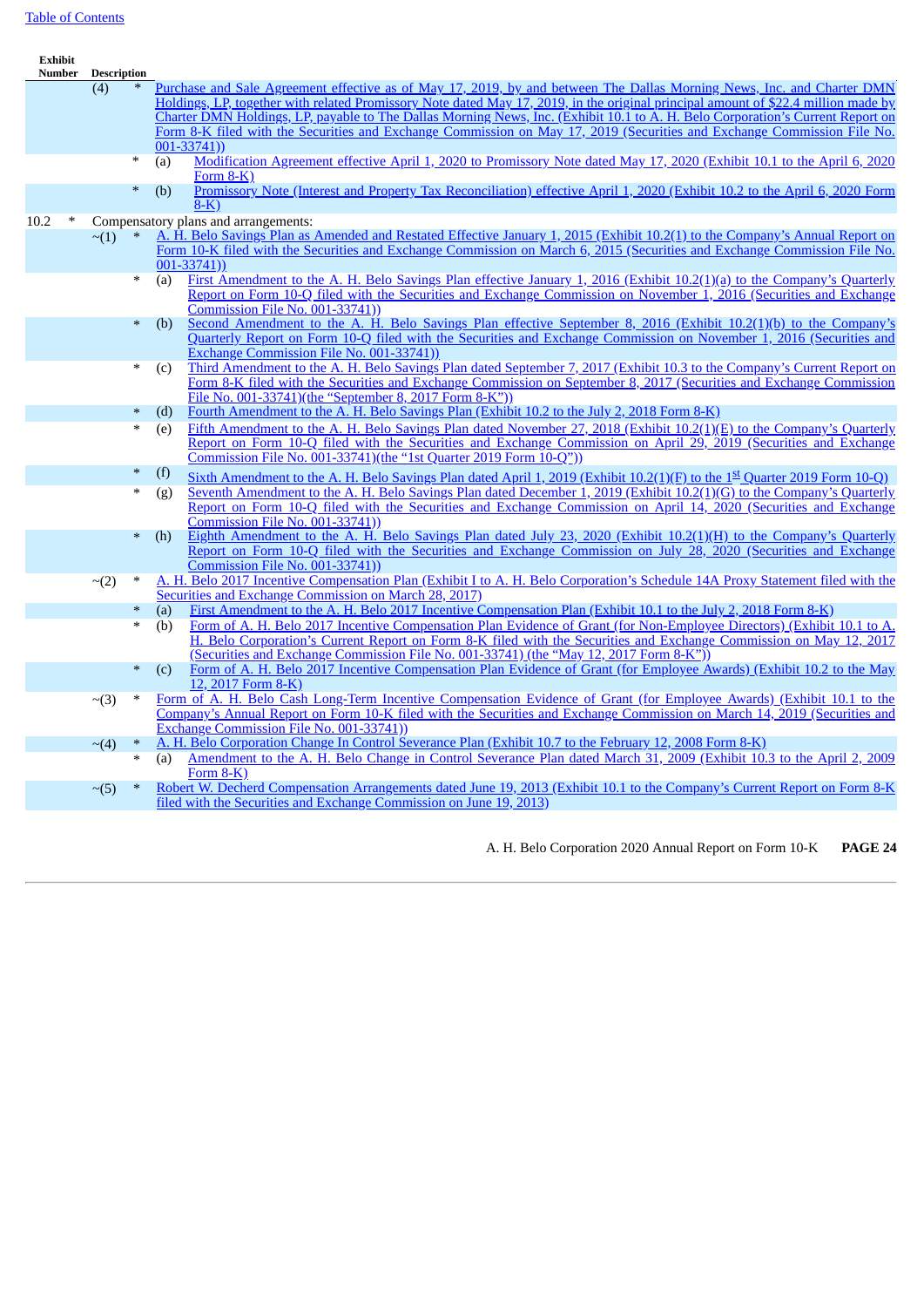# Table of [Contents](#page-1-1)

| <b>Exhibit</b> |                    |                                                                                                                                      |
|----------------|--------------------|--------------------------------------------------------------------------------------------------------------------------------------|
| Number         | <b>Description</b> |                                                                                                                                      |
| $10.3$ *       |                    | Agreements relating to the separation of A. H. Belo from its former parent company:                                                  |
|                | (1)                | * Pension Plan Transfer Agreement by and between Belo Corp. and A. H. Belo Corporation dated as of October 6, 2010 (Exhibit 10.1     |
|                |                    | to the Company's current Report on Form 8-K filed with the Securities and Exchange Commission on October 8, 2010 (Securities         |
|                |                    | and Exchange Commission File No. 001-33741))                                                                                         |
|                | (2)                | * Agreement among the Company, Belo Corp., and The Pension Benefit Guaranty Corporation, effective March 9, 2011                     |
|                |                    | (Exhibit 10.3(6) to the Company's Annual Report on Form 10-K filed with the Securities and Exchange Commission on March 11,          |
|                |                    | 2011 (Securities and Exchange Commission File No. 001-33741))                                                                        |
| 21             |                    | <b>Subsidiaries of the Company</b>                                                                                                   |
| 23.1           |                    | <b>Consent of Grant Thornton LLP</b>                                                                                                 |
| 24             |                    | Power of Attorney (set forth on the signature page(s) hereof)                                                                        |
| 31.1           |                    | Certification of Chief Executive Officer pursuant to Section 302 of the Sarbanes-Oxley Act of 2002                                   |
| 31.2           |                    | Certification of principal financial officer pursuant to Section 302 of the Sarbanes-Oxley Act of 2002                               |
|                |                    | Certifications of Chief Executive Officer and principal financial officer pursuant to 18 U.S.C. Section 1350, as adopted pursuant to |
| 32             |                    | Section 906 of the Sarbanes-Oxley Act of 2002                                                                                        |
|                |                    | Inline XBRL Instance Document - the instance document does not appear in the Interactive Data File because its XBRL tags<br>$***$    |
| 101.INS        |                    | are embedded within the Inline XBRL document                                                                                         |
| 101.SCH        |                    | Inline XBRL Taxonomy Extension Schema Document<br>$***$                                                                              |
| 101.CAL        |                    | Inline XBRL Taxonomy Extension Calculation Linkbase Document<br>$***$                                                                |
| 101.DEF        |                    | Inline XBRL Taxonomy Extension Definition Linkbase Document<br>$***$                                                                 |
| 101.LAB        |                    | Inline XBRL Taxonomy Extension Label Linkbase Document<br>$***$                                                                      |
| 101.PRE        |                    | Inline XBRL Taxonomy Extension Presentation Linkbase Document<br>$***$                                                               |
| 104            |                    | Cover Page Interactive Data File (formatted as Inline XBRL and contained in Exhibit 101)<br>$***$                                    |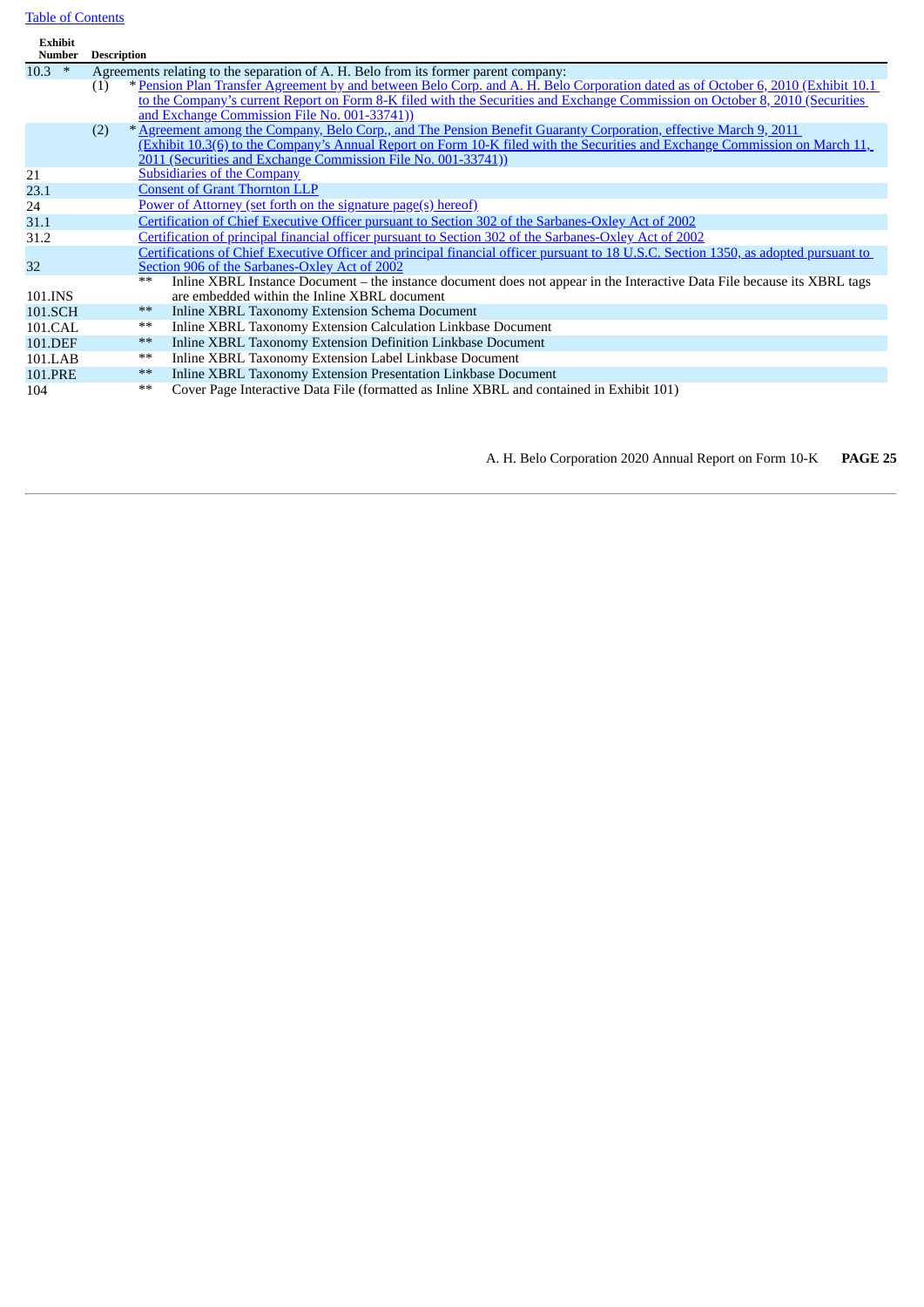## <span id="page-25-0"></span>**SIGNATURES**

Pursuant to the requirements of Section 13 or 15(d) of the Securities Exchange Act of 1934, the Company has duly caused this report to be signed on its behalf by the undersigned, thereunto duly authorized.

A. H. BELO CORPORATION

By: /s/ Robert W. Decherd

Robert W. Decherd Chairman of the Board, President and Chief Executive Officer

Dated: March 10, 2021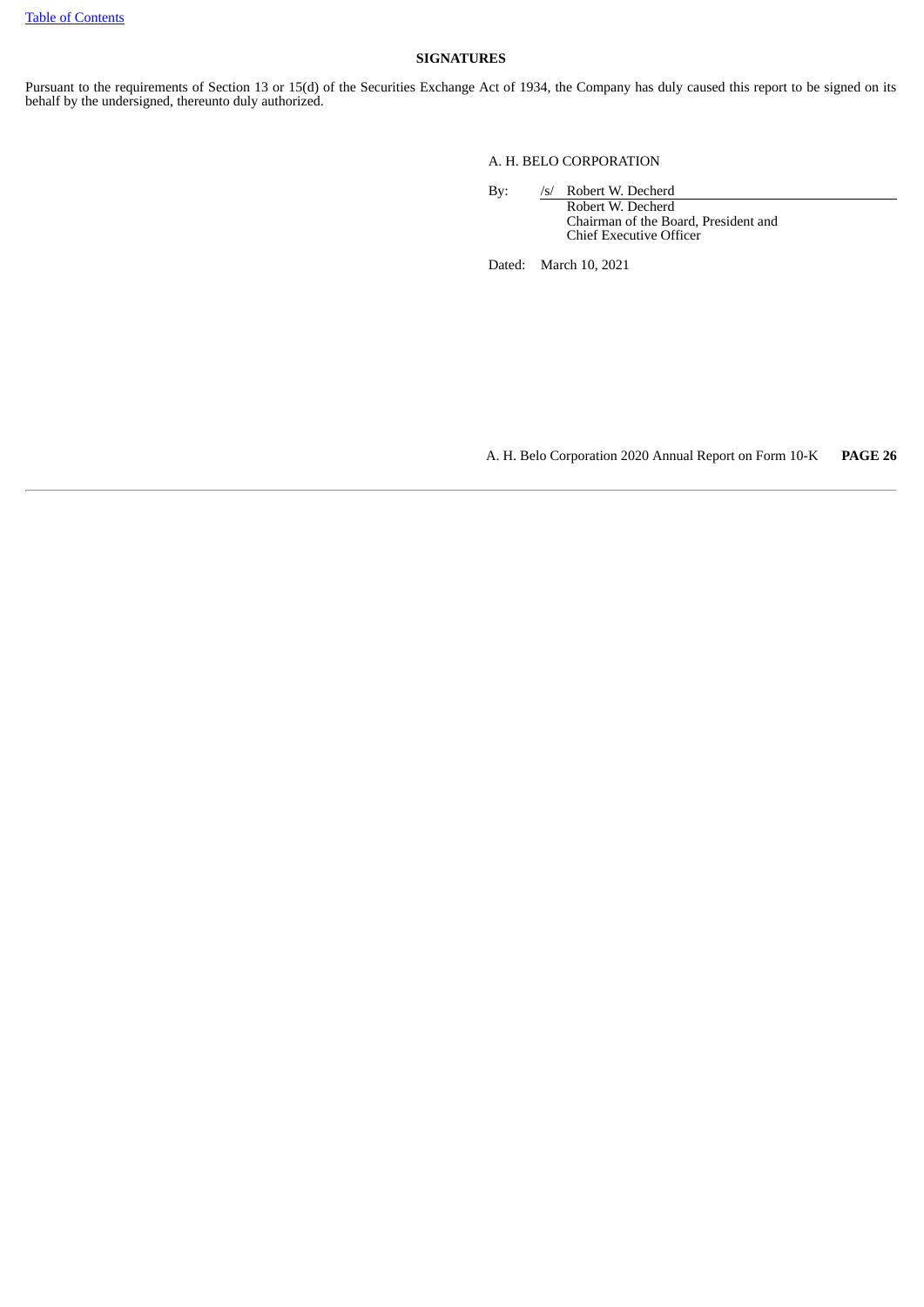## <span id="page-26-1"></span>**POWER OF ATTORNEY**

The undersigned hereby constitute and appoint Robert W. Decherd and Katy Murray, and each of them and their substitutes, our true and lawful attorneysin-fact with full power to execute in our name and behalf in the capacities indicated below any and all amendments to this report and to file the same, with all exhibits thereto and other documents in connection therewith, with the Securities and Exchange Commission, and hereby ratify and confirm all that such attorneys-in-fact, or any of them, or their substitutes shall lawfully do or cause to be done by virtue thereof.

Pursuant to the requirements of the Securities Exchange Act of 1934, this report has been signed below by the following persons on behalf of the Company and in the capacities and on the dates indicated:

<span id="page-26-0"></span>

| <b>Signature</b>                           | Title                                                                                 | Date |                |
|--------------------------------------------|---------------------------------------------------------------------------------------|------|----------------|
| /s/ Robert W. Decherd<br>Robert W. Decherd | Chairman of the Board, President and<br>Chief Executive Officer                       |      | March 10, 2021 |
| /s/ John A. Beckert<br>John A. Beckert     | Director                                                                              |      | March 10, 2021 |
| /s/ Louis E. Caldera<br>Louis E. Caldera   | Director                                                                              |      | March 10, 2021 |
| /s/ Ronald D. McCray<br>Ronald D. McCray   | Director                                                                              |      | March 10, 2021 |
| /s/ Katy Murray<br>Katy Murray             | Executive Vice President/<br>Chief Financial Officer<br>(Principal Financial Officer) |      | March 10, 2021 |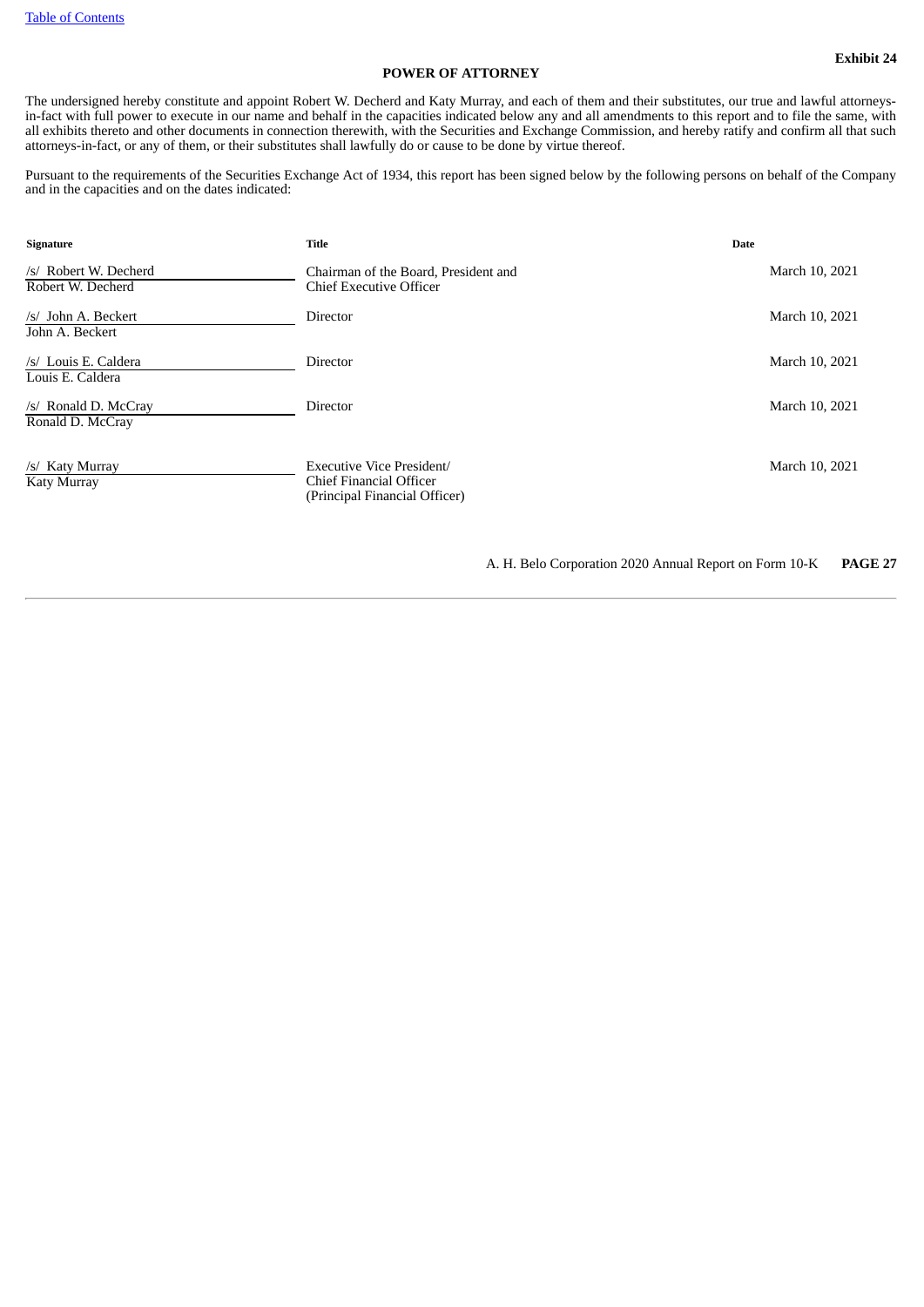The Board of Directors and Shareholders A. H. Belo Corporation

## **Opinion on the financial statements**

We have audited the accompanying consolidated balance sheets of A. H. Belo Corporation (a Texas corporation) and subsidiaries (the "Company") as of December 31, 2020 and 2019, the related consolidated statements of operations, comprehensive income (loss), shareholders' equity, and cash flows for each of the two years in the period ended December 31, 2020, and the related notes (collectively referred to as the "financial statements"). In our opinion, the financial statements present fairly, in all material respects, the financial position of the Company as of December 31, 2020 and 2019, and the results of its operations and its cash flows for each of the two years in the period ended December 31, 2020, in conformity with accounting principles generally accepted in the United States of America.

## **Basis for opinion**

These financial statements are the responsibility of the Company's management. Our responsibility is to express an opinion on the Company's financial statements based on our audits. We are a public accounting firm registered with the Public Company Accounting Oversight Board (United States) ("PCAOB") and are required to be independent with respect to the Company in accordance with the U.S. federal securities laws and the applicable rules and regulations of the Securities and Exchange Commission and the PCAOB.

We conducted our audits in accordance with the standards of the PCAOB. Those standards require that we plan and perform the audit to obtain reasonable Assurance about whether the financial statements are free of material misstatement, whether due to error or fraud. Our audits included performing procedures to assess the risks of material misstatement of the financial statements, whether due to error or fraud, and performing procedures that respond to those risks. Such procedures included examining, on a test basis, evidence regarding the amounts and disclosures in the financial statements. Our audits also included evaluating the accounting principles used and significant estimates made by management, as well as evaluating the overall presentation of the financial statements. We believe that our audits provide a reasonable basis for our opinion.

## **Critical audit matter**

The critical audit matter communicated below is a matter arising from the current period audit of the financial statements that was communicated or required to be communicated to the audit committee and that: (1) relates to accounts or disclosures that are material to the financial statements and (2) involved especially challenging, subjective, or complex judgments. The communication of critical audit matters does not alter in any way our opinion on the financial statements, taken as a whole, and we are not, by communicating the critical audit matter below, providing a separate opinion on the critical audit matter or on the accounts or disclosures to which it relates.

## *Assessment of impairment of long-lived assets*

As described in Note 1 to the financial statements, the Company identified indicators of possible impairment of its long-lived assets during the year ended December 31, 2020 and performed impairment testing by comparing the estimated undiscounted cash flows including from the eventual disposal of the long-lived assets to the carrying value of the asset group.

We identified the determination of the asset group, the primary asset associated with the asset group, and the estimate of the cash flows from disposition of certain assets upon disposal of the asset group at the end of the remaining useful life of the primary asset as a critical audit matter.

The principal considerations for our determination that this represents a critical audit matter is the judgment, complexity and subjectivity involved in management's analysis. The analysis required estimation of the cash flows associated with the disposal of the asset group at the end of the useful life of the primary asset. This analysis involved the use of a specialist to assist with determining the cash flows from disposal of certain assets of the group.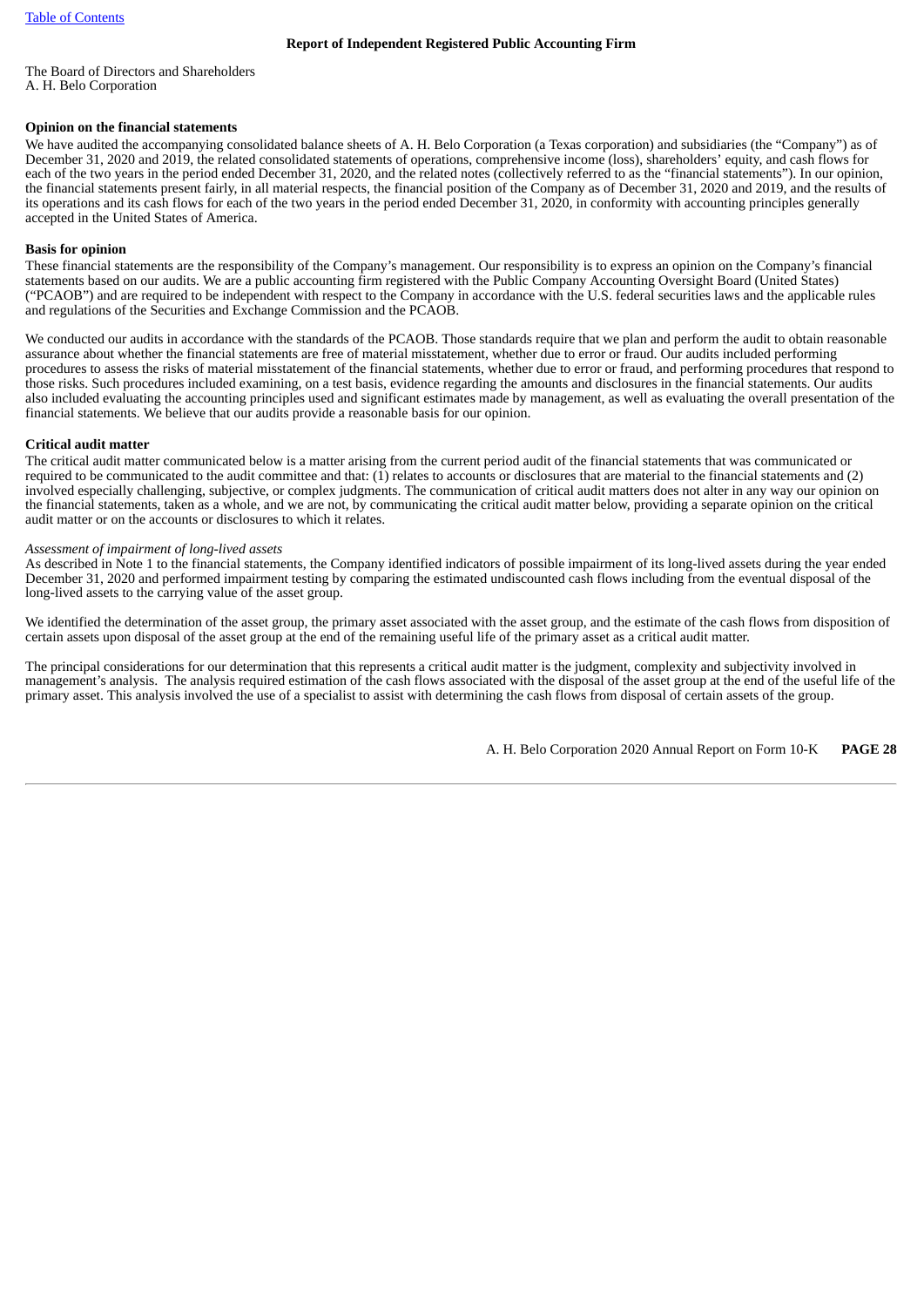#### Table of [Contents](#page-1-1)

Our audit procedures related to the analysis included the following, among others:

- □ We obtained an understanding of and evaluated the design of controls over the Company's process to evaluate long-lived assets for impairment, including controls over management's review of the significant considerations, including identification of the asset group and the primary asset and the cash flows from disposition of certain assets upon disposal of the asset group, as described above.
- $\Box$  We assessed the appropriateness of management's identification of asset groups and the primary asset within the asset group.<br>  $\Box$  We recalculated the carrying value for the identified asset group.
- □<br>
We recalculated the carrying value for the identified asset group.<br>
□<br>
We assessed the reasonableness of the methodologies and signifi
- We assessed the reasonableness of the methodologies and significant inputs used to estimate the cash flows from disposal of certain assets of the group , which consisted of the identification of comparable market transactions and estimation of the cash flows from disposal of assets associated with land, buildings and improvements with the assistance of our valuation specialists, and
- $\Box$  We tested the completeness and accuracy of the underlying data used by the Company in its analysis.

## /s/ GRANT THORNTON LLP

We have served as the Company's auditor since 2018.

Dallas, Texas March 10, 2021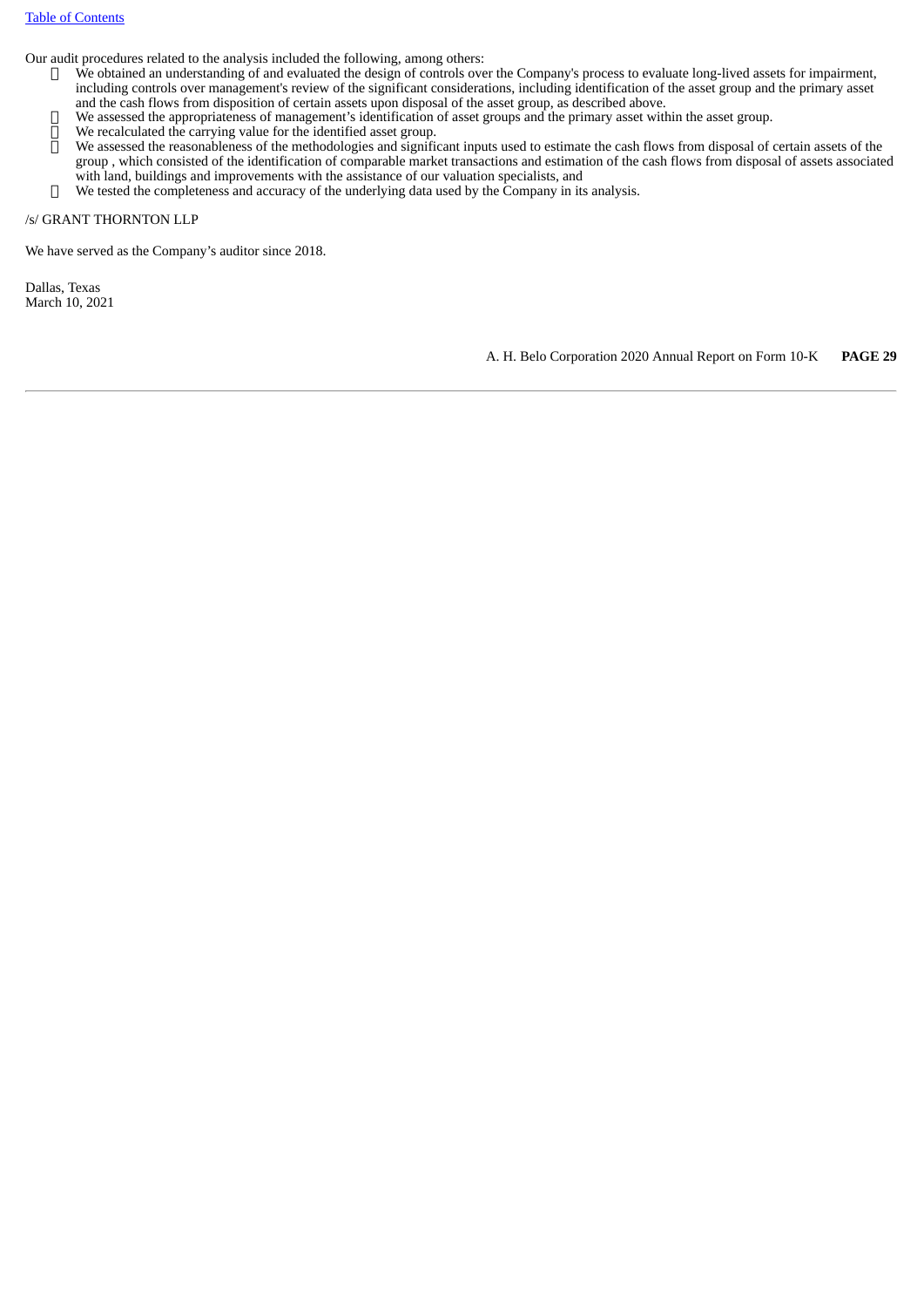<span id="page-29-0"></span>**Consolidated Statements of Operations**

|                                                            |              | <b>Years Ended December 31.</b> |    |            |
|------------------------------------------------------------|--------------|---------------------------------|----|------------|
| In thousands, except share and per share amounts           |              | 2020                            |    | 2019       |
| <b>Net Operating Revenue:</b>                              |              |                                 |    |            |
| Advertising and marketing services                         | \$           | 72,214                          | S  | 95,856     |
| Circulation                                                |              | 64,935                          |    | 68,260     |
| Printing, distribution and other                           |              | 17,150                          |    | 19,447     |
| Total net operating revenue                                |              | 154,299                         |    | 183,563    |
| <b>Operating Costs and Expense:</b>                        |              |                                 |    |            |
| Employee compensation and benefits                         |              | 71,772                          |    | 80,134     |
| Other production, distribution and operating costs         |              | 80,008                          |    | 90,673     |
| Newsprint, ink and other supplies                          |              | 10,168                          |    | 16,570     |
| Depreciation                                               |              | 7,016                           |    | 8,983      |
| Amortization                                               |              | 255                             |    | 495        |
| (Gain) loss on sale/disposal of assets, net                |              | 90                              |    | (24, 540)  |
| Asset impairments                                          |              | 563                             |    | 1,709      |
| Total operating costs and expense                          |              | 169,872                         |    | 174,024    |
| Operating income (loss)                                    |              | (15, 573)                       |    | 9,539      |
| Other income, net                                          |              | 7,014                           |    | 4,169      |
| <b>Income (Loss) Before Income Taxes</b>                   |              | (8,559)                         |    | 13,708     |
| Income tax provision (benefit)                             |              | (1,687)                         |    | 4,416      |
| <b>Net Income (Loss)</b>                                   |              | (6, 872)                        |    | 9,292      |
| <b>Per Share Basis</b>                                     |              |                                 |    |            |
| Net income (loss)                                          |              |                                 |    |            |
| Basic and diluted                                          | $\mathbb{S}$ | (0.32)                          | \$ | 0.43       |
| Number of common shares used in the per share calculation: |              |                                 |    |            |
| <b>Basic and diluted</b>                                   |              | 21,410,423                      |    | 21,546,257 |

*See the accompanying Notes to the Consolidated Financial Statements.*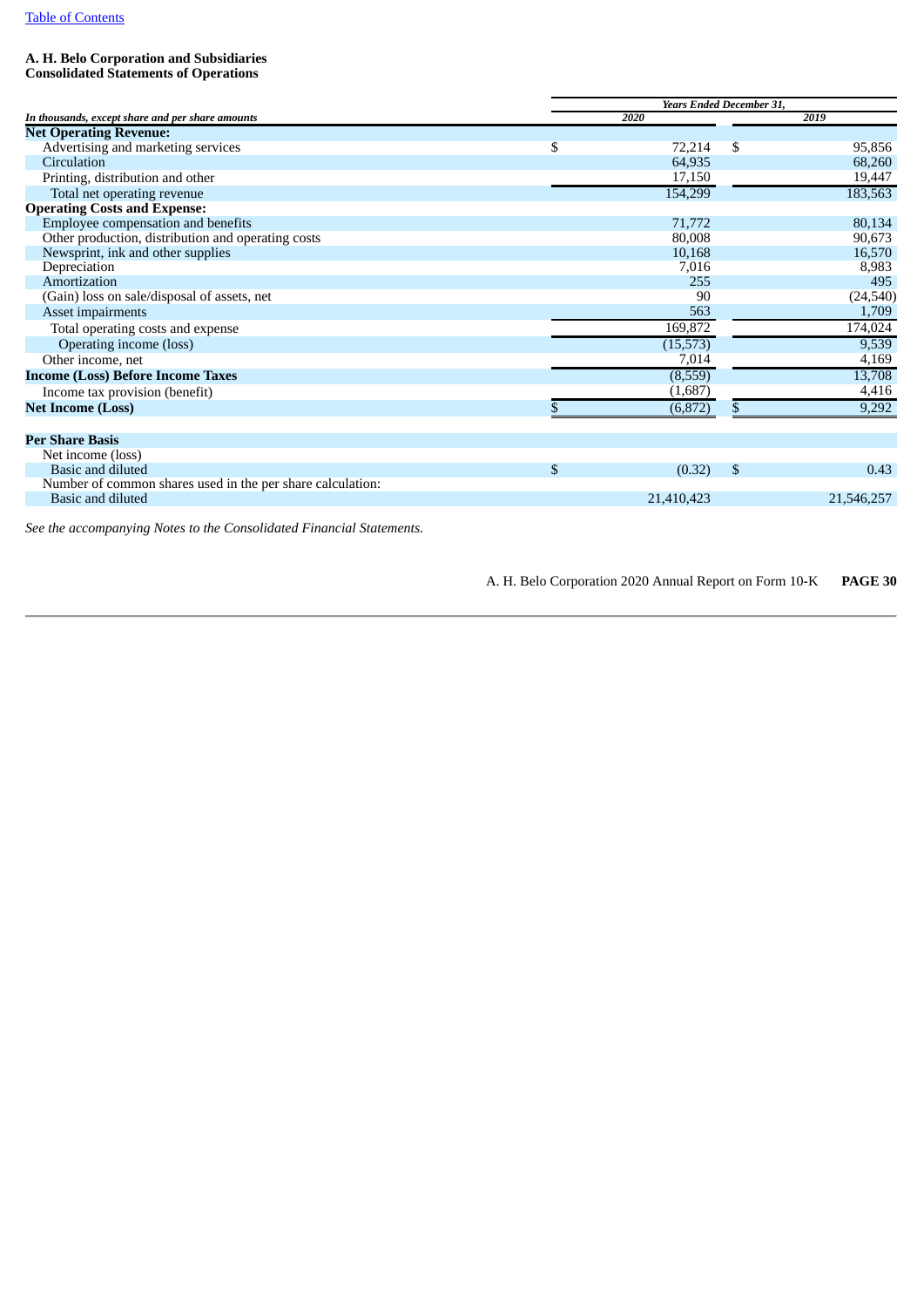<span id="page-30-0"></span>**Consolidated Statements of Comprehensive Income (Loss)**

|                                                     |      | <b>Years Ended December 31.</b> |  |        |  |  |
|-----------------------------------------------------|------|---------------------------------|--|--------|--|--|
| In thousands                                        | 2020 |                                 |  | 2019   |  |  |
| <b>Net Income (Loss)</b>                            |      | (6, 872)                        |  | 9,292  |  |  |
| Other Comprehensive Income (Loss), Net of Tax:      |      |                                 |  |        |  |  |
| Amortization of actuarial losses                    |      | 876                             |  | 247    |  |  |
| Actuarial gains (losses)                            |      | (1,050)                         |  | 5,100  |  |  |
| Total other comprehensive income (loss), net of tax |      | (174)                           |  | 5,347  |  |  |
| <b>Total Comprehensive Income (Loss)</b>            |      | (7.046)                         |  | 14.639 |  |  |
|                                                     |      |                                 |  |        |  |  |

*See the accompanying Notes to the Consolidated Financial Statements.*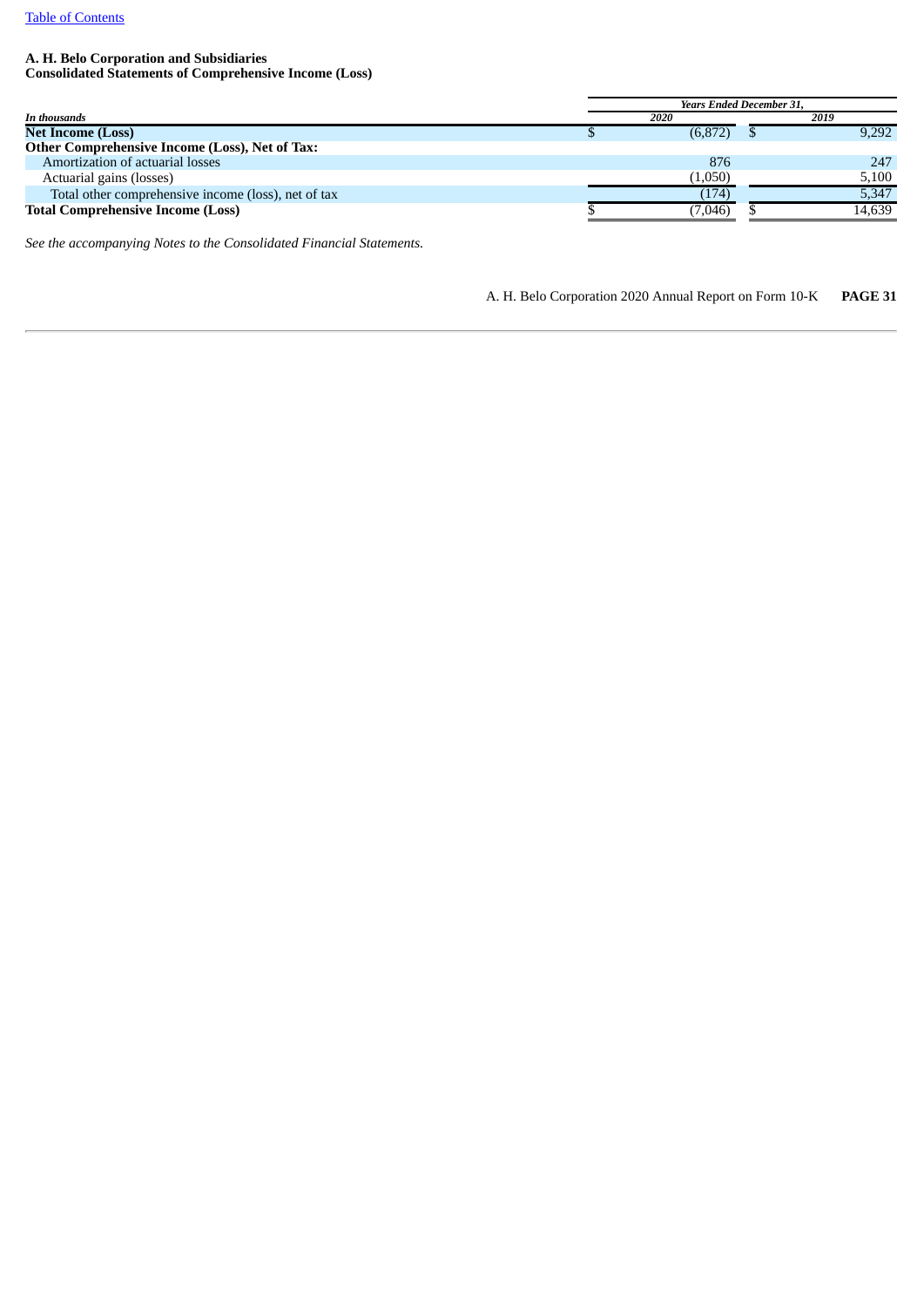<span id="page-31-0"></span>**Consolidated Balance Sheets**

| In thousands, except share amounts                                                                    | December 31,<br>2020 |                 | December 31,<br>2019 |
|-------------------------------------------------------------------------------------------------------|----------------------|-----------------|----------------------|
| <b>Assets</b>                                                                                         |                      |                 |                      |
| Current assets:                                                                                       |                      |                 |                      |
| Cash and cash equivalents                                                                             | \$<br>42,015         | \$              | 48,626               |
| Accounts receivable (net of allowance of \$712 and \$671 at December 31, 2020 and 2019, respectively) | 16,562               |                 | 18,441               |
| Notes receivable                                                                                      | 22,775               |                 |                      |
| Inventories                                                                                           | 1,974                |                 | 2,573                |
| Prepaids and other current assets                                                                     | 4,780                |                 | 5,164                |
| Total current assets                                                                                  | 88,106               |                 | 74,804               |
| Property, plant and equipment, at cost                                                                | 312,532              |                 | 343,893              |
| Less accumulated depreciation                                                                         | (300, 573)           |                 | (325, 440)           |
| Property, plant and equipment, net                                                                    | 11,959               |                 | 18,453               |
| Operating lease right-of-use assets                                                                   | 20,406               |                 | 21,371               |
| Intangible assets, net                                                                                | 64                   |                 | 319                  |
| Deferred income taxes, net                                                                            | 76                   |                 | 50                   |
| Long-term note receivable                                                                             |                      |                 | 22,400               |
| Other assets                                                                                          | 2,604                |                 | 3,648                |
| <b>Total assets</b>                                                                                   | \$<br>123,215        | $\overline{\$}$ | 141,045              |
| <b>Liabilities and Shareholders' Equity</b>                                                           |                      |                 |                      |
| Current liabilities:                                                                                  |                      |                 |                      |
| Accounts payable                                                                                      | \$<br>7,759          | \$              | 6,103                |
| Accrued compensation and benefits                                                                     | 5,754                |                 | 7,407                |
| Other accrued expense                                                                                 | 5,075                |                 | 5,930                |
| <b>Contract liabilities</b>                                                                           | 12,896               |                 | 12,098               |
| Total current liabilities                                                                             | 31,484               |                 | 31,538               |
| Long-term pension liabilities                                                                         | 18.520               |                 | 23,039               |
| Long-term operating lease liabilities                                                                 | 21,890               |                 | 23,120               |
| Other post-employment benefits                                                                        | 1,372                |                 | 1,347                |
| Other liabilities                                                                                     | 3,541                |                 | 4,264                |
| <b>Total liabilities</b>                                                                              | 76,807               |                 | 83,308               |
| Shareholders' equity:                                                                                 |                      |                 |                      |
| Preferred stock, \$0.01 par value; Authorized 2,000,000 shares; none issued                           |                      |                 |                      |
| Common stock, \$0.01 par value; Authorized 125,000,000 shares                                         |                      |                 |                      |
| Series A: issued 20,855,200 and 20,854,975 shares at December 31, 2020 and 2019, respectively         | 209                  |                 | 209                  |
| Series B: issued 2,469,083 and 2,469,308 shares at December 31, 2020 and 2019, respectively           | 24                   |                 | 24                   |
| Treasury stock, Series A, at cost; 1,913,860 shares held at December 30, 2020 and 2019                | (13, 443)            |                 | (13, 443)            |
| Additional paid-in capital                                                                            | 494,389              |                 | 494.389              |
| Accumulated other comprehensive loss                                                                  | (32, 468)            |                 | (32, 294)            |
| Accumulated deficit                                                                                   | (402, 303)           |                 | (391, 148)           |
| Total shareholders' equity                                                                            | 46,408               |                 | 57,737               |
| Total liabilities and shareholders' equity                                                            | \$<br>123,215        | \$              | 141,045              |

*See the accompanying Notes to the Consolidated Financial Statements.*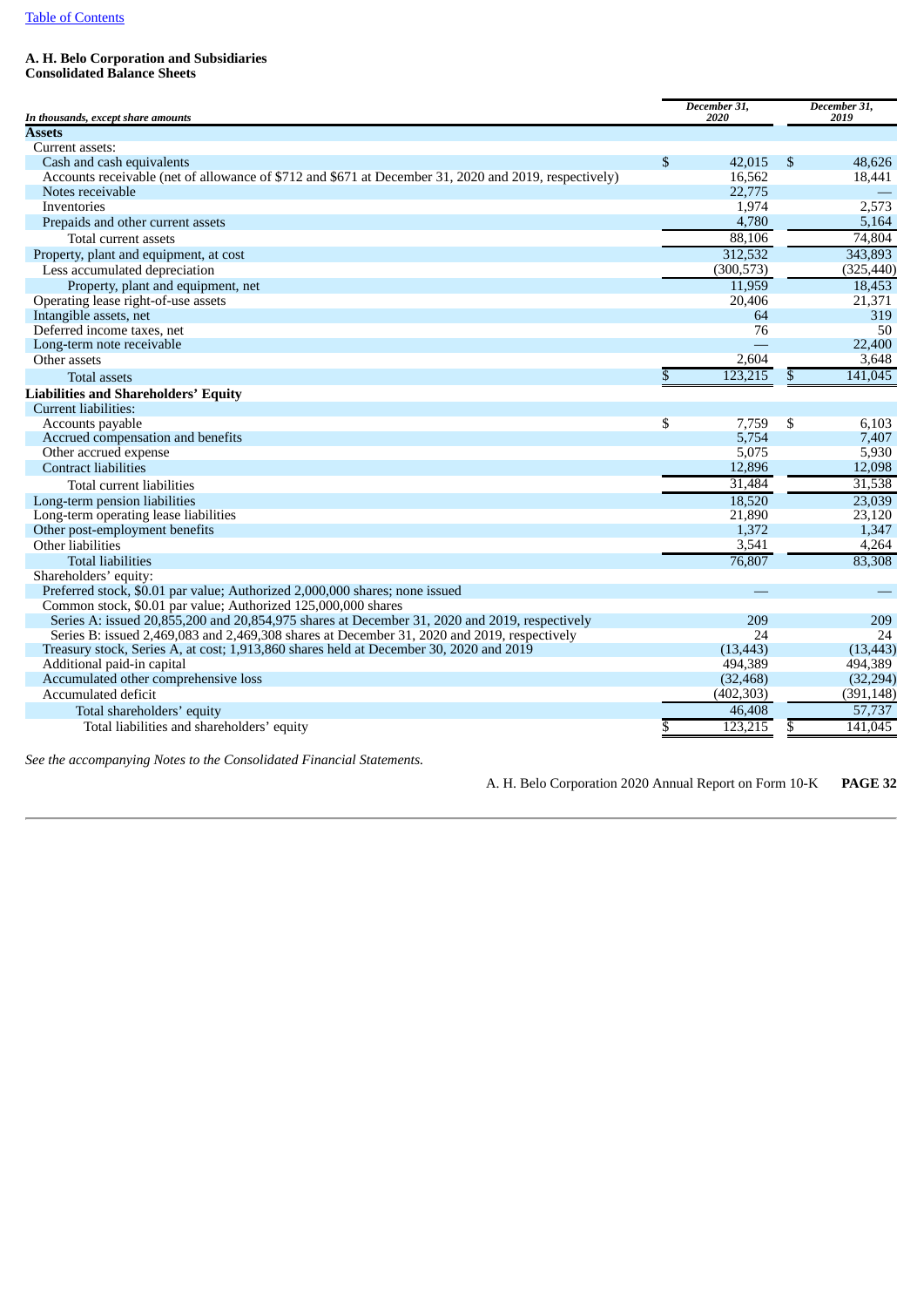## <span id="page-32-0"></span>**A. H. Belo Corporation and Subsidiaries Consolidated Statements of Shareholders' Equity**

|                                       | Years Ended December 31, 2020 and 2019 |                           |  |        |  |                                         |                           |  |           |  |                                               |                        |          |
|---------------------------------------|----------------------------------------|---------------------------|--|--------|--|-----------------------------------------|---------------------------|--|-----------|--|-----------------------------------------------|------------------------|----------|
|                                       |                                        | <b>Common Stock</b>       |  |        |  |                                         | <b>Treasury Stock</b>     |  |           |  |                                               |                        |          |
| In thousands, except share amounts    | <b>Shares</b><br><b>Series A</b>       | Shares<br><b>Series B</b> |  | Amount |  | <b>Additional</b><br>Paid-in<br>Capital | Shares<br><b>Series A</b> |  | Amount    |  | Accumulated<br>Other<br>Comprehensive<br>Loss | Accumulated<br>Deficit | Total    |
| Balance at December 31, 2018          | 20,854,728                             | 2,469,555                 |  | 233    |  | 494,389                                 | (1,697,370)               |  | (12, 601) |  | (37, 641)                                     | (393, 582)             | 50,798   |
| Net income                            |                                        |                           |  |        |  |                                         |                           |  |           |  |                                               | 9,292                  | 9,292    |
| Other comprehensive income            |                                        |                           |  |        |  |                                         |                           |  | __        |  | 5,347                                         |                        | 5,347    |
| Shares repurchased                    |                                        |                           |  |        |  | —                                       | (216, 490)                |  | (842)     |  |                                               | __                     | (842)    |
| Conversion of Series B to Series A    | 247                                    | (247)                     |  | _      |  |                                         |                           |  |           |  | --                                            |                        |          |
| Dividends declared (\$0.32 per share) |                                        |                           |  |        |  | –                                       | –                         |  |           |  | –                                             | (6,858)                | (6, 858) |
| Balance at December 31, 2019          | 20,854,975                             | 2,469,308                 |  | 233    |  | 494,389                                 | (1,913,860)               |  | (13, 443) |  | (32, 294)                                     | (391,148)              | 57,737   |
| Net loss                              |                                        |                           |  |        |  |                                         |                           |  |           |  |                                               | (6, 872)               | (6, 872) |
| Other comprehensive loss              |                                        |                           |  |        |  |                                         |                           |  |           |  | (174)                                         |                        | (174)    |
| Conversion of Series B to Series A    | 225                                    | (225)                     |  |        |  |                                         |                           |  |           |  |                                               |                        |          |
| Dividends declared (\$0.20 per share) |                                        |                           |  |        |  |                                         |                           |  |           |  |                                               | (4,283)                | (4,283)  |
| Balance at December 31, 2020          | 20,855,200                             | 2,469,083                 |  | 233    |  | 494,389                                 | (1,913,860)               |  | (13, 443) |  | (32, 468)                                     | (402, 303)             | 46,408   |

*See the accompanying Notes to the Consolidated Financial Statements.*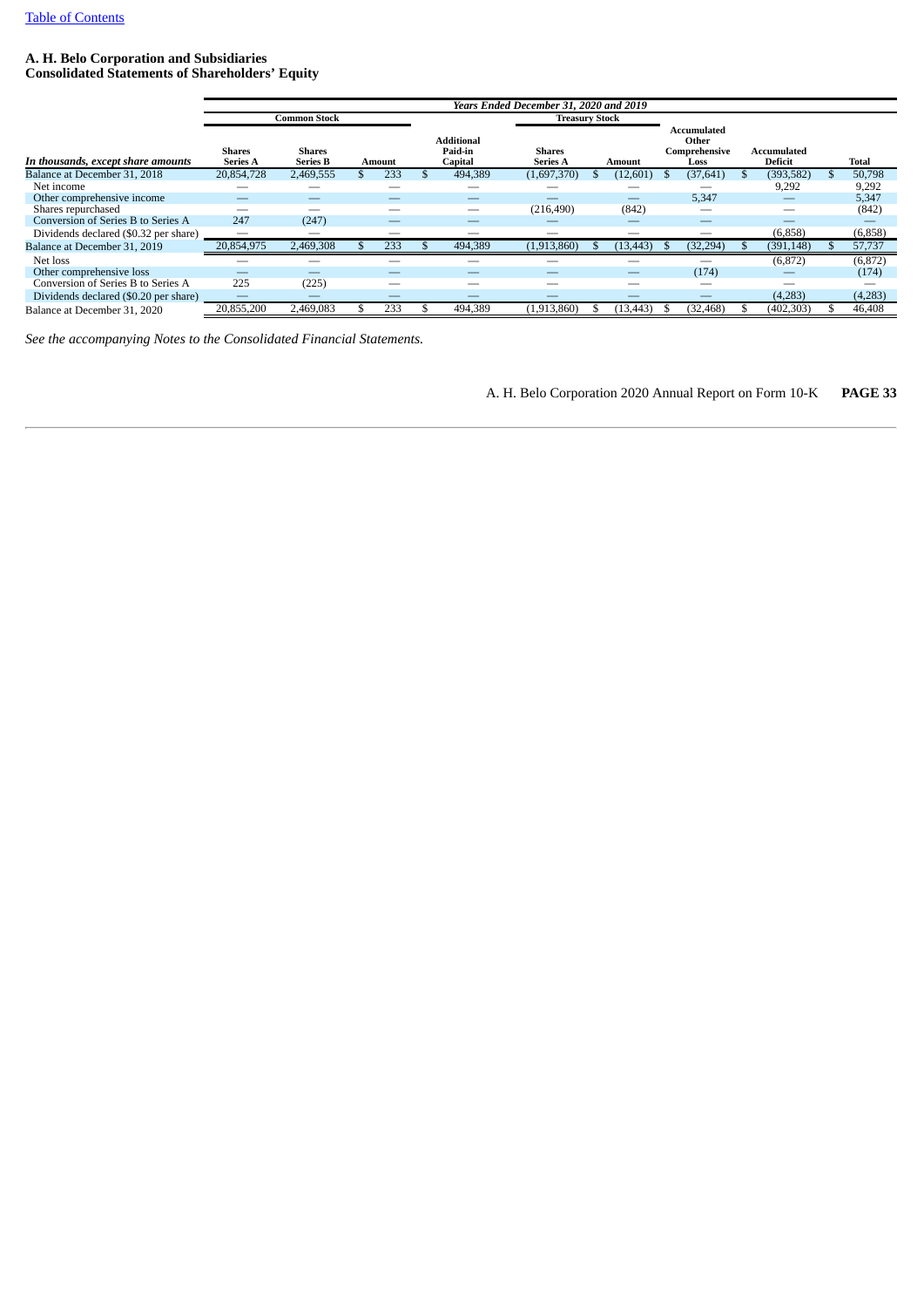<span id="page-33-0"></span>**Consolidated Statements of Cash Flows**

| 2020<br>2019<br>In thousands<br><b>Operating Activities</b><br>\$<br>Net income (loss)<br>(6, 872)<br>\$<br>9,292<br>Adjustments to reconcile net income (loss) to net cash provided by (used for) operating activities:<br>Depreciation and amortization<br>9,478<br>7,271<br>Net periodic pension and other post-employment benefit<br>(4,627)<br>Bad debt expense<br>425<br>828<br>3,522<br>Deferred income taxes<br>(26)<br>(Gain) loss on sale/disposal of assets, net<br>90<br>(24, 540)<br>563<br>Asset impairments<br>1,709<br>Gain on investment related activity<br>(732)<br>Changes in working capital and other operating assets and liabilities, net of acquisitions:<br>Accounts receivable<br>1,079<br>3,525<br>881<br>Inventories, prepaids and other current assets<br>1,198<br>Other assets<br>1,026<br>1,381<br>Accounts payable<br>1,656<br>(693)<br>Compensation and benefit obligations<br>(1,653)<br>(2,682)<br>Other accrued expenses<br>(1,328)<br>859<br><b>Contract liabilities</b><br>798<br>649<br>(41)<br>(62)<br>Other post-employment benefits<br>1.205<br>(1,490)<br>Net cash provided by (used for) operating activities |                             |  | <b>Years Ended December 31,</b> |  |  |
|------------------------------------------------------------------------------------------------------------------------------------------------------------------------------------------------------------------------------------------------------------------------------------------------------------------------------------------------------------------------------------------------------------------------------------------------------------------------------------------------------------------------------------------------------------------------------------------------------------------------------------------------------------------------------------------------------------------------------------------------------------------------------------------------------------------------------------------------------------------------------------------------------------------------------------------------------------------------------------------------------------------------------------------------------------------------------------------------------------------------------------------------------------|-----------------------------|--|---------------------------------|--|--|
| (3,259)                                                                                                                                                                                                                                                                                                                                                                                                                                                                                                                                                                                                                                                                                                                                                                                                                                                                                                                                                                                                                                                                                                                                                    |                             |  |                                 |  |  |
|                                                                                                                                                                                                                                                                                                                                                                                                                                                                                                                                                                                                                                                                                                                                                                                                                                                                                                                                                                                                                                                                                                                                                            |                             |  |                                 |  |  |
|                                                                                                                                                                                                                                                                                                                                                                                                                                                                                                                                                                                                                                                                                                                                                                                                                                                                                                                                                                                                                                                                                                                                                            |                             |  |                                 |  |  |
|                                                                                                                                                                                                                                                                                                                                                                                                                                                                                                                                                                                                                                                                                                                                                                                                                                                                                                                                                                                                                                                                                                                                                            |                             |  |                                 |  |  |
|                                                                                                                                                                                                                                                                                                                                                                                                                                                                                                                                                                                                                                                                                                                                                                                                                                                                                                                                                                                                                                                                                                                                                            |                             |  |                                 |  |  |
|                                                                                                                                                                                                                                                                                                                                                                                                                                                                                                                                                                                                                                                                                                                                                                                                                                                                                                                                                                                                                                                                                                                                                            |                             |  |                                 |  |  |
|                                                                                                                                                                                                                                                                                                                                                                                                                                                                                                                                                                                                                                                                                                                                                                                                                                                                                                                                                                                                                                                                                                                                                            |                             |  |                                 |  |  |
|                                                                                                                                                                                                                                                                                                                                                                                                                                                                                                                                                                                                                                                                                                                                                                                                                                                                                                                                                                                                                                                                                                                                                            |                             |  |                                 |  |  |
|                                                                                                                                                                                                                                                                                                                                                                                                                                                                                                                                                                                                                                                                                                                                                                                                                                                                                                                                                                                                                                                                                                                                                            |                             |  |                                 |  |  |
|                                                                                                                                                                                                                                                                                                                                                                                                                                                                                                                                                                                                                                                                                                                                                                                                                                                                                                                                                                                                                                                                                                                                                            |                             |  |                                 |  |  |
|                                                                                                                                                                                                                                                                                                                                                                                                                                                                                                                                                                                                                                                                                                                                                                                                                                                                                                                                                                                                                                                                                                                                                            |                             |  |                                 |  |  |
|                                                                                                                                                                                                                                                                                                                                                                                                                                                                                                                                                                                                                                                                                                                                                                                                                                                                                                                                                                                                                                                                                                                                                            |                             |  |                                 |  |  |
|                                                                                                                                                                                                                                                                                                                                                                                                                                                                                                                                                                                                                                                                                                                                                                                                                                                                                                                                                                                                                                                                                                                                                            |                             |  |                                 |  |  |
|                                                                                                                                                                                                                                                                                                                                                                                                                                                                                                                                                                                                                                                                                                                                                                                                                                                                                                                                                                                                                                                                                                                                                            |                             |  |                                 |  |  |
|                                                                                                                                                                                                                                                                                                                                                                                                                                                                                                                                                                                                                                                                                                                                                                                                                                                                                                                                                                                                                                                                                                                                                            |                             |  |                                 |  |  |
|                                                                                                                                                                                                                                                                                                                                                                                                                                                                                                                                                                                                                                                                                                                                                                                                                                                                                                                                                                                                                                                                                                                                                            |                             |  |                                 |  |  |
|                                                                                                                                                                                                                                                                                                                                                                                                                                                                                                                                                                                                                                                                                                                                                                                                                                                                                                                                                                                                                                                                                                                                                            |                             |  |                                 |  |  |
|                                                                                                                                                                                                                                                                                                                                                                                                                                                                                                                                                                                                                                                                                                                                                                                                                                                                                                                                                                                                                                                                                                                                                            |                             |  |                                 |  |  |
|                                                                                                                                                                                                                                                                                                                                                                                                                                                                                                                                                                                                                                                                                                                                                                                                                                                                                                                                                                                                                                                                                                                                                            |                             |  |                                 |  |  |
|                                                                                                                                                                                                                                                                                                                                                                                                                                                                                                                                                                                                                                                                                                                                                                                                                                                                                                                                                                                                                                                                                                                                                            |                             |  |                                 |  |  |
|                                                                                                                                                                                                                                                                                                                                                                                                                                                                                                                                                                                                                                                                                                                                                                                                                                                                                                                                                                                                                                                                                                                                                            |                             |  |                                 |  |  |
|                                                                                                                                                                                                                                                                                                                                                                                                                                                                                                                                                                                                                                                                                                                                                                                                                                                                                                                                                                                                                                                                                                                                                            | <b>Investing Activities</b> |  |                                 |  |  |
| Purchases of assets<br>(887)<br>(2, 415)                                                                                                                                                                                                                                                                                                                                                                                                                                                                                                                                                                                                                                                                                                                                                                                                                                                                                                                                                                                                                                                                                                                   |                             |  |                                 |  |  |
| Sales of assets<br>155<br>4,597                                                                                                                                                                                                                                                                                                                                                                                                                                                                                                                                                                                                                                                                                                                                                                                                                                                                                                                                                                                                                                                                                                                            |                             |  |                                 |  |  |
| Proceeds from sale of investment<br>750                                                                                                                                                                                                                                                                                                                                                                                                                                                                                                                                                                                                                                                                                                                                                                                                                                                                                                                                                                                                                                                                                                                    |                             |  |                                 |  |  |
| (2, 356)<br>Acquisitions, net of cash acquired                                                                                                                                                                                                                                                                                                                                                                                                                                                                                                                                                                                                                                                                                                                                                                                                                                                                                                                                                                                                                                                                                                             |                             |  |                                 |  |  |
| 18<br>(174)<br>Net cash provided by (used for) investing activities                                                                                                                                                                                                                                                                                                                                                                                                                                                                                                                                                                                                                                                                                                                                                                                                                                                                                                                                                                                                                                                                                        |                             |  |                                 |  |  |
| <b>Financing Activities</b>                                                                                                                                                                                                                                                                                                                                                                                                                                                                                                                                                                                                                                                                                                                                                                                                                                                                                                                                                                                                                                                                                                                                |                             |  |                                 |  |  |
| Dividends paid<br>(5, 139)<br>(6, 876)                                                                                                                                                                                                                                                                                                                                                                                                                                                                                                                                                                                                                                                                                                                                                                                                                                                                                                                                                                                                                                                                                                                     |                             |  |                                 |  |  |
| Shares repurchased<br>(842)                                                                                                                                                                                                                                                                                                                                                                                                                                                                                                                                                                                                                                                                                                                                                                                                                                                                                                                                                                                                                                                                                                                                |                             |  |                                 |  |  |
| (5, 139)<br>(7, 718)<br>Net cash used for financing activities                                                                                                                                                                                                                                                                                                                                                                                                                                                                                                                                                                                                                                                                                                                                                                                                                                                                                                                                                                                                                                                                                             |                             |  |                                 |  |  |
| Net decrease in cash and cash equivalents<br>(6,611)<br>(6,687)                                                                                                                                                                                                                                                                                                                                                                                                                                                                                                                                                                                                                                                                                                                                                                                                                                                                                                                                                                                                                                                                                            |                             |  |                                 |  |  |
| 48,626<br>55,313<br>Cash and cash equivalents, beginning of period                                                                                                                                                                                                                                                                                                                                                                                                                                                                                                                                                                                                                                                                                                                                                                                                                                                                                                                                                                                                                                                                                         |                             |  |                                 |  |  |
| 42.015<br>\$<br>48,626<br>\$<br>Cash and cash equivalents, end of period                                                                                                                                                                                                                                                                                                                                                                                                                                                                                                                                                                                                                                                                                                                                                                                                                                                                                                                                                                                                                                                                                   |                             |  |                                 |  |  |

*See the accompanying Notes to the Consolidated Financial Statements.*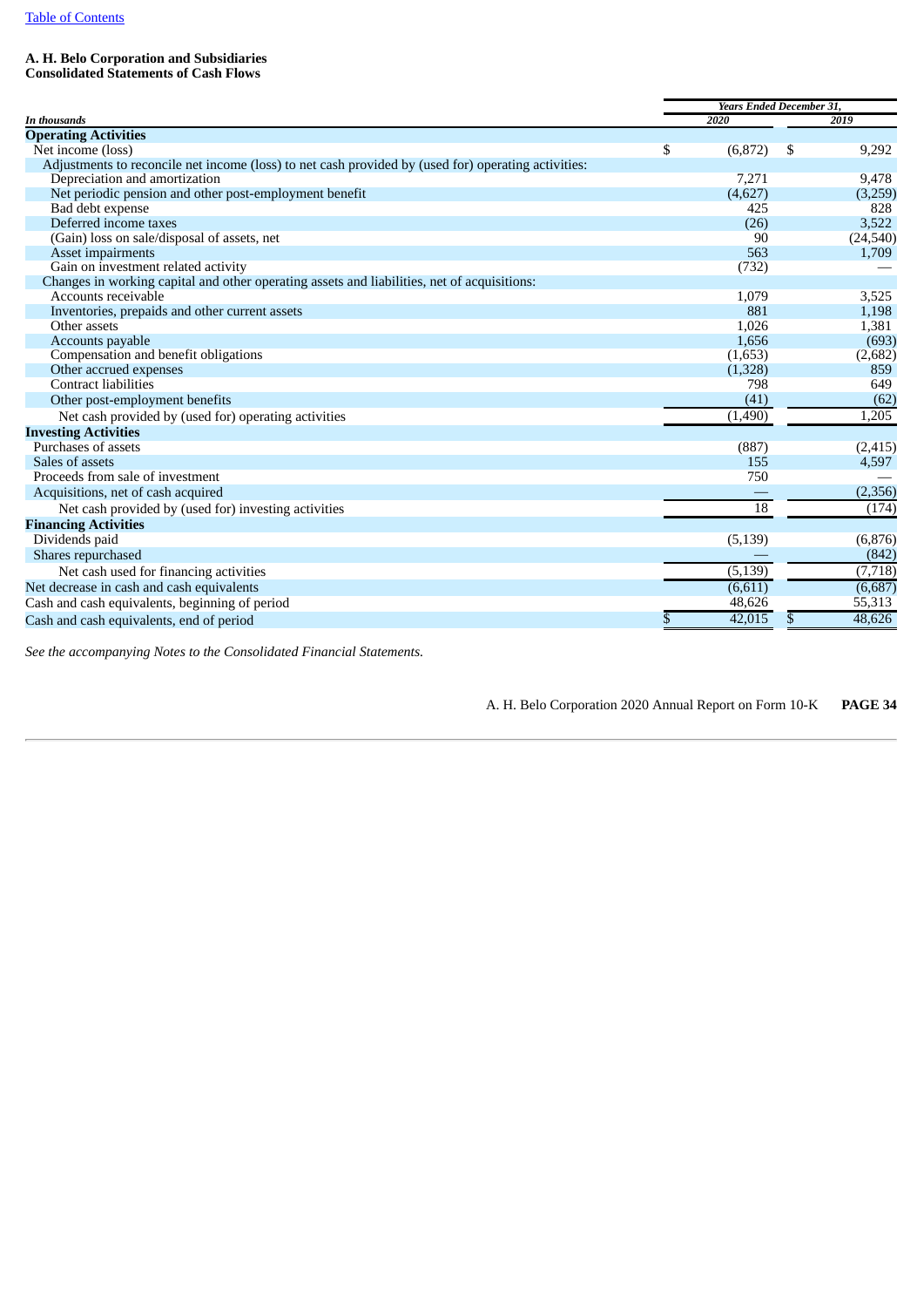## <span id="page-34-1"></span><span id="page-34-0"></span>**A. H. Belo Corporation and Subsidiaries Notes to the Consolidated Financial Statements**

# **Note 1: Significant Accounting Policies and Recently Issued Accounting Standards**

**Description of Business.** A. H. Belo Corporation and subsidiaries are referred to collectively herein as "A. H. Belo" or the "Company." The Company, headquartered in Dallas, Texas, is the leading local news and information publishing company in Texas. The Company has a growing presence in emerging media and digital marketing, and maintains capabilities related to commercial printing, distribution and direct mail. A. H. Belo delivers news and information in innovative ways to a broad range of audiences with diverse interests and lifestyles.

The Company publishes *The Dallas Morning News* (*www.dallasnews.com*), Texas' leading newspaper and winner of nine Pulitzer Prizes, and various niche publications targeting specific audiences. Its newspaper operations also provide commercial printing and distribution services to several large national newspapers. In addition, the Company has the capabilities of a full-service strategy, creative and media agency that focuses on strategic and digital marketing, and data intelligence that provide a measurable return on investment to its clients.

**COVID-19 Pandemic.** Currently, the rapid spread of coronavirus (COVID-19 pandemic) globally has resulted in increased travel restrictions, and disruption and shutdown of businesses. The outbreak and any preventative or protective actions that the Company has taken and may continue to take, or may be imposed on the Company by governmental intervention, in respect of the pandemic may result in a period of disruption to the Company's financial reporting capabilities, its printing operations, and its operations generally. COVID-19 is impacting, and may continue to impact, the Company's customers, distribution partners, advertisers, production facilities, and third parties, and could result in additional loss of advertising revenue or supply chain disruption. The Company has been following the recommendations of local government and health authorities to minimize exposure risk for employees, including the temporary closure of some of the Company's offices and having employees work remotely. Employees, including financial reporting staff, have been working remotely since on or about March 10, 2020, even as the stay-at-home orders were lifted in Texas. If the pandemic were to affect a significant number of the workforce employed in printing operations, the Company may experience delays or be unable to produce, print and deliver its publications and other third-party print publications on a timely basis. The extent to which the coronavirus impacts the Company's results will depend on future developments, which are highly uncertain and include the actions taken by governments and private businesses to contain the coronavirus. The coronavirus is likely to continue to have an adverse impact on the Company's business, results of operations and financial condition at least for the near term.

Media was designated an essential business, therefore the Company's operations have continued throughout the pandemic. The Company is experiencing an increase in digital subscriptions, which currently does not offset the loss of advertising revenue. On April 6, 2020, the Company announced that it was taking several actions in response to the financial impact of COVID-19. The Company reduced operating and capital expenditures, and lowered the quarterly dividend rate to \$0.04 per share for dividends declared. Beginning with the 2020 annual meeting of shareholders, the board of directors' compensation was reduced and the board was reduced in size by two. In addition, employees' base compensation was reduced Company-wide, and the annual bonus tied to financial metrics for eligible employees was not achieved. In August 2020, the Company began to restore base salaries and by October, the Company restored base salaries prospectively for all employees, with the exception of the executive officers that report to the Chief Executive Officer. The executive officers' base salaries will be restored effective January 1, 2021. The Company continues to evaluate the future material impacts on its consolidated financial statements that may result from the actions taken by the Company and its customers in respect of the pandemic.

**Basis of Presentation.** The consolidated financial statements included herein have been prepared in accordance with accounting principles generally accepted in the United States of America ("GAAP") and include the accounts of the Company and its majority owned subsidiaries over which the Company exercises control. All intercompany balances and transactions have been eliminated in consolidation. All dollar amounts presented herein, except share and per share amounts, are in thousands, unless the context indicates otherwise.

The preparation of financial statements in conformity with GAAP requires management to make estimates and assumptions that affect (i) the reported amounts of assets and liabilities, (ii) the disclosure of contingent assets and liabilities known to exist as of the date the financial statements are published, and (iii) the reported amount of net operating revenues and expenses recognized during the periods presented. Adjustments made with respect to the use of estimates often relate to improved information not previously available. Uncertainties with respect to such estimates and assumptions are inherent in the preparation of financial statements; accordingly, actual results could differ from these estimates.

The COVID-19 pandemic has caused increased uncertainty in management's estimates and assumptions affecting these consolidated financial statements. Areas where significant estimates are used include pension and other post-employment benefit obligation assumptions, income taxes, leases, self-insured liabilities, and long-lived assets impairment review.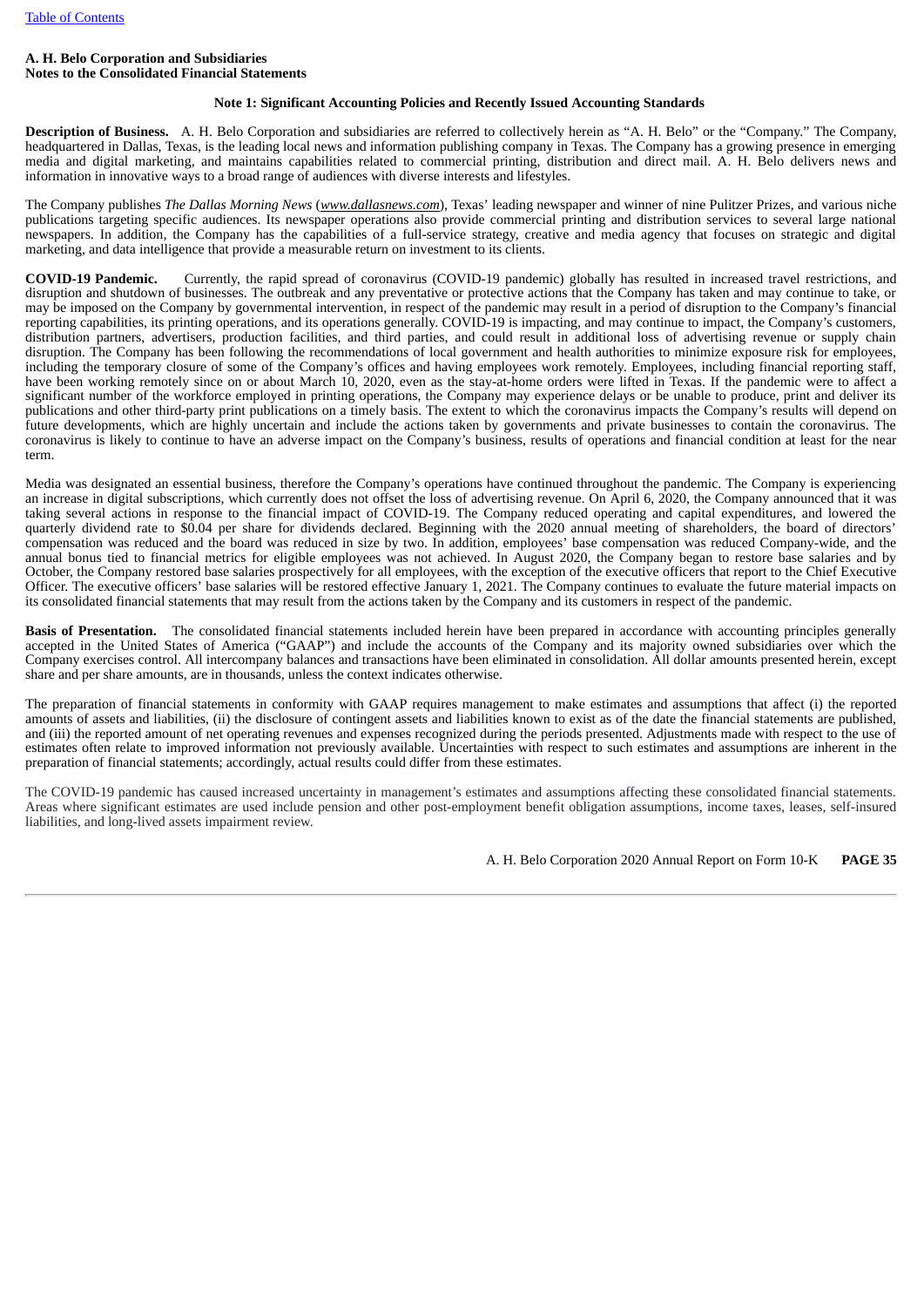**Cash and Cash Equivalents.** The Company considers all highly liquid instruments purchased with original maturities of three months or less to be cash equivalents. The Company places its cash and cash equivalents with high credit quality institutions. The Company has not experienced any losses in such accounts and believes it is not exposed to any significant credit risk on cash and cash equivalents.

**Accounts Receivable.** Accounts receivable are reported net of a valuation reserve that represents an estimate of amounts considered uncollectible. The Company estimates the allowance for doubtful accounts based on historical write-off experience and the Company's knowledge of the customers' ability to pay amounts due. Accounts are written-off after all collection efforts fail; generally, after one year has expired. Expense for such uncollectible amounts is included in other production, distribution and operating costs. Credit terms are customary. Bad debt expense for 2020 and 2019 was \$425 and \$828, respectively. Write-offs, net of recoveries and other adjustments for 2020 and 2019 were \$384 and \$738, respectively.

**Risk Concentration.** A significant portion of the Company's customer base is concentrated within the North Texas geographical area. The Company generally extends credit to customers, and the ultimate collection of accounts receivable could be affected by the national and local economy, which currently is being impacted by the pandemic. Management continually performs credit evaluations of its customers and may require cash in advance or other special arrangements from certain customers. The Company maintains an allowance for losses based upon the collectability of accounts receivable. Management does not believe significant credit risk exists that could have a material adverse effect on the Company's consolidated financial condition, liquidity or results of operations.

**Notes Receivable.** Notes receivable are recorded net of an allowance for doubtful accounts. Notes receivable are related to the financed portion of the sale of the Company's former headquarters (see Note 14 – [Disposal](#page-48-0) of Assets). Interest income is accrued on the unpaid principal balance, included in other income, net in the Consolidated Statements of Operations. The Company puts notes receivable on non-accrual status and provides an allowance against accrued interest if it is determined the likelihood of collecting substantially all of the note and accrued interest is not probable. Notes are written-off against the allowance when all possible means of collection have been exhausted and the potential for recovery is considered remote. As of December 31, 2020 and 2019, there was no allowance recorded for the notes receivable.

**Inventories.** Inventories, consisting primarily of newsprint, ink and other supplies used in printing newspapers, are recorded at the lower of cost or net realizable value. Cost is determined by the weighted average purchase price of the inventory acquired.

**Property, Plant and Equipment.** The Company records property, plant and equipment at cost or its fair value if acquired through a business acquisition or non-monetary exchange. Depreciation is recorded on a straight-line basis over the estimated useful lives of the assets and depreciable assets are reviewed to ensure the remaining useful life of the assets continues to be appropriate. An adjustment resulting from a change in the estimated useful life of an asset is recorded to depreciation expense on a prospective basis.

The table below sets forth property, plant and equipment by type.

|                                    | December 31, |            |  |            | <b>Estimated</b>    |
|------------------------------------|--------------|------------|--|------------|---------------------|
|                                    |              | 2020       |  | 2019       | <b>Useful Lives</b> |
| Land                               |              | 1,971      |  | 2,191      |                     |
| Buildings and improvements         |              | 85,468     |  | 85,316     | 5 - 30 years        |
| Publishing equipment               |              | 173,078    |  | 174,019    | 3 - 20 years        |
| Other                              |              | 51,876     |  | 80,678     | $3 - 10$ years      |
| Construction in process            |              | 139        |  | 1,689      |                     |
| Total                              |              | 312.532    |  | 343,893    |                     |
| Less accumulated depreciation      |              | (300, 573) |  | (325, 440) |                     |
| Property, plant and equipment, net |              | 11,959     |  | 18,453     |                     |

**Long-Lived Assets.** The Company evaluates its ability to recover the carrying value of property, plant and equipment and finite-lived intangible assets, using the lowest level of separately identifiable cash flows associated with the assets, which are grouped based on the Company's intended use of these assets. This evaluation is performed whenever a change in circumstances indicates that the carrying value of an asset group may not be recoverable. If the analysis of undiscounted future cash flows indicates the carrying value of the long-lived assets cannot be recovered, the assets are adjusted to the lower of its carrying value or fair value.

During the year ended December 31, 2020, the Company performed a review of potential impairment indicators for its long-lived assets, including property, plant and equipment, and right-of-use assets. The Company determined there were indicators of possible impairment and conducted a long-lived assets impairment review. Upon completion, it was determined the undiscounted cash flows including from ultimate disposition of the assets exceeded the carrying value of the asset group, thus no impairment was indicated. See Note  $5 -$  [Leases](#page-40-0) for additional information on right-of-use asset impairment.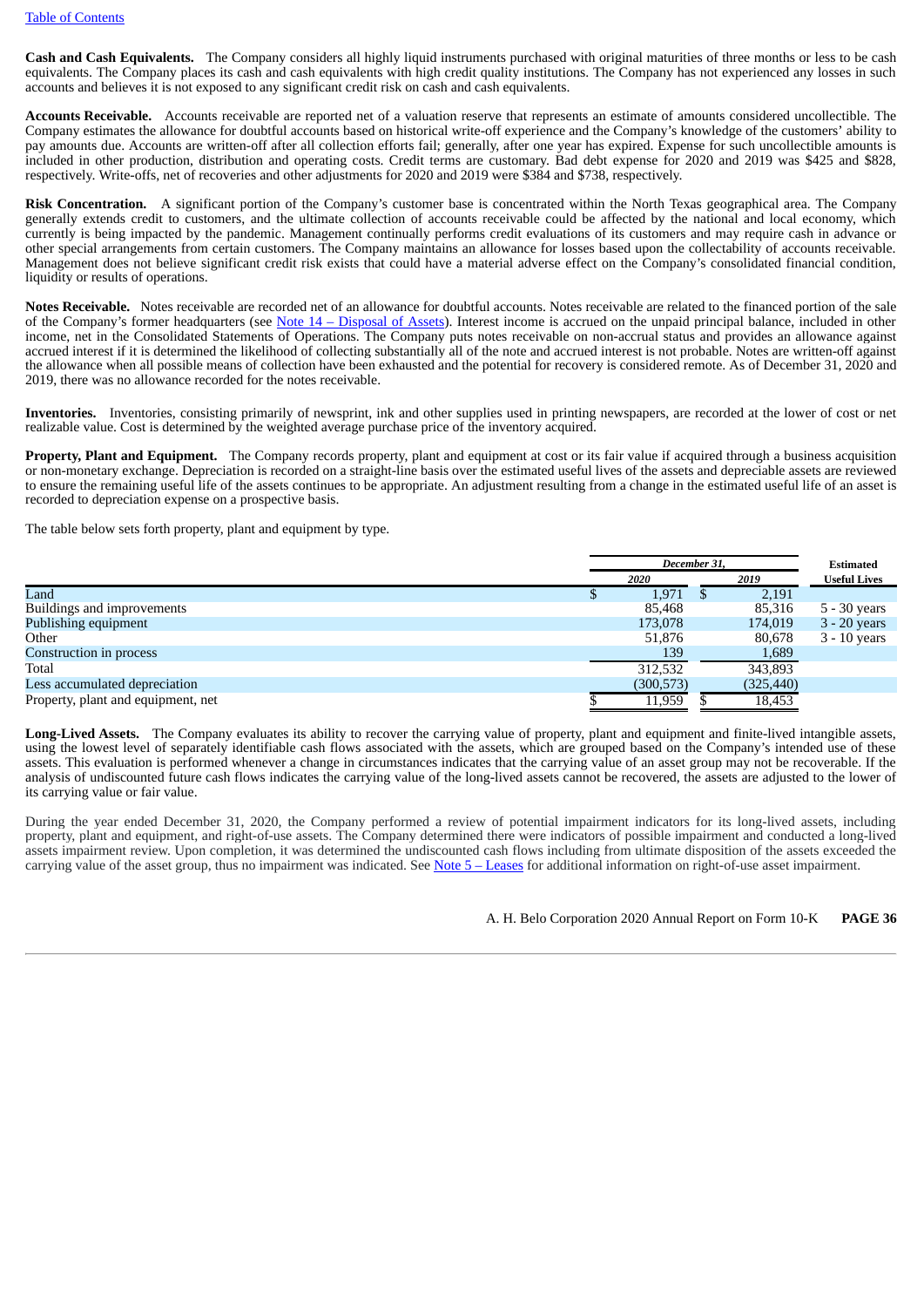### Table of [Contents](#page-1-1)

Pension. The Company follows accounting guidance for single-employer defined benefit plans. Plan assets and the projected benefit obligation are measured each December 31, and the Company records as an asset or liability the net funded position of the plans. Certain changes in actuarial valuations related to returns on plan assets and projected benefit obligations are recorded to accumulated other comprehensive income (loss) and are amortized to net periodic pension expense (benefit) over the weighted average remaining life of plan participants, to the extent the cumulative balance in accumulated other comprehensive income (loss) exceeds 10 percent of the greater of the respective plan's (a) projected benefit obligation or (b) the market-related value of the plan's assets. Net periodic pension expense (benefit) is recognized each period by accruing interest expense on the projected benefit obligation and accruing a return on assets associated with the plan assets. Participation in and accrual of new benefits to participants has been frozen since 2007 and, accordingly, on-going service costs are not a component of net periodic pension expense (benefit). From time to time, the Company-sponsored plans may settle pension obligations with certain plan participants through the plans' master trust as part of its de-risking strategies. The gains or losses associated with settlements of plan obligations to participants are recognized to earnings if such settlements exceed the interest component of net periodic pension cost for the year. Otherwise, such amounts are included in actuarial gains (losses) in accumulated other comprehensive income (loss). Re-measurement of plan assets and liabilities upon a significant settlement or curtailment event is performed based on the values of the month-end closest to the event.

**Long-Term Incentive Plan.** The Company sponsored a long-term incentive plan (the "Plan") under which it issued restricted stock units ("RSUs") and cash awards to directors and certain employees of the Company. Due to the expiration of the Plan in February 2018, A. H. Belo implemented, and shareholders approved, a new long-term incentive plan (the "2017 Plan") under which 8,000,000 shares of the Company's Series A and Series B common stock are authorized and remain available for equity-based awards. Like its predecessor plan, awards under the 2017 Plan may be granted to A. H. Belo employees and outside directors in the form of non-qualified stock options, incentive stock options, restricted share awards, RSUs, performance shares, performance units or stock appreciation rights.

As of December 31, 2020 and 2019, there were no stock-based awards outstanding.

**Shareholders' Equity.** The Company authorized the issuance of shares of Series A and Series B common stock. Series A common stock has one vote per share and Series B common stock has 10 votes per share. Shares of Series B common stock are convertible at any time on a share-for-share basis into shares of Series A common stock, but not vice versa.

The Company is authorized to grant stock option and RSU awards to employees and directors of the Company. Upon vesting of RSUs, shares of Series A common stock are issued. Upon the exercise of stock options, Series A common stock is issued if the holder of the stock options executes a simultaneous exercise and sale. If the holder of the stock option chooses not to sell the shares, Series B common stock is issued.

In 2012, the Company's board of directors authorized the purchase of the A. H. Belo Series A or Series B common stock, for use other than retirement, through open market purchases, privately negotiated transactions or otherwise. Treasury stock acquired under the repurchase program is recorded at cost, reducing shareholders' equity. The acquired shares are available for sale on the open market or for settlement of obligations related to future stock-based awards, if granted.

Accumulated other comprehensive loss consists of actuarial gains and losses associated with the A. H. Belo Pension Plans (the "Pension Plans") and other post-employment benefit (the "OPEB") plans. The cumulative balances are amortized to earnings over the weighted average remaining life expectancy of the participants to the extent such balances exceed 10 percent of the greater of the respective plan's (a) projected benefit obligation or (b) the market-related value of the plan's assets. The Company discloses amounts reclassified from accumulated other [comprehensive](#page-47-0) loss to net income (loss) in Note 10 -Shareholders' Equity.

**Revenue Recognition.** The Company's principal sources of revenue are sales of advertising within its newspaper and digital platforms, subscription and retail sales of its newspapers, commercial printing and distribution services, primarily related to national newspapers, and preprint advertising. In addition, revenue includes strategic marketing management, consulting, creative services, targeted and multi-channel (programmatic) advertising placed on thirdparty websites, social media management, search optimization, direct mail and the sale of promotional materials.

Revenue is recognized when obligations under the terms of a contract with our customer are satisfied. This occurs when control of the promised goods or services is transferred to our customers, in an amount that reflects the consideration the Company expects to be entitled to in exchange for those goods or services, typically at contract price or determined by stand-alone selling price. The Company has an estimated allowance for credits, refunds and similar obligations. Sales tax collected concurrent with revenue-producing activities are excluded from revenue. See Note  $4 -$  [Revenue](#page-38-1) for disaggregated revenue by source.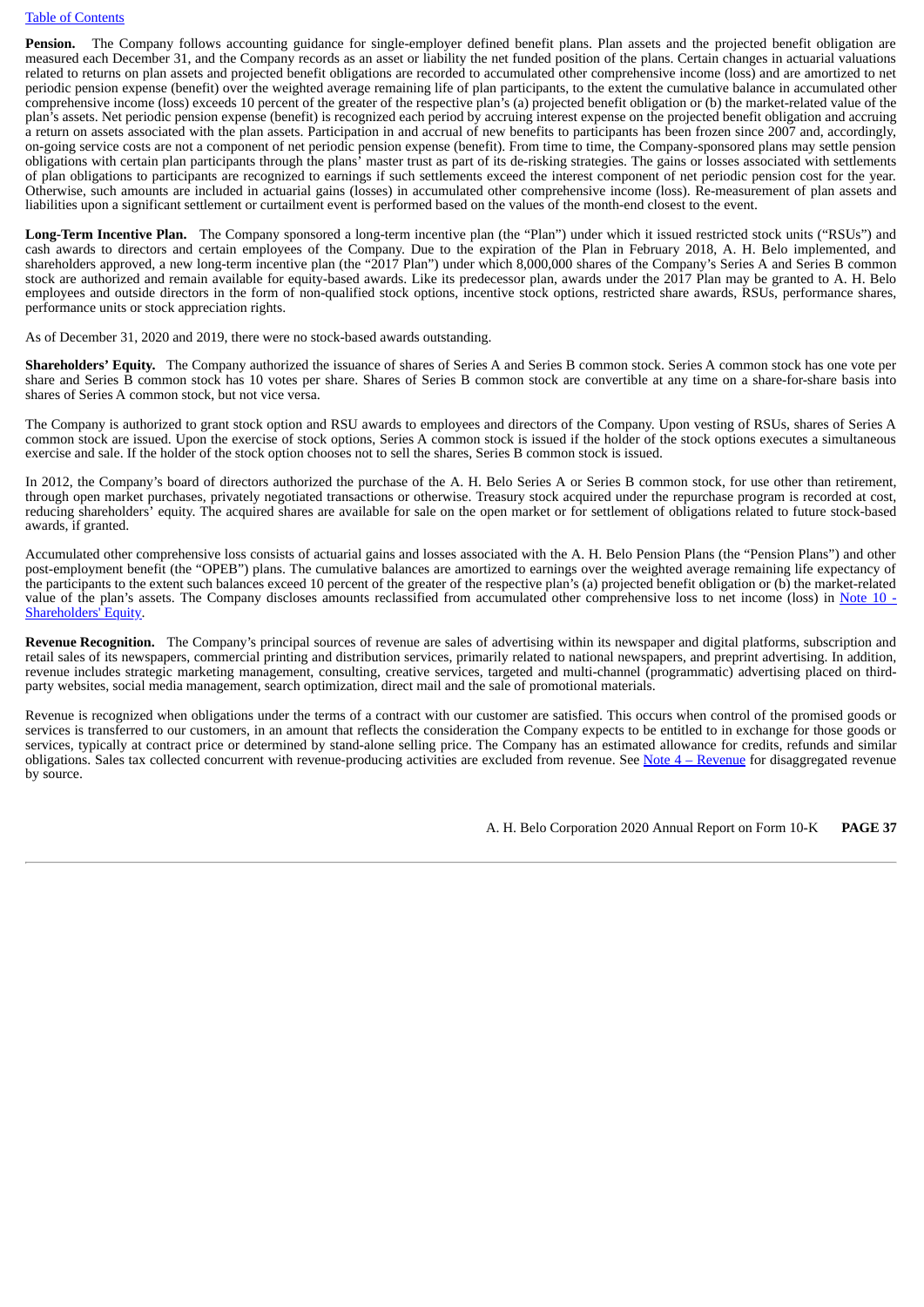Leases. The Company determines if a contract is a lease at the inception of the arrangement. Operating lease right-of-use assets and liabilities are recognized at commencement date of lease agreements greater than one year based on the present value of lease payments over the lease term. In determining the present value of lease payments, the implicit rate was not readily determinable in the Company's lease agreements. Therefore, the Company used an estimated secured incremental borrowing rate, based on the Company's credit rating, adjusted for the weighted average term of each lease. Lease expense is recognized on a straight-line basis over the lease term and variable lease costs are expensed as incurred. For leases with terms of 12 months or less, no asset or liability is recorded and lease expense is recognized on a straight-line basis over the lease term. The exercise of lease renewal options are at the Company's sole discretion and options are recognized when it is reasonably certain the Company will exercise the option. The recognized right-of-use assets and lease liabilities as calculated do not assume renewal options. The Company does not have lease agreements with residual value guarantees, sale leaseback terms or material restrictive covenants. Additionally, the Company does not separately identify lease and nonlease components, such as maintenance costs.

**Income Taxes.** The Company uses the asset and liability method of accounting for income taxes and recognizes deferred tax assets and liabilities based on the difference between the financial statement and tax basis of assets and liabilities using enacted tax rates. The Company establishes a valuation allowance if it is more-likely-than-not that the deferred tax assets will not be realized. The factors used to assess the likelihood of realization of the deferred tax assets include future reversal of deferred tax liabilities, available tax planning strategies, future taxable income and taxable income in prior carryback years.

The Company evaluates any uncertain tax positions each reporting period by tax jurisdiction to determine if it is more-likely-than-not that the tax position will not be sustained on examination by the taxing authorities, based on the technical merits of the position. The tax benefits recognized in the financial statements for such positions are measured based on the largest benefit that has a greater than 50 percent likelihood of being realized upon ultimate settlement. If a net operating loss or other tax credit carry forward exists, the Company records the unrecognized tax benefits for such tax positions as a reduction to a deferred tax asset. Otherwise, the unrecognized tax benefits are recorded as a liability. The Company records a liability for uncertain tax positions taken or expected to be taken in a tax return. Any change in judgment related to the expected ultimate resolution of uncertain tax positions is recognized in earnings in the period in which such change occurs. Interest and penalties, if any, related to unrecognized tax benefits are recorded in other income, net.

**Use of Estimates.** Company management makes estimates and assumptions that affect the amounts and disclosures reported in its financial statements and include valuation allowances for doubtful accounts, uncertain tax positions and deferred tax assets, fair value measurements, pension plan assets, pension plan obligations, actuarial liabilities related to self-insured risks, and assumptions related to long-lived assets impairment review. Estimates are based on past experience and other considerations reasonable under the circumstances. Actual results may differ from these estimates.

Segments. In the third quarter of 2019, in conjunction with a strategic change to move to a single decision-making reporting structure and based on how the Company's chief operating decision-maker makes decisions about allocating resources and assessing performance, the Company determined it has one reportable segment. See Note 2 – Segment [Reporting.](#page-38-0)

Fair Value Measurements. The Company's financial instruments, including cash, cash equivalents, accounts receivable, interest receivable, accounts payable and amounts due to customers are carried at cost, which approximates its fair value because of the short-term nature of these instruments.

## **Recently Adopted Accounting Pronouncements.**

In August 2018, the FASB issued ASU 2018-14 - Compensation - Retirement Benefits - Defined Benefit Plans - General (Subtopic 715-20): Disclosure *Framework* – *Changes to the Disclosure Requirements for Defined Benefit Plans.* This update modifies the annual disclosure requirements for employers that sponsor defined benefit pension or other postretirement plans by removing disclosures that are no longer considered cost beneficial, clarifying the specific requirements of disclosures and adding disclosure requirements identified as relevant. The guidance will be effective for fiscal years ending after December 15, 2020. Early adoption is permitted. The Company adopted this standard retrospectively as of its fiscal year ending December 31, 2020, and it did not have a material impact on the Company's consolidated financial statements and related disclosures.

In August 2018, the Financial Accounting Standards Board ("FASB") issued Accounting Standards Update ("ASU") 2018-15 – *Intangibles – Goodwill and* Other - Internal-Use Software (Subtopic 350-40): Customer's Accounting for Implementation Costs Incurred in a Cloud Computing Arrangement That is a *Service Contract*. This update clarifies the accounting for implementation costs incurred in a cloud computing arrangement, or hosting arrangement, that is a service contract. Costs for implementation activities incurred during the application development stage will be capitalized depending on the nature of the costs, while costs incurred during the preliminary project and post implementation stages will be expensed as the activities are performed. The capitalized implementation costs will be expensed over the term of the hosting arrangement. The guidance is effective for fiscal years beginning after December 15, 2019, and interim periods within those fiscal years. The Company adopted ASU 2018-15 prospectively as of January 1, 2020, and it did not have a material impact on the Company's consolidated financial statements.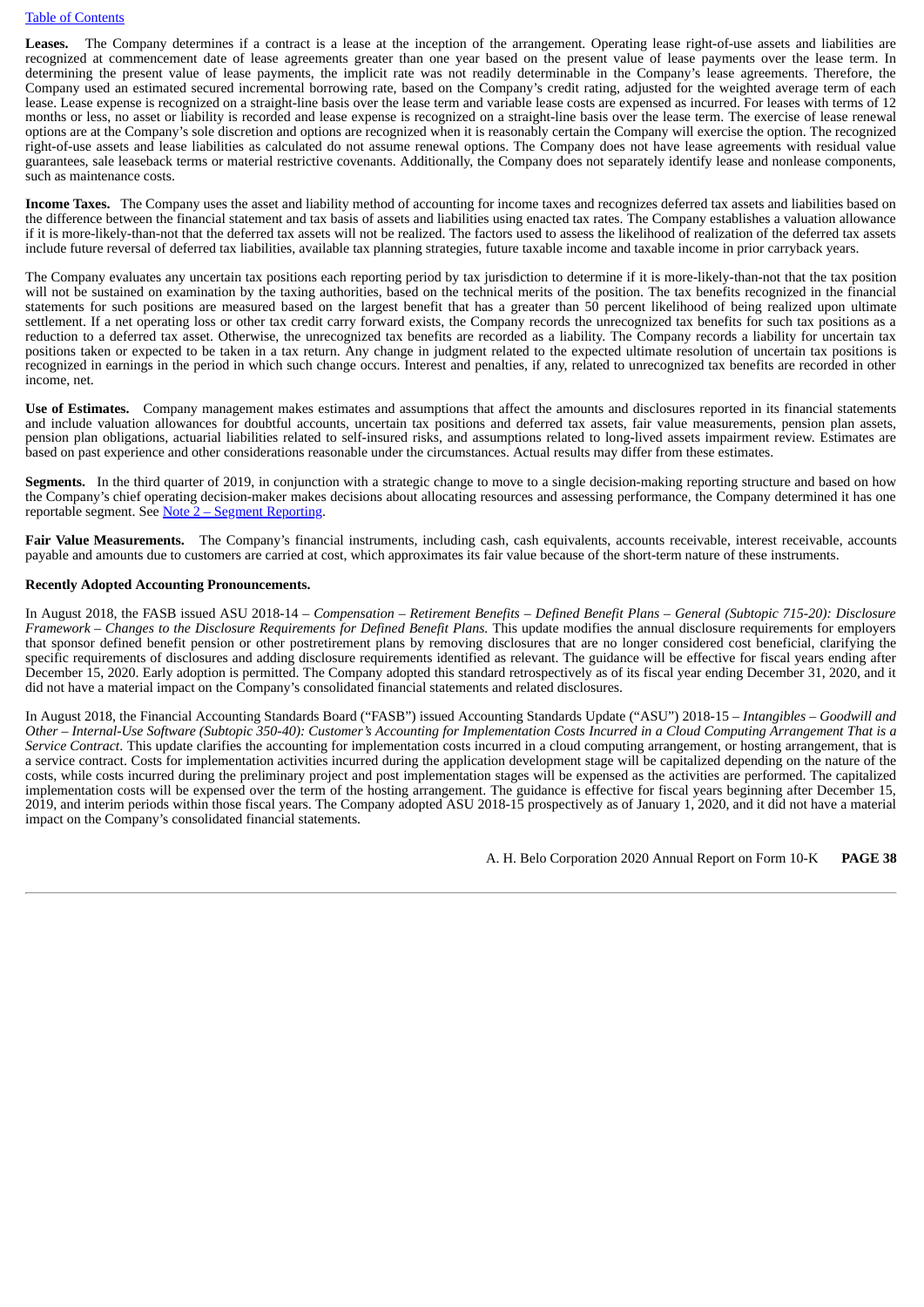In December 2019, the FASB issued ASU 2019-12 – Income Taxes (Topic 740): Simplifying the Accounting for Income Taxes. ASU 2019-12 removes specific exceptions to the general principles in Topic 740 in order to reduce the complexity of its application. ASU 2019-12 also improves consistency and simplifies existing guidance by clarifying and amending certain specific areas of Topic 740. The guidance will be effective for fiscal years beginning after December 15, 2020, and interim periods within those fiscal years. Early adoption is permitted and is to be adopted prospectively, modified retrospectively or retrospectively depending on the associated exception. It was determined that only two of the items were applicable to the Company. These two items are the exception to the incremental approach for intra-period tax allocation and the exception in interim-period income tax accounting for year-to-date losses that exceed anticipated losses. Both of these items are to be adopted prospectively. The Company early adopted this standard prospectively in the third quarter of 2020, and it did not have a material impact on the Company's consolidated financial statements and related disclosures.

**New Accounting Pronouncements.** The FASB issued the following accounting pronouncements and guidance, which may be applicable to the Company but have not yet become effective.

In June 2016, the FASB issued ASU 2016-13 - Financial Instruments - Credit Losses (Topic 326): Measurement of Credit Losses on Financial *Instruments.* This update requires financial assets measured at amortized cost basis to be presented at the net amount expected to be collected. The measurement of expected credit losses is based on relevant information about past events, including historical experience, current conditions, and reasonable and supportable forecasts that affect the collectibility of the reported amount. Since June 2016, the FASB issued clarifying updates to the new standard including changing the effective date for smaller reporting companies. The guidance will be effective for fiscal years beginning after December 15, 2022, and interim periods within those fiscal years. Early adoption is permitted. The Company is currently evaluating the requirements of this update and has not yet determined its impact on the Company's consolidated financial statements.

### **Note 2: Segment Reporting**

<span id="page-38-0"></span>Based on the Company's structure and organizational chart, the Company's chief operating decision-maker (the "CODM") is its Chief Executive Officer, Robert W. Decherd.

In the third quarter of 2019, in conjunction with a strategic change to move to a single decision-making reporting structure and based on how the Company's CODM makes decisions about allocating resources and assessing performance, the Company determined it has one reportable segment. See Note 4 – [Revenue](#page-38-1) for disaggregated revenue by source.

### **Note 3: Acquisitions**

In April 2019, the Company completed the acquisition of certain assets of Cubic, Inc. for a cash purchase price of \$2,356, net of \$213 cash acquired. Transaction costs related to the purchase were a component of other production, distribution and operating costs in the Consolidated Statements of Operations and totaled \$92, of which \$0 and \$86 were incurred in 2020 and 2019, respectively.

The new entity Cubic Creative, Inc. ("Cubic Creative") is located in Tulsa, Oklahoma. This acquisition added creative strategy services, which complement service offerings currently available to A. H. Belo clients. The expected benefit from providing these additional services was attributed to goodwill, all of which is expected to be deductible for tax purposes.

The table below sets forth the finalized allocation of the purchase price.

|                                                  | <b>Estimated</b><br><b>Fair Value</b> |
|--------------------------------------------------|---------------------------------------|
| Working capital, net of acquired cash            | 228                                   |
| Property, plant and equipment                    | 25                                    |
| Other intangible assets - customer relationships | 510                                   |
| Goodwill                                         | 1,593                                 |
| <b>Total</b>                                     | 2,356                                 |

<span id="page-38-1"></span>Operating results of the business acquired have been included in the Consolidated Statements of Operations from the acquisition date forward. Operating results for the year ended December 31, 2019, included Cubic Creative operating revenue of \$2,464 and pretax income of \$1,885. Pro forma results of the Company, assuming the acquisition had occurred at the beginning of each period presented, would not be materially different from the results reported. The fair value of the assets acquired would be classified as Level III assets (unobservable inputs) in the fair value hierarchy. In the third quarter of 2019, in conjunction with the Company's organizational changes, the Company conducted an impairment review of goodwill and long-lived assets. As a result, the Company's goodwill was fully impaired in the third quarter of 2019. As of January 1, 2020, Cubic Creative's operations were fully incorporated into *The Dallas Morning News.*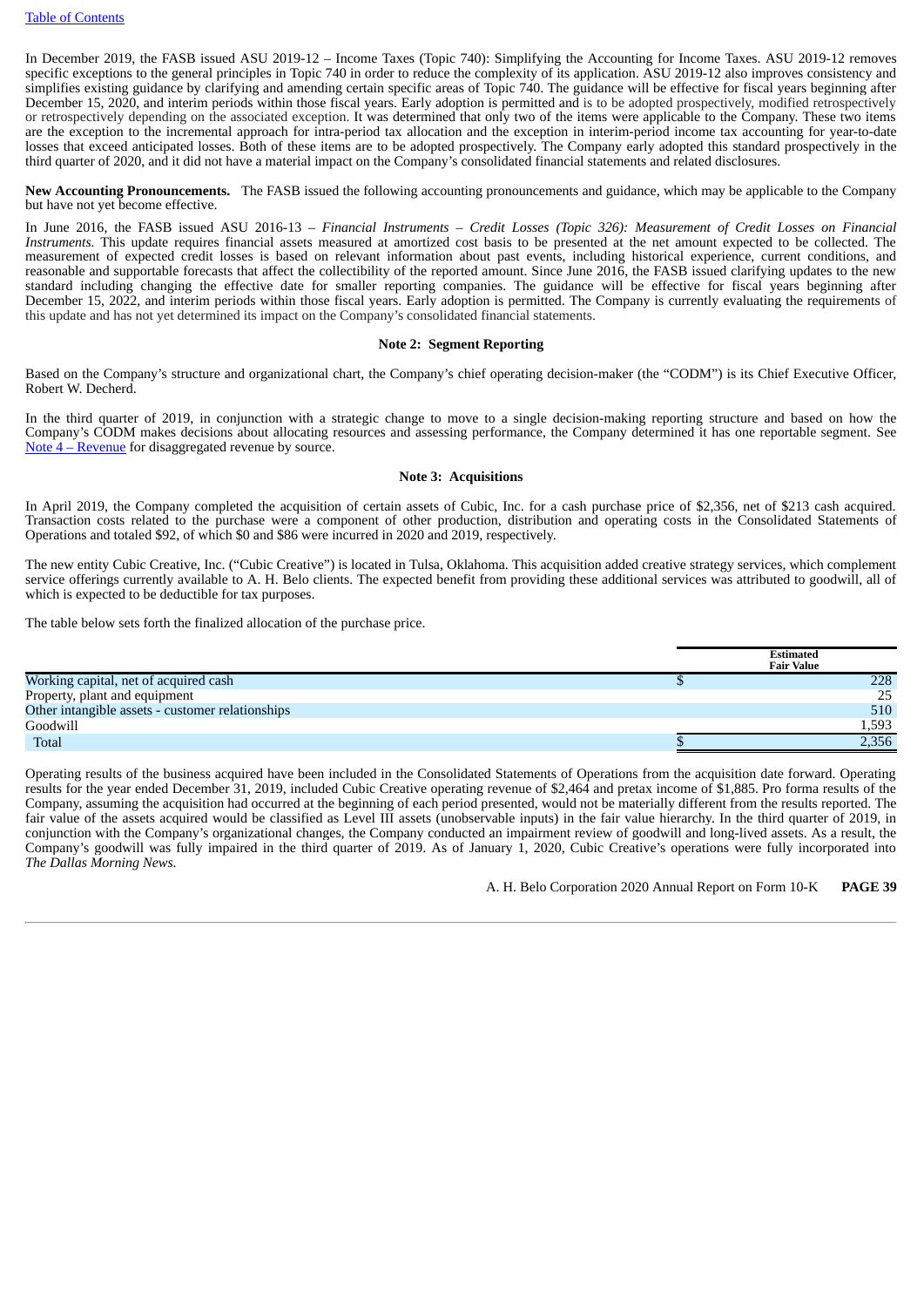## **Note 4: Revenue**

The table below sets forth revenue disaggregated by revenue source.

|                                            |        | <b>Years Ended December 31,</b> |    |         |  |  |
|--------------------------------------------|--------|---------------------------------|----|---------|--|--|
|                                            |        | 2020                            |    | 2019    |  |  |
| <b>Advertising and Marketing Services</b>  |        |                                 |    |         |  |  |
| Print advertising                          | ¢<br>P | 46,318                          | \$ | 62,256  |  |  |
| Digital advertising and marketing services |        | 25,896                          |    | 33,600  |  |  |
| Total                                      |        | 72,214                          |    | 95,856  |  |  |
|                                            |        |                                 |    |         |  |  |
| <b>Circulation</b>                         |        |                                 |    |         |  |  |
| Print circulation                          | \$     | 58,415                          | \$ | 63,321  |  |  |
| Digital circulation                        |        | 6,520                           |    | 4,939   |  |  |
| Total                                      |        | 64,935                          |    | 68,260  |  |  |
|                                            |        |                                 |    |         |  |  |
| <b>Printing, Distribution and Other</b>    | \$     | 17,150                          | \$ | 19,447  |  |  |
| <b>Total Revenue</b>                       |        | 154,299                         |    | 183,563 |  |  |
|                                            |        |                                 |    |         |  |  |

### **Advertising and Marketing Services**

Print advertising revenue represents sales of advertising space within the Company's core and niche newspapers, as well as preprinted advertisements inserted into the Company's core newspapers and niche publications or distributed to non-subscribers through the mail.

Digital advertising and marketing services revenue consists of strategic marketing management, consulting, creative services, targeted and multi-channel (programmatic) advertising placed on third-party websites, digital sales of banner, classified and native advertisements on the Company's news and entertainment-related websites and mobile apps, social media management, search optimization, direct mail and the sale of promotional materials. The Company's auto sales division offered targeted advertising to auto dealerships primarily in the North Texas region desiring to advertise their inventory on the *cars.com* platform through September 30, 2019.

Advertising and marketing services revenue is primarily recognized at a point in time when the ad or service is complete and delivered, based on the customers' contract price. Barter advertising transactions are recognized at estimated fair value based on the negotiated contract price and the range of prices for similar advertising from customers unrelated to the barter transaction. The Company expenses barter costs as incurred, which is independent from the timing of revenue recognition. In addition, certain digital advertising revenue related to website access is recognized over time, based on the customers' monthly rate. The Company typically extends credit to advertising and marketing services customers, although for certain advertising campaigns the customer may pay in advance.

For ads placed on certain third-party websites, the Company must evaluate whether it is acting as the principal, where revenue is reported on a gross basis, or acting as the agent, where revenue is reported on a net basis. Generally, the Company reports advertising revenue for ads placed on third-party websites on a net basis, meaning the amount recorded to revenue is the amount billed to the customer net of amounts paid to the publisher of the third-party website. The Company is acting as the agent because the publisher controls the advertising inventory.

## **Circulation**

Print circulation revenue is generated primarily by selling home delivery subscriptions, including premium publications, and from single copy sales to nonsubscribers. Home delivery revenue is recognized over the subscription period based on the days of actual delivery over the total subscription days and single copy revenue is recognized at a point in time when the paper is purchased. Revenue is directly reduced for any non-payment for the grace period of home delivery subscriptions where the Company recorded revenue for newspapers delivered after a subscription expired.

Digital circulation revenue is generated by digital-only subscriptions and is recognized over the subscription period based on daily or monthly access to the content in the subscription period.

Payment of circulation fees is typically received in advance and deferred over the subscription period.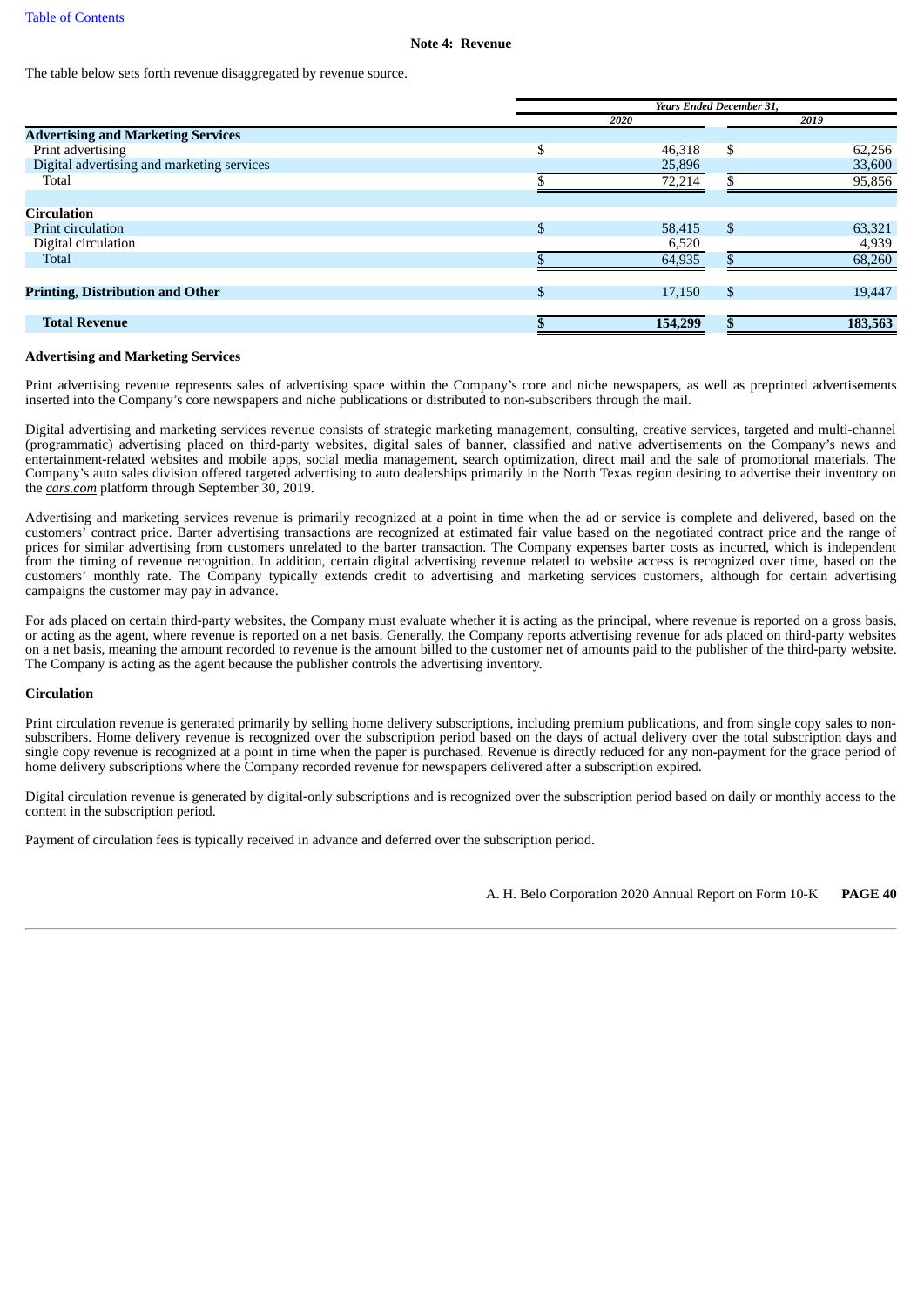# **Printing, Distribution and Other**

Printing, distribution and other revenue is primarily generated from printing and distribution of other newspapers, as well as production of preprinted advertisements for other newspapers. Printing, distribution and other revenue is recognized at a point in time when the product or service is delivered. The Company typically extends credit to printing and distribution customers.

## **Deferred Revenue**

Deferred revenue is recorded when cash payments are received in advance of the Company's performance, including amounts which are refundable. The Company's primary sources of deferred revenue are from circulation subscriptions and advertising paid in advance of the service provided. These up-front payments are recorded upon receipt as contract liabilities in the Consolidated Balance Sheets and the revenue is recognized when the Company's obligations under the terms of the contract are satisfied. In the year ended December 31, 2020, the Company recognized \$10,567 of revenue that was included in the contract liabilities balance as of December 31, 2019. The Company typically recognizes deferred revenue within 1 to 12 months.

## **Practical Expedients and Exemptions**

The Company generally expenses sales commissions and circulation acquisition costs when incurred because the amortization period would have been one year or less. These costs are recorded within employee compensation and benefits expense and other production, distribution and operating costs expense, respectively.

The Company does not disclose the value of unsatisfied performance obligations for contracts with an original expected length of one year or less and contracts for which revenue is recognized at the amount invoiced for services performed.

## **Note 5: Leases**

<span id="page-40-0"></span>The Company has various operating leases primarily for office space and other distribution centers, some of which include escalating lease payments and options to extend or terminate the lease. The Company's leases have remaining terms of less than 1 year to 13 years.

The Company subleases office space to the Denton Publishing Company and, beginning in the fourth quarter of 2020, office space in Dallas, Texas both with a remaining lease term of approximately three years. As a result of the Company subleasing office space in Dallas, Texas at a lower rate than the head lease, an asset impairment of \$461 was recorded in the fourth quarter. Additionally, the Company has various subleases with distributors, for distribution center space, with varying remaining lease terms of less than one year to two years and are cancellable with notice by either party. Sublease income is included in printing, distribution and other revenue in the Consolidated Statements of Operations. As of December 31, 2020, sublease income is expected to approximate \$720 in 2021, \$520 in 2022, and \$320 in 2023.

As of December 31, 2020, the Company did not have any significant operating leases that have not yet commenced.

The table below sets forth supplemental Consolidated Balance Sheet information for the Company's leases.

|                                               | <b>Classification</b>                    | December 31, 2020 | December 31, 2019 |
|-----------------------------------------------|------------------------------------------|-------------------|-------------------|
| <b>Assets</b>                                 |                                          |                   |                   |
| Operating                                     | Operating lease right-of-use<br>assets   | 20,406 \$         | 21,371            |
| <b>Liabilities</b>                            |                                          |                   |                   |
| <b>Operating</b>                              |                                          |                   |                   |
| Current                                       | Other accrued expense                    | \$<br>$2,306$ \$  | 1,579             |
| Noncurrent                                    | Long-term operating lease<br>liabilities | 21,890            | 23,120            |
| Total lease liabilities                       |                                          | 24,196            | 24,699            |
|                                               |                                          |                   |                   |
| <b>Lease Term and Discount Rate</b>           |                                          |                   |                   |
| <b>Operating leases</b>                       |                                          |                   |                   |
| Weighted average remaining lease term (years) |                                          | 10.6              | 11.7              |
| Weighted average discount rate (%)            |                                          | 7.4               | 7.5               |
|                                               |                                          |                   |                   |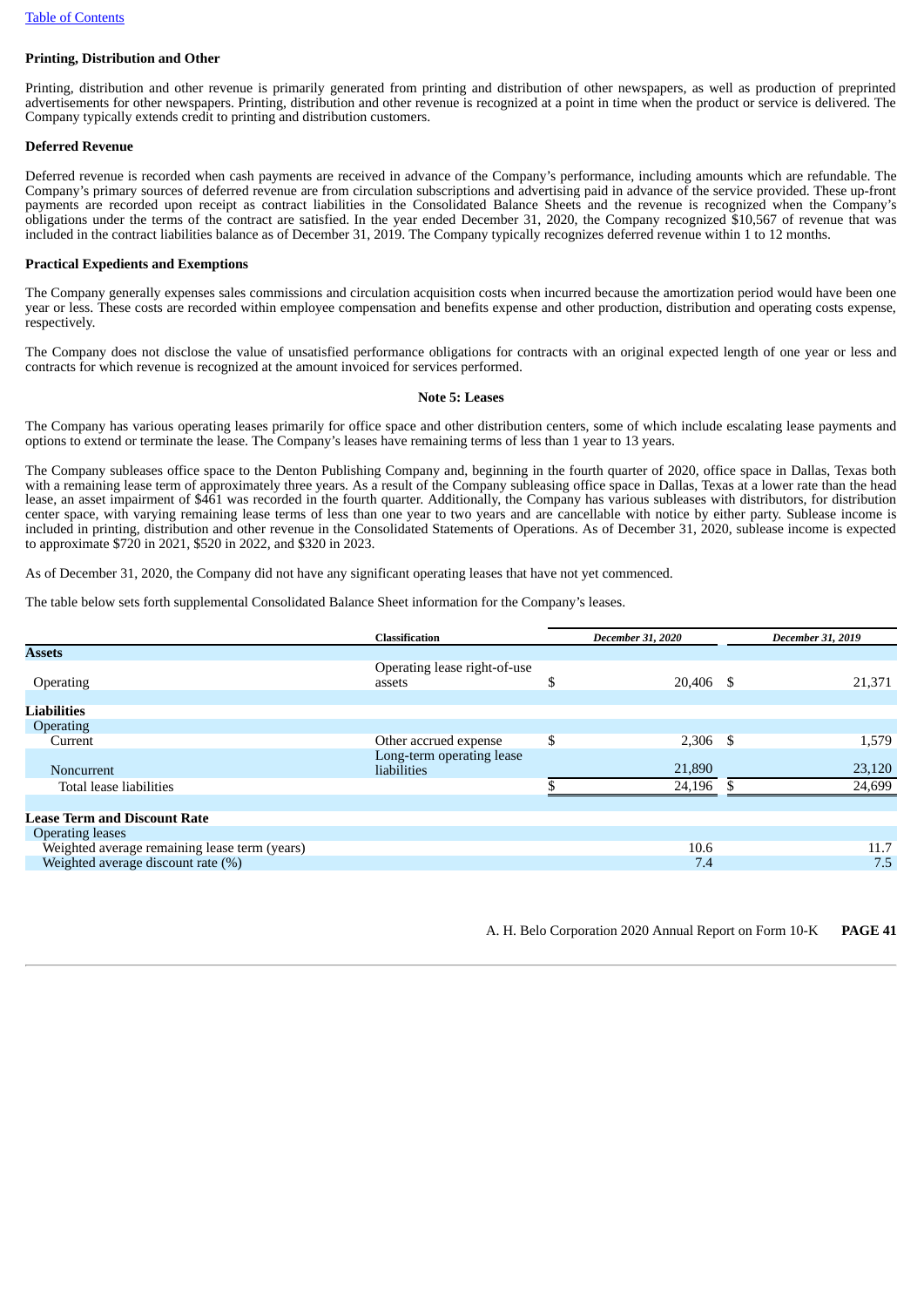### Table of [Contents](#page-1-1)

The table below sets forth components of lease cost and supplemental cash flow information for the Company's leases.

|                                                                          | <b>Years Ended December 31,</b> |       |  |        |  |  |  |
|--------------------------------------------------------------------------|---------------------------------|-------|--|--------|--|--|--|
|                                                                          |                                 | 2020  |  | 2019   |  |  |  |
| <b>Lease Cost</b>                                                        |                                 |       |  |        |  |  |  |
| Operating lease cost                                                     |                                 | 4,267 |  | 4,264  |  |  |  |
| Short-term lease cost                                                    |                                 | 14    |  | 135    |  |  |  |
| Variable lease cost                                                      |                                 | 573   |  | 576    |  |  |  |
| Sublease income                                                          |                                 | (768) |  | (734)  |  |  |  |
| Total lease cost                                                         |                                 | 4.086 |  | 4,241  |  |  |  |
|                                                                          |                                 |       |  |        |  |  |  |
| <b>Supplemental Cash Flow Information</b>                                |                                 |       |  |        |  |  |  |
| Cash paid for operating leases included in operating activities          |                                 | 4.143 |  | 4,115  |  |  |  |
| Right-of-use assets obtained in exchange for operating lease liabilities |                                 | 1,795 |  | 23.886 |  |  |  |

The table below sets forth the remaining maturities of the Company's lease liabilities as of December 31, 2020.

| <b>Operating Leases</b> |
|-------------------------|
| 3,982                   |
| 4,232                   |
| 3,325                   |
| 2,467                   |
| 2,430                   |
| 19,691                  |
| 36,127                  |
| 11,931                  |
| 24,196                  |
|                         |

## **Note 6: Intangible Assets**

The table below sets forth intangible assets as of December 31, 2020 and 2019.

|                                 | December 31,<br>2020 | December 31,<br>2019 |
|---------------------------------|----------------------|----------------------|
| <b>Intangible Assets</b>        |                      |                      |
| Cost                            | 2,030                | 2,030                |
| <b>Accumulated Amortization</b> | (1,966)              | (1,711)              |
| Net Carrying Value              | 64                   | 319                  |

The intangible assets include \$1,520 of developed technology with an estimated useful life of five years, fully amortized in 2019, and \$510 of customer relationships with estimated useful lives of two years and net carrying value of \$64 that will be fully amortized in 2021. Aggregate amortization expense was \$255 and \$495 for 2020 and 2019, respectively.

## **Note 7: Related Party Transactions**

In 2017, the Company extended a term note to eSite Analytics, Inc. ("eSite") of \$750. The note had a term of three years, matured February 8, 2020, and incurred interest at a rate of 5.5 percent. The note provided for quarterly interest and principal payments of approximately \$60. In March 2019, the Company extended a line of credit of \$200 to eSite. In November 2019, the \$200 line of credit was rolled into the term note and the note was extended until September 30, 2022. As of December 31, 2019, the note receivable was \$573. On February 13, 2020, eSite paid off their loan, including interest. On September 24, 2020, the Company's shares of eSite were repurchased by eSite for \$750, recognized in other income, net in the Consolidated Statement of Operations. The Company no longer has any investment in or influence over the business.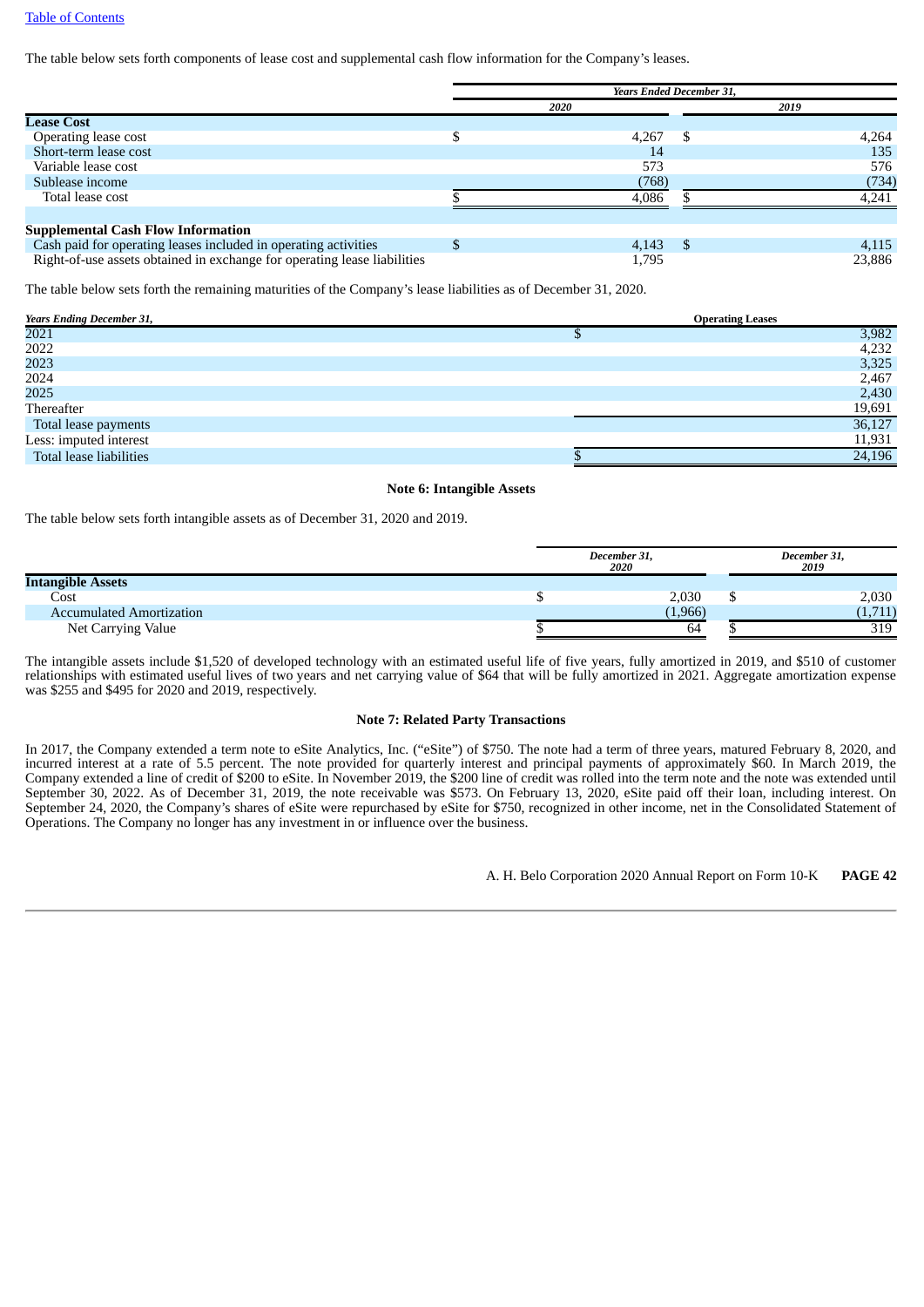## **Note 8: Income Taxes**

The table below sets forth the Company's income tax provision (benefit).

|                                       |   | <b>Years Ended December 31,</b> |       |
|---------------------------------------|---|---------------------------------|-------|
|                                       |   | 2020                            | 2019  |
| <b>Current</b>                        |   |                                 |       |
| Federal                               | S | (2, 281)                        | \$    |
| <b>State</b>                          |   | 620                             | 894   |
| Total current                         |   | (1,661)                         | 894   |
| Deferred                              |   |                                 |       |
| Federal                               |   | (287                            | 3,029 |
| <b>State</b>                          |   | 119                             | (124) |
| Total deferred                        |   | (168)                           | 2,905 |
| <b>Valuation Allowance</b>            |   | 142                             | 617   |
| <b>Income Tax Provision (Benefit)</b> |   | (1,687)                         | 4.416 |

The table below reconciles the income tax provision (benefit) computed by applying the applicable United States federal income tax rate to the income tax provision computed at the effective income tax rate.

|                                                  | <b>Years Ended December 31,</b> |       |
|--------------------------------------------------|---------------------------------|-------|
|                                                  | 2020                            | 2019  |
| Computed expected income tax provision (benefit) | (1,794)                         | 2,879 |
| State income tax (net of federal benefit)        | 560                             | 583   |
| Valuation allowance                              | 142                             | 617   |
| Nondeductible expenses                           | 85                              | 392   |
| Uncertain tax position reserve                   | 65                              | (15)  |
| Carryback receivable                             | (911)                           |       |
| Deferred adjustment                              | 147                             | (19)  |
| Other                                            | 19                              | (21)  |
| Income tax provision (benefit)                   | 1.687                           | 4,416 |
| Effective income tax rate                        | 19.7%                           | 32.2% |
|                                                  |                                 |       |

A tax benefit of \$(1,687) was recorded in 2020. The benefit was primarily due to the recognition of the 2018 net operating loss carryback permitted by the Coronavirus Aid, Relief, and Economic Security Act (the "CARES Act"), partially offset by the effect of the Texas margin tax.

A tax provision of \$4,416 was recorded in 2019. The provision was primarily due to annual income before income taxes, primarily a result of income generated from the sale of the Company's former headquarters (see Note 14 – [Disposal](#page-48-0) of Assets), the Texas margin tax and an increase in the valuation allowance due to a change in judgement as to the realization of the Company's deferred tax assets.

The Company made income tax payments, net (refunds), of \$(1,675) and \$901 in 2020 and 2019, respectively.

In response to COVID-19, the CARES Act was signed into law on March 27, 2020. The CARES Act provides numerous tax provisions and other stimulus measures, including temporary changes regarding the prior and future utilization of net operating losses, temporary changes to the prior and future limitations on interest deductions, temporary suspension of certain payment requirements for the employer portion of Social Security taxes, technical corrections from prior tax legislation for tax depreciation of certain qualified improvement property, and the creation of certain refundable employee retention credits. The Company has benefited from the temporary five year net operating loss carryback provision and the technical correction for qualified leasehold improvements, which changes 39-year property to 15-year property, eligible for 100 percent tax bonus depreciation. Applying the technical correction to 2018 has resulted in reporting additional tax depreciation of \$1,017 and increased the 2018 net operating loss to approximately \$6,829. The loss was carried back against 2014 taxes paid at the federal statutory rate of 35 percent that was previously in effect, resulting in a cash refund of \$2,425, including interest, received on October 2, 2020. The Company also applied the technical correction for qualified leasehold improvements to the 2019 and 2020 tax year, the results of which were reflected in the deferred tax assets and liabilities as of December 31, 2020.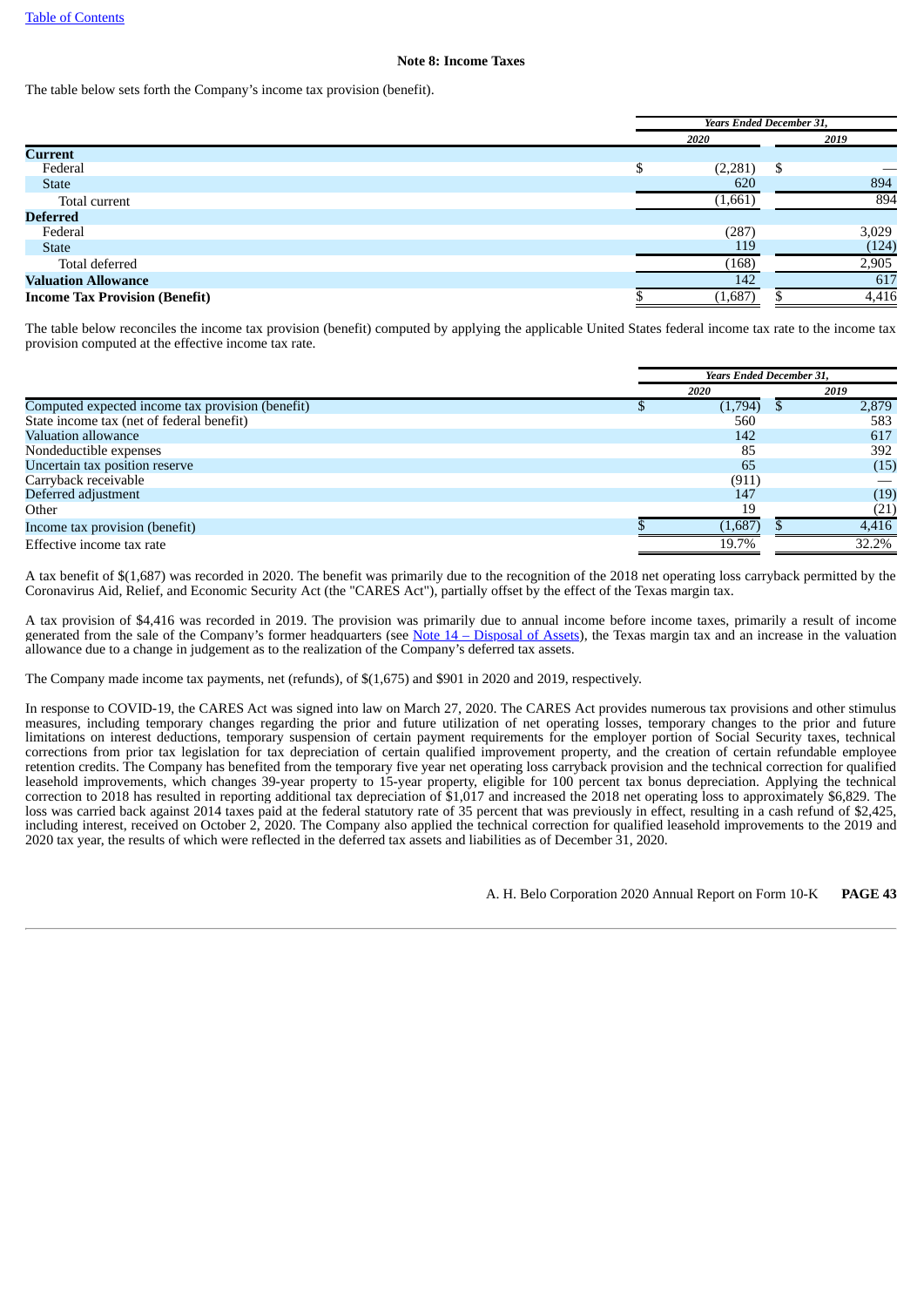The Consolidated Appropriations Act, 2021 (the "Act"), which includes The COVID-related Tax Relief Act of 2020 and the Taxpayer Certainty and Disaster Tax Relief Act of 2020, was passed and signed into law the last week of 2020. Among others, the provisions in the Act included items such as guidance on expenses associated with forgiven Paycheck Protection Program loans, business meals deductions, individual tax rebates and unemployment benefits. The Company did not avail itself of any of the items contained in the new Act.

The table below sets forth the significant components of the Company's deferred tax assets and liabilities.

|                                                                                | December 31, |    |           |  |  |
|--------------------------------------------------------------------------------|--------------|----|-----------|--|--|
|                                                                                | 2020         |    | 2019      |  |  |
| <b>Gross Deferred Tax Assets:</b>                                              |              |    |           |  |  |
| Defined benefit plans                                                          | \$<br>3,889  | -S | 4,838     |  |  |
| Investments                                                                    | 60           |    | 142       |  |  |
| Tax depreciation less than book depreciation                                   | 434          |    | 1,378     |  |  |
| Expenses deductible for tax purposes in a year different from the year accrued | 831          |    | 838       |  |  |
| Lease liability                                                                | 5,081        |    | 5,187     |  |  |
| Deferred compensation and benefits                                             | 68           |    |           |  |  |
| Book amortization in excess of tax amortization                                | 1,032        |    | 1,037     |  |  |
| State taxes                                                                    | 76           |    | 146       |  |  |
| Net operating loss carryforward                                                | 5,842        |    | 3,662     |  |  |
| Other                                                                          | 462          |    | 644       |  |  |
| Total deferred tax assets                                                      | 17,775       |    | 17,872    |  |  |
| Valuation allowance                                                            | (12, 953)    |    | (12, 783) |  |  |
| Total deferred tax assets, net of valuation allowance                          | 4,822        |    | 5,089     |  |  |
| <b>Gross Deferred Tax Liabilities:</b>                                         |              |    |           |  |  |
| Deferred compensation and benefits                                             |              |    | (54)      |  |  |
| Right-of-use asset                                                             | (4,285)      |    | (4, 488)  |  |  |
| Other                                                                          | (461)        |    | (497)     |  |  |
| Total deferred tax liabilities                                                 | (4,746)      |    | (5,039)   |  |  |
| <b>Net Deferred Tax Assets</b>                                                 | 76           |    | 50        |  |  |

The presentation of net deferred tax assets and liabilities for each jurisdiction are presented as noncurrent within the Company's Consolidated Balance Sheets. Deferred income tax balances reflect the effects of temporary differences between the carrying amounts of assets and liabilities and their tax bases and are stated at enacted tax rates expected to be in effect when the taxes are actually paid or recovered. The Company recognizes a valuation allowance for deferred tax assets when it is more-likely-than-not that these assets will not be realized. In making this determination, all positive and negative evidence is considered, including future reversals of existing taxable temporary differences, tax planning strategies, future taxable income and taxable income in prior carryback years. In 2020, the valuation allowance increased \$170, of which \$28 is deferred tax assets related to amounts recorded in accumulated other comprehensive loss that are fully reserved by a valuation allowance. At December 31, 2020, the Company had a federal net operating loss carryforward of \$27,764, of which \$17,528 expires in 2037 and \$10,236 does not have an expiration. The annual utilization of the portion of the federal net operating loss, which does not have an expiration, is limited to 80 percent of taxable income in tax years beginning after January 1, 2021. The Company has a state net operating loss of \$380, which will begin to expire in 2039. In 2019, as a result of goodwill being fully impaired, the resulting adjustment to the deferred tax asset of \$318 was fully offset by an adjustment to the valuation allowance, recorded as a charge to the income tax provision.

Uncertain tax positions are evaluated and a liability is recognized for the tax benefit associated with uncertain positions only if it is more-likely-than-not that the positions will not be sustained upon examination by taxing authorities, based on the technical merits of the positions. The Company assesses its filing positions in all significant jurisdictions where it is required to file income tax returns for all open tax years. The Company's federal income tax return for December 31, 2014 and for tax years subsequent to December 31, 2016 remain subject to examination, and income tax returns in major state income tax jurisdictions where the Company operated remain subject to examination. The statute of limitations associated with the December 31, 2014 federal return was extended in 2020 due to the net operating loss carryback pursuant to the CARES Act. The Company has recorded a reserve for the tax benefit related to uncertain tax positions existing as of December 31, 2020, included in other liabilities in the Consolidated Balance Sheets.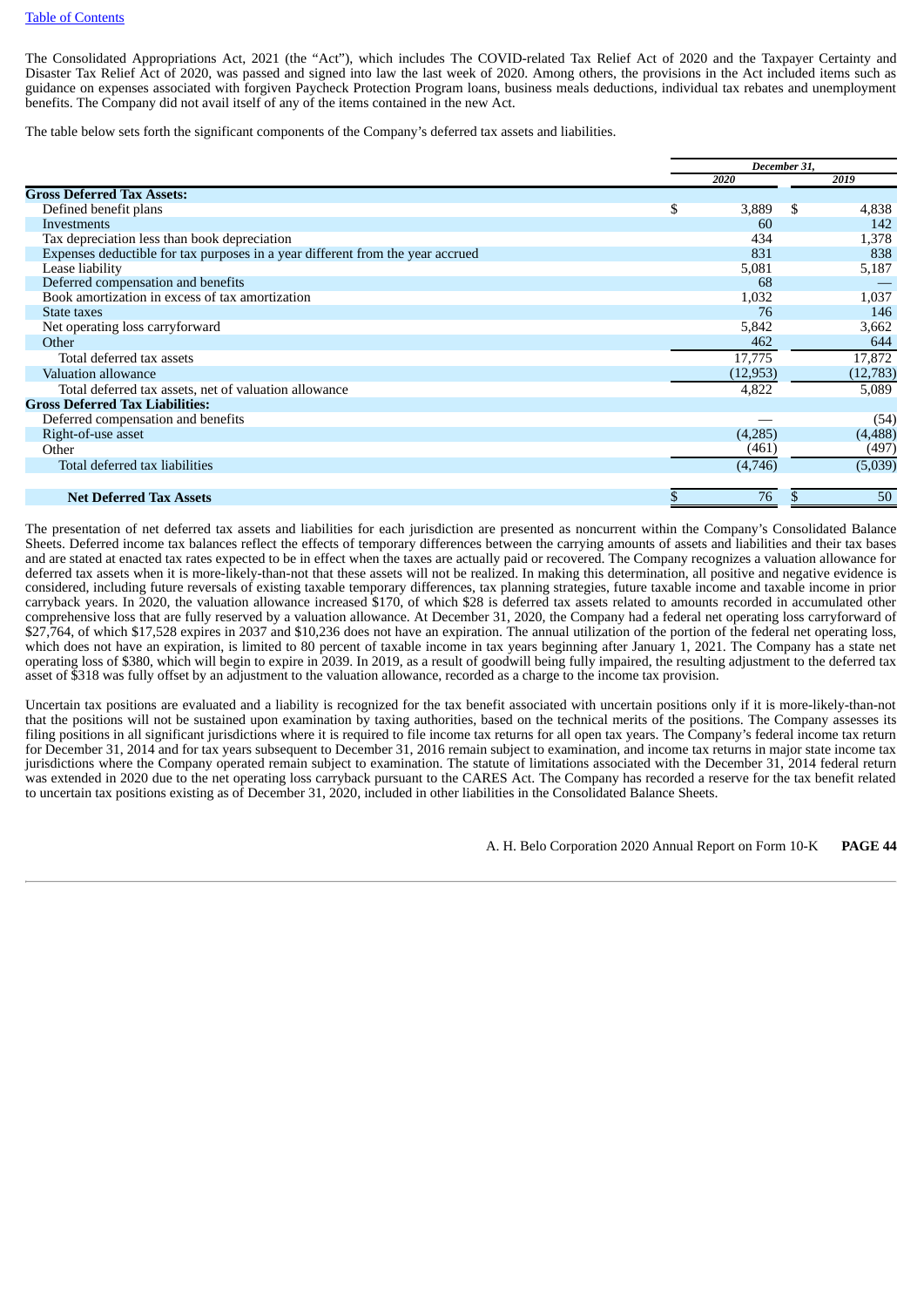The table below sets forth a reconciliation of the beginning and ending amount of unrecognized tax benefit.

|                                                     | 2020                | 2019  |
|-----------------------------------------------------|---------------------|-------|
| <b>Balance at January 1</b>                         | $2,57$ <sup>-</sup> | 2,592 |
| Increase related to prior year tax positions        |                     |       |
| Decrease related to statute of limitations expiring |                     | (15)  |
| Balance at December 31                              | 2.641               | 2,5/  |

The Company recorded interest expense of \$179 and \$253 for 2020 and 2019, respectively, and penalty expense of \$15 for 2020, included in other income, net in the Consolidated Statements of Operations. Accrued interest and penalty at December 31, 2020 and 2019 was \$477 and \$282, respectively, included in other liabilities in the Consolidated Balance Sheets. The Company expects it is reasonably possible to recognize a tax benefit of approximately \$2,575 within the next 12 months from the release of a federal uncertain tax reserve due to the statute lapsing in October 2021.

#### **Note 9: Pension and Other Retirement Plans**

<span id="page-44-0"></span>**Defined Benefit Plans.** The Company sponsors the A. H. Belo Pension Plans (the "Pension Plans"), which provide benefits to approximately 1,400 current and former employees of the Company. A. H. Belo Pension Plan I provides benefits to certain current and former employees primarily employed with *The Dallas Morning News* or the A. H. Belo corporate offices. A. H. Belo Pension Plan II provides benefits to certain former employees of The Providence Journal Company. This obligation was retained by the Company upon the sale of the newspaper operations of *The Providence Journal*. No additional benefits are accruing under the A. H. Belo Pension Plans, as future benefits were frozen.

The Company is the sole sponsor of the Pension Plans and is required to meet certain pension funding requirements as established under the Employment Retirement Income Security Act ("ERISA"). Instability in global and domestic capital markets may result in low returns on the assets contributed to the Pension Plans. Additionally, low yields on corporate bonds may decrease the discount rate, resulting in a higher funding obligation. Although legislation was enacted into law in 2012, which provided limited funding relief, market conditions could materially increase the funding requirements associated with the Pension Plans, with an adverse effect on the Company's liquidity and financial condition. The Company was not required to make contributions to the A. H. Belo Pension Plans in 2020 and 2019 under ERISA. The Company will continue to evaluate the feasibility of de-risking strategies based on the economic benefits to the Company.

Actuarial gains (losses) of \$(1,008) and \$5,282 were recorded to other comprehensive income (loss) in 2020 and 2019, respectively, related to the Pension Plans; see Note 10 - [Shareholders'](#page-47-0) Equity for information on amounts recorded to accumulated other comprehensive loss.

The table below sets forth summarized financial information about the A. H. Belo Pension Plans.

|                                                   | 2020          |    | 2019     |
|---------------------------------------------------|---------------|----|----------|
| <b>Change in Projected Benefit Obligation</b>     |               |    |          |
| Projected benefit obligation at beginning of year | \$<br>219,444 | -S | 203.424  |
| Interest cost                                     | 6.236         |    | 7,896    |
| Actuarial loss                                    | 20,261        |    | 20,202   |
| <b>Benefit payments</b>                           | (12, 301)     |    | (12,078) |
| Projected benefit obligation at end of year       | 233,640       |    | 219,444  |
| <b>Change in Plan Assets</b>                      |               |    |          |
| Fair value of plan assets at beginning of year    | 196.405       |    | 171,535  |
| Return on plan assets                             | 31,016        |    | 36,948   |
| Benefit payments                                  | (12, 301)     |    | (12,078) |
| Fair value of plan assets at end of year          | 215,120       |    | 196,405  |
| <b>Funded Status</b>                              | (18, 520)     |    | (23,039) |
| <b>Amounts Recorded on the Balance Sheet</b>      |               |    |          |
| Noncurrent liability - accrued benefit cost       | 18,520        |    | 23,039   |
| <b>Accumulated Benefit Obligation</b>             | 233,640       |    | 219,444  |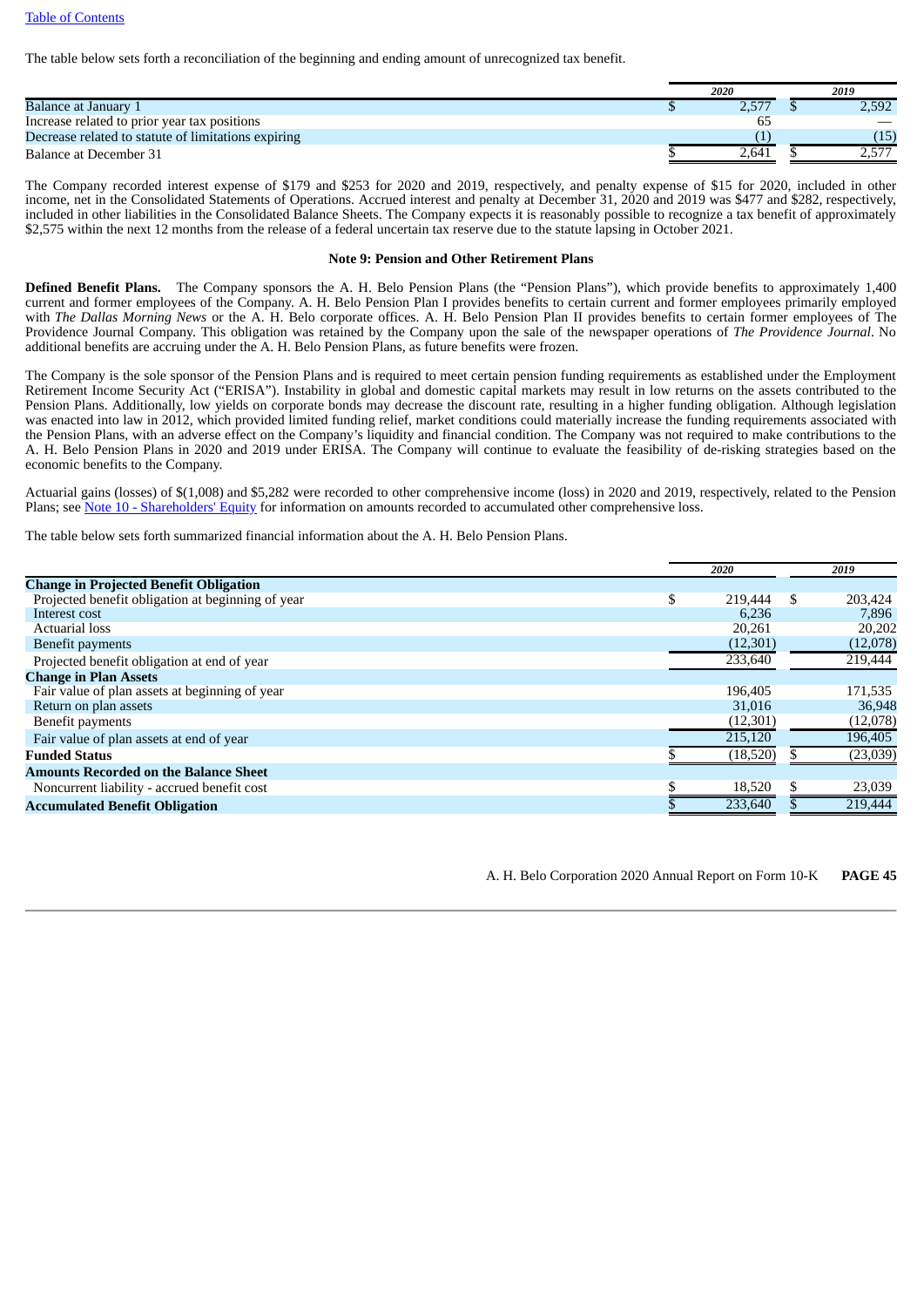# *Net Periodic Pension Benefit*

The projected benefit obligations of the A. H. Belo Pension Plans are estimated using the FTSE Pension Discount Curve, which is based upon a portfolio of high-quality corporate debt securities with maturities that correlate to the expected timing of estimated benefit payments to the Pension Plans' participants. Future estimated benefit payments are discounted to their present value at the appropriate yield curve spot rate to determine the projected benefit obligation outstanding at each year end. The single equivalent discount rate as of December 31, 2020, was 2.1 percent and 2.9 percent for December 31, 2019. The significant losses related to changes in the projected benefit obligation for 2020 and 2019 were primarily due to the movement in the discount rate.

Interest expense included in net periodic pension benefit is based on the FTSE Pension Discount Curve established at the beginning of the fiscal year. The discount rate for fiscal year 2020 and 2019 interest cost was 2.9 percent and 4.0 percent, respectively.

The Company assumed a 6.5 percent long-term return on the Pension Plans' assets in 2020 and 2019. This return is based upon historical returns of similar investment pools having asset allocations consistent with the expected allocations of the A. H. Belo Pension Plans. Investment strategies for the Pension Plans' assets are based upon factors such as the effective duration of the actuarial liabilities and market risks.

The Company's estimates of net periodic pension expense or benefit are based on the expected return on plan assets, interest on the projected benefit obligations and the amortization of actuarial gains and losses that are deferred in accumulated other comprehensive loss. Participation in and accrual of new benefits to participants has been frozen since 2007 and, accordingly, on-going service costs are not a component of net periodic pension expense (benefit).

The table below sets forth components of net periodic pension benefit, which are included in other income, net in the Consolidated Statements of Operations.

|                                  | <b>Years Ended December 31.</b> |          |  |           |  |  |  |
|----------------------------------|---------------------------------|----------|--|-----------|--|--|--|
|                                  | 2020                            |          |  | 2019      |  |  |  |
| Interest cost                    |                                 | 6,236    |  | 7,896     |  |  |  |
| Expected return on plans' assets |                                 | (11,762) |  | (11, 464) |  |  |  |
| Amortization of actuarial loss   |                                 | 880      |  | 278       |  |  |  |
| Net periodic pension benefit     |                                 | (4.646)  |  | (3,290)   |  |  |  |

#### *Plan Assets*

The Company is responsible for directing the investment strategies of the A. H. Belo Pension Plans' assets. The investment strategies focus on asset class diversification, liquidity to meet benefit payments and an appropriate balance of long-term investment return and risks. The long-term targeted allocation of the Pension Plans' assets invested in equity securities and fixed income securities is approximately 45.0 percent and 55.0 percent, respectively. These targets are determined based on the effective duration of the actuarial liabilities, the expected long-term rate of return on assets, and expected market risks. Investment risk is continuously monitored and Pension Plans' assets are rebalanced to target allocations to meet the Company's strategy and the Pension Plans' liquidity needs. At December 31, 2020, the Pension Plans' investments in equity securities and fixed income securities accounted for 43.9 percent and 56.1 percent of the total noncash holdings, respectively.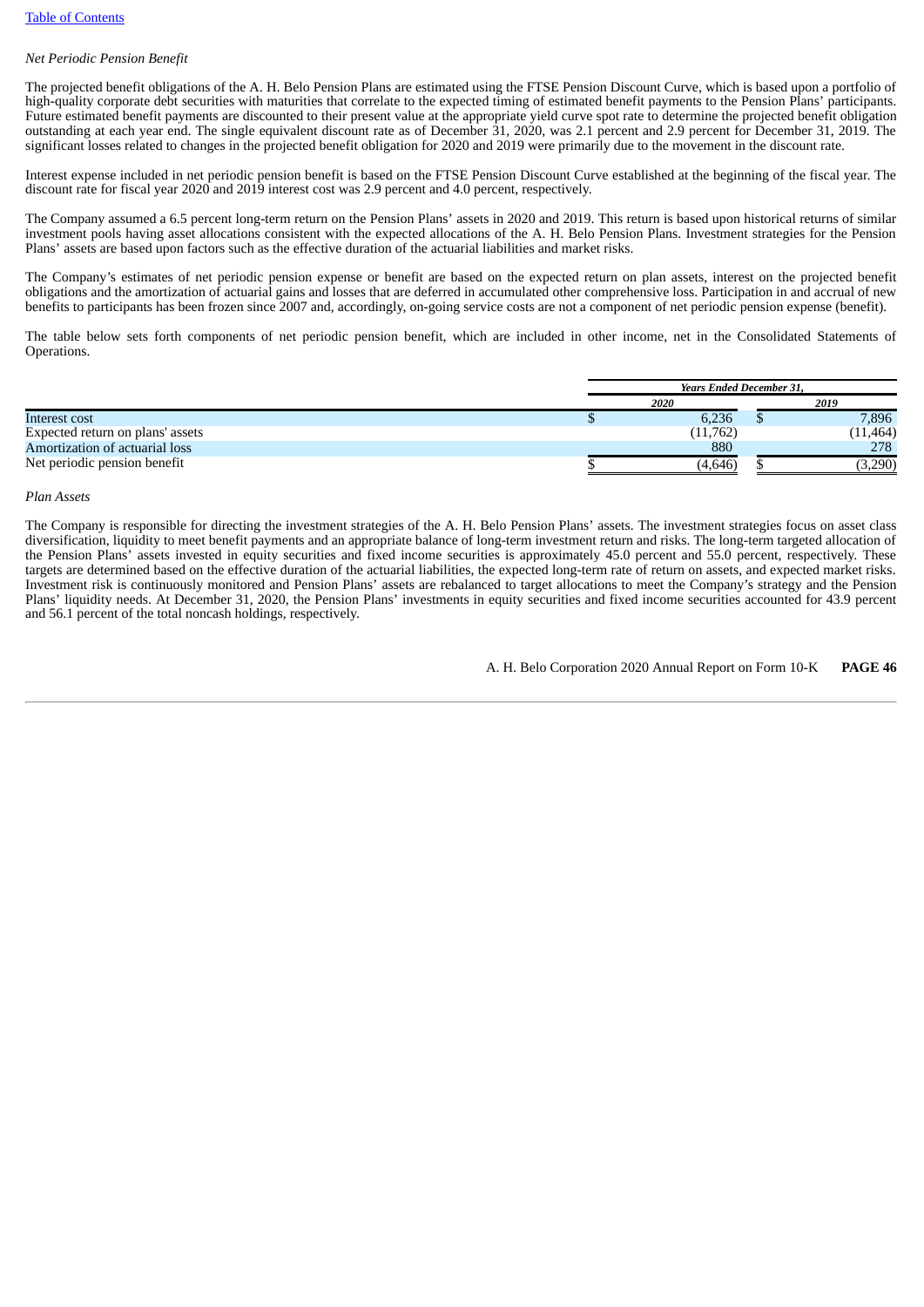## Table of [Contents](#page-1-1)

The table below sets forth the A. H. Belo Pension Plans' assets at fair value as of December 31, 2020 and 2019, with inputs used to develop fair value measurements.

|                                    |              |         |  |         |    |                                                                                                                                                            |  |                     |  | <b>Fair Value Measurements Using</b> |     |         |  |                          |  |      |                                                             |  |  |  |
|------------------------------------|--------------|---------|--|---------|----|------------------------------------------------------------------------------------------------------------------------------------------------------------|--|---------------------|--|--------------------------------------|-----|---------|--|--------------------------|--|------|-------------------------------------------------------------|--|--|--|
|                                    | <b>Total</b> |         |  |         |    | <b>Ouoted Price in</b><br><b>Active Markets</b><br><b>Significant Other</b><br><b>Observable Inputs</b><br>for Identical Assets<br>(Level I)<br>(Level II) |  |                     |  |                                      |     |         |  |                          |  |      | <b>Significant</b><br>Unobservable<br>Inputs<br>(Level III) |  |  |  |
| <b>Description</b>                 |              | 2020    |  | 2019    |    | 2020                                                                                                                                                       |  | 2019                |  | 2020                                 |     | 2019    |  | 2020                     |  | 2019 |                                                             |  |  |  |
| <b>Cash and Money Market Funds</b> |              | 1.690   |  | 1,743   | -S | 1.690                                                                                                                                                      |  | $1.743 \text{ } $s$ |  |                                      | \$. |         |  | $\overline{\phantom{0}}$ |  |      |                                                             |  |  |  |
| <b>Equity Funds</b>                |              |         |  |         |    |                                                                                                                                                            |  |                     |  |                                      |     |         |  |                          |  |      |                                                             |  |  |  |
| U.S. equity securities             |              | 60,744  |  | 54,258  |    |                                                                                                                                                            |  |                     |  | 60,744                               |     | 54,258  |  |                          |  |      |                                                             |  |  |  |
| International equity securities    |              | 32,888  |  | 29,519  |    |                                                                                                                                                            |  |                     |  | 32,888                               |     | 29,519  |  |                          |  |      |                                                             |  |  |  |
| <b>Fixed Income Funds</b>          |              |         |  |         |    |                                                                                                                                                            |  |                     |  |                                      |     |         |  |                          |  |      |                                                             |  |  |  |
| Domestic corporate and             |              |         |  |         |    |                                                                                                                                                            |  |                     |  |                                      |     |         |  |                          |  |      |                                                             |  |  |  |
| government debt securities         |              | 53,323  |  | 60,743  |    |                                                                                                                                                            |  |                     |  | 53,323                               |     | 60,743  |  |                          |  |      |                                                             |  |  |  |
| Domestic corporate debt securities |              | 65,271  |  | 46,115  |    |                                                                                                                                                            |  |                     |  | 65,271                               |     | 46,115  |  |                          |  |      |                                                             |  |  |  |
| International corporate and        |              |         |  |         |    |                                                                                                                                                            |  |                     |  |                                      |     |         |  |                          |  |      |                                                             |  |  |  |
| government debt securities         |              | 1,204   |  | 4,027   |    |                                                                                                                                                            |  |                     |  | 1,204                                |     | 4,027   |  |                          |  |      |                                                             |  |  |  |
| <b>Total</b>                       |              | 215,120 |  | 196.405 |    | 1,690                                                                                                                                                      |  | 1.743               |  | 213,430                              |     | 194,662 |  |                          |  |      |                                                             |  |  |  |

Inputs and valuation techniques used to measure the fair value of Pension Plans' assets vary according to the type of asset being valued. Cash and money market funds are designated as Level I. Remaining investments are in commingled funds and fair values are determined by the fund manager primarily based upon closing market quotes of the assets. Equity securities held through units in these funds are monitored as to issuer and industry. As of December 31, 2020, there were no significant concentrations of equity or debt securities in any single issuer or industry.

### **Other**

The table below sets forth the Company's expected future benefit payments as of December 31, 2020.

| Payment year  | <b>Expected</b><br><b>Benefit</b><br><b>Payments</b> |
|---------------|------------------------------------------------------|
| 2021          | 13,562                                               |
|               | 13,644                                               |
| 2022<br>2023  | 13,489                                               |
| 2024          | 13,456                                               |
| 2025          | 13,390                                               |
| $2026 - 2030$ | 64,253                                               |

The Company currently does not expect to make contributions to the A. H. Belo Pension Plans in 2021 and no contributions are required to these plans in 2021 under ERISA.

**Other defined benefit plans.** A. H. Belo also sponsors other post-employment benefit (the "OPEB") plans, which provide health and life insurance benefits for certain retired employees. These plans were frozen subsequent to the separation from the Company's former parent company; therefore, no future benefits accrue and on-going service costs are not a component of net periodic benefit cost. The Company recorded a liability of \$1,372 and \$1,347 related to the OPEB plans as of December 31, 2020 and 2019, respectively. A net periodic benefit cost of \$19 and \$9 in 2020 and 2019, respectively, was recorded to other income, net. The net periodic benefit cost primarily represents amortization of actuarial gains (losses) and prior service costs, offset by interest expense associated with the actuarial liability. Actuarial losses of \$(42) and \$(182) were recorded to other comprehensive income (loss) in 2020 and 2019, respectively; see Note 10 - [Shareholders'](#page-47-0) Equity.

**Defined Contribution Plans.** The A. H. Belo Savings Plan (the "Savings Plan"), a defined contribution 401(k) plan, covers substantially all employees of A. H. Belo. Participants may elect to contribute a portion of their pretax compensation as provided by the Savings Plan and the Internal Revenue Code. Employees can contribute up to 100 percent of their annual eligible compensation less required withholdings and deductions up to statutory limits. The Company provides an ongoing dollar-for-dollar match of eligible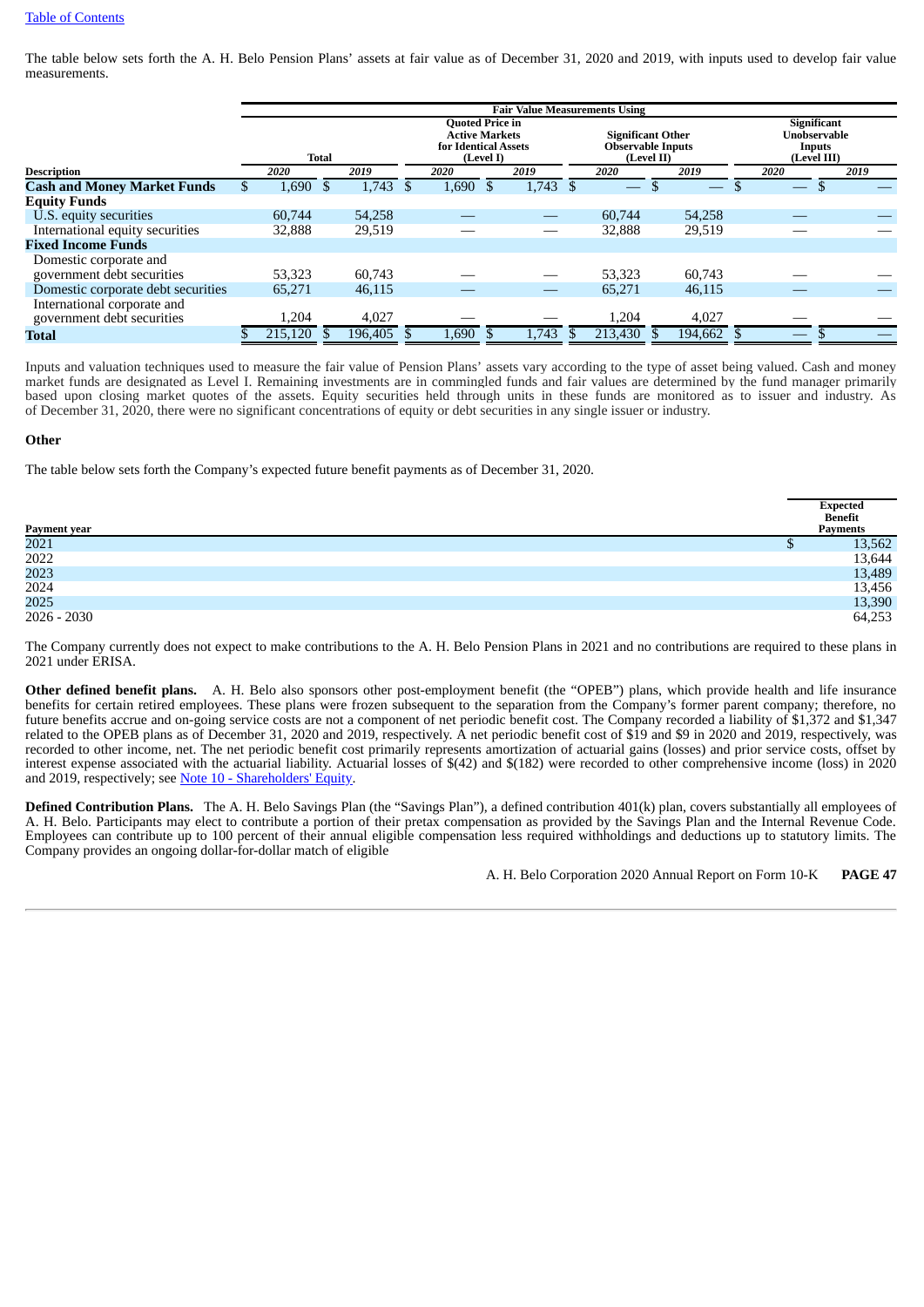employee contributions, up to 1.5 percent of the employees' compensation. The Company recorded expense of \$741 and \$702 in 2020 and 2019 respectively, for matching contributions to the Savings Plan.

### **Note 10: Shareholders' Equity**

<span id="page-47-0"></span>**Dividends.** Quarterly dividends returned \$5,139 and \$6,876 to shareholders in 2020 and 2019, respectively. On December 3, 2020, the Company's board of directors declared a \$0.04 per share dividend to shareholders of record as of the close of business on February 12, 2021, paid on March 5, 2021.

**Treasury Stock.** In 2019, the Company repurchased shares of its common stock pursuant to a publicly announced share repurchase program authorized by the Company's board of directors. The agreement to repurchase the Company's stock expired in the fourth quarter of 2019 and was not renewed. During the fourth quarter of 2019, the Company purchased 33,032 shares of its Series A common stock through open market transactions for \$123. In 2019, the Company purchased 216,490 shares of its Series A common stock through open market transactions for \$842.

**Outstanding Shares.** The Company had Series A and Series B common stock outstanding of 18,941,340 and 2,469,083, respectively, net of treasury shares at December 31, 2020. At December 31, 2019, the Company had Series A and Series B common stock outstanding of 18,941,115 and 2,469,308, respectively, net of treasury shares.

**Accumulated Other Comprehensive Loss.** Accumulated other comprehensive loss consists of actuarial gains and losses attributable to the A. H. Belo Pension Plans, gains and losses resulting from Pension Plans' amendments and other actuarial experience attributable to OPEB plans. The Company records amortization of the components of accumulated other comprehensive loss in other income, net in its Consolidated Statements of Operations. Gains and losses are amortized over the weighted average remaining life expectancy of the OPEB plans and Pension Plans' participants.

The table below sets forth the changes in accumulated other comprehensive loss, net of tax, as presented in the Company's consolidated financial statements.

|                              | <b>Years Ended December 31.</b>                            |      |           |                                            |      |  |              |           |                                            |           |                                            |       |
|------------------------------|------------------------------------------------------------|------|-----------|--------------------------------------------|------|--|--------------|-----------|--------------------------------------------|-----------|--------------------------------------------|-------|
|                              |                                                            | 2020 |           |                                            |      |  | 2019         |           |                                            |           |                                            |       |
|                              | <b>Defined</b><br>benefit pension<br><b>Total</b><br>plans |      |           | Other post-<br>employment<br>benefit plans |      |  | <b>Total</b> |           | <b>Defined</b><br>benefit pension<br>plans |           | Other post-<br>employment<br>benefit plans |       |
| Balance, beginning of period | (32, 294)                                                  |      | (32, 443) |                                            | 149  |  |              | (37, 641) |                                            | (38,003)  |                                            | 362   |
| Amortization                 | 876                                                        |      | 880       |                                            | (4)  |  |              | 247       |                                            | 278       |                                            | (31)  |
| Actuarial gains (losses)     | (1,050)                                                    |      | (1,008)   |                                            | (42) |  |              | 5,100     |                                            | 5,282     |                                            | (182) |
| Balance, end of period       | (32, 468)                                                  |      | (32,571)  |                                            | 103  |  |              | (32, 294) |                                            | (32, 443) |                                            | 149   |

## **Note 11: Earnings Per Share**

The table below sets forth the net income (loss) available to common shareholders and weighted average shares used for calculating basic and diluted earnings per share ("EPS"). The Company's Series A and Series B common stock equally share in the distributed and undistributed earnings.

|                                                                | <b>Years Ended December 31,</b> |   |            |  |  |  |  |
|----------------------------------------------------------------|---------------------------------|---|------------|--|--|--|--|
|                                                                | 2020                            |   |            |  |  |  |  |
| <b>Earnings (Numerator)</b>                                    |                                 |   |            |  |  |  |  |
| Net income (loss) available to common shareholders             | (6,872)                         | S | 9.292      |  |  |  |  |
|                                                                |                                 |   |            |  |  |  |  |
| <b>Shares (Denominator)</b>                                    |                                 |   |            |  |  |  |  |
| Weighted average common shares outstanding (basic and diluted) | 21,410,423                      |   | 21,546,257 |  |  |  |  |
|                                                                |                                 |   |            |  |  |  |  |
| <b>Income (Loss) Per Share</b>                                 |                                 |   |            |  |  |  |  |
| Basic and diluted                                              | (0.32)                          |   | 0.43       |  |  |  |  |
|                                                                |                                 |   |            |  |  |  |  |

There were no options or RSUs outstanding as of December 31, 2020 and 2019, that would result in dilution of shares or the calculation of EPS under the two-class method as prescribed under ASC 260 – *Earnings Per Share*.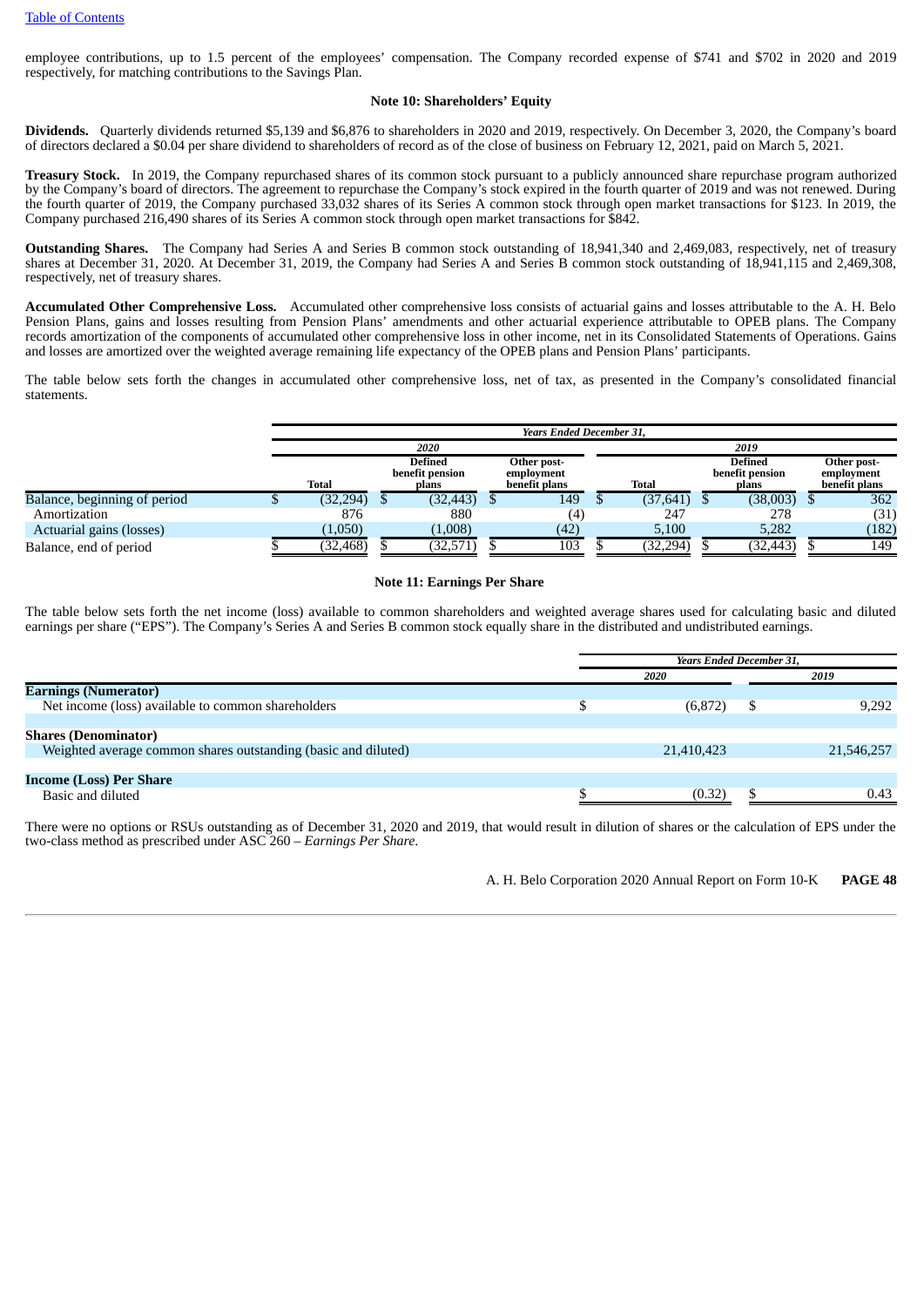## **Note 12: Commitments and Contingencies**

As of December 31, 2020, the Company had contractual obligations, in aggregate, of \$16,436 for the next five years and \$19,691 thereafter, for operating leases, primarily for office space and other distribution centers, some of which include escalating lease payments. See Note 5 – [Leases](#page-40-0) for future lease payments by year. In addition, the Company had expected purchase obligations of \$117 related to capital expenditures.

In December 2017, AHC Dallas Properties, LLC, a wholly-owned subsidiary of the Company, assumed a 12-year lease agreement for office space that serves as the headquarters of the *Denton Record-Chronicle.* In connection with the sale of Denton Publishing Company, owner of the *Denton Record-Chronicle*, to Denton Media Company, Inc., the Company entered into a sublease with Denton Publishing Company for a term ending on July 30, 2023.

In December 2016, the Dallas Morning News, Inc., a wholly-owned subsidiary of the Company, entered into a 16-year lease agreement for office space for the Company's new corporate headquarters. The Company recognizes rent expense on a straight-line basis. Per the amended lease agreement, rent payments began in November 2018.

Total lease expense for property and equipment was \$4,854 and \$4,975 in 2020 and 2019, respectively.

The Company funds the A. H. Belo Pension Plans to meet or exceed statutory requirements. The Company currently does not expect to make contributions to the A. H. Belo Pension Plans in 2021 and no contributions are required to these plans in 2021 under the applicable tax and labor laws governing pension plan funding; see Note 9 - Pension and Other [Retirement](#page-44-0) Plans.

From time to time, the Company is involved in a variety of claims, lawsuits and other disputes arising in the ordinary course of business. Management routinely assesses the likelihood of adverse judgments or outcomes in these matters, as well as the ranges of probable losses to the extent losses are reasonably estimable. Accruals for contingencies are recorded when, in the judgment of management, adverse judgments or outcomes are probable and the financial impact, should an adverse outcome occur, is reasonably estimable. The determination of likely outcomes of litigation matters relates to factors that include, but are not limited to, past experience and other evidence, interpretation of relevant laws or regulations and the specifics and status of each matter. Predicting the outcome of claims and litigation and estimating related costs and financial exposure involves substantial uncertainties that could cause actual results to vary materially from estimates and accruals. In the opinion of management, liabilities, if any, arising from other currently existing claims against the Company would not have a material adverse effect on A. H. Belo's results of operations, liquidity or financial condition.

#### **Note 13: Supplemental Cash Flow Data**

The table below sets forth supplemental disclosures related to the Company's Consolidated Statements of Cash Flows.

|                                                      | <b>Years Ended December 31.</b> |  |        |
|------------------------------------------------------|---------------------------------|--|--------|
|                                                      | 2020                            |  | 2019   |
| Income tax paid, net (refund)                        | (1,675)                         |  | 901    |
| Noncash investing and financing activities:          |                                 |  |        |
| Investments in property, plant and equipment payable | 117                             |  | 237    |
| Dividends payable                                    | 856                             |  | 1.713  |
| Notes receivable for asset sales                     | 375                             |  | 22,400 |

## **Note 14: Disposal of Assets**

<span id="page-48-0"></span>In the third quarter of 2019, the Company recorded a loss of \$1,362 on the disposal of newspaper production assets and publishing software that was replaced by a new digital content platform. The loss is included in the (gain) loss on sale/disposal of assets, net in the Consolidated Statement of Operations. The newspaper production assets were disposed as a result of the Company's strategic decision, in the first quarter of 2019, to eliminate its brokered printing business and reduce the number of local and national commercial print customers it serves from more than 30 to 5.

In May 2019, the Company finalized a Purchase and Sale Agreement with Charter DMN Holdings, LP (the "Purchaser") for the sale of the real estate assets in downtown Dallas, Texas, previously used as the Company's headquarters for a sale price of \$28,000. The sale price consisted of \$4,597 cash received, after selling costs of approximately \$1,000, and a two year seller-financed promissory note (the "Promissory Note") of \$22,400, included in current notes receivable as of December 31, 2020. The sale provided the Company an additional \$1,000 contingency payment if certain conditions were met. The contingency expired as of June 30, 2020, with no payment made by the Purchaser related to the contingency. In 2019, the Company recorded a pretax gain of \$25,908, included in (gain) loss on sale/disposal of assets, net in the Consolidated Statement of Operations. Due to the offset by existing net operating loss carryforwards, the Company did not record any current tax expense related to the sale transaction.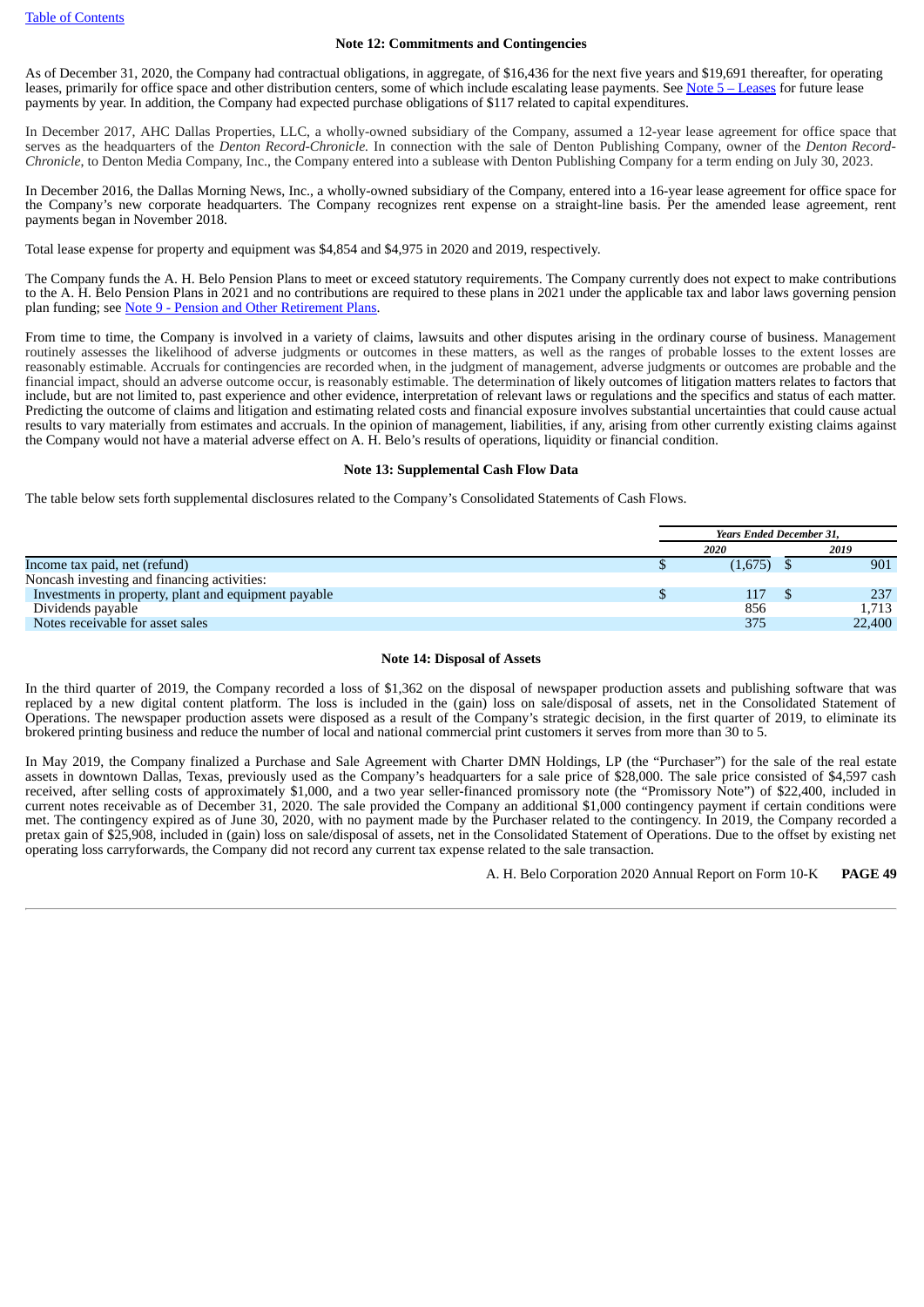The Promissory Note is secured by a first lien deed of trust covering the property and bears interest payable in quarterly installments that began on July 1, 2019, continuing through its maturity on June 30, 2021, and includes a pre-payment feature. Interest will be accrued at 3.5 percent during the first year and at 4.5 percent during the second year. In 2020 and 2019, the Company received \$897 and \$395, respectively, of interest income included in other income, net in the Consolidated Statements of Operations.

As a direct result of COVID-19 uncertainties, on April 3, 2020, the Company and the Purchaser entered into an amendment to the Promissory Note deferring the Purchaser's interest payment of \$195 that was due April 1, 2020, and adding it to a second promissory note (the "Second Promissory Note"). In addition, the Second Promissory Note includes a 2019 real property tax reconciliation payment due from the Purchaser under the Purchase and Sale Agreement in the amount of \$180. The Second Promissory Note, in the principal amount of \$375, included in current notes receivable in the Consolidated Balance Sheet, is secured by a second lien deed of trust covering the property and due June 30, 2021. The Company evaluated the collectability of the notes as a result of the purchaser's request to defer the first quarter 2020 interest payment and the continuation of the pandemic. Management believes as of December 31, 2020, the promissory notes are recoverable since the purchaser is in compliance with the terms, is publicly indicating its intent to develop the property, and management believes that the value of the collateral has not materially changed from the sale date. In addition, on January 4, 2021, the Purchaser paid the fourth quarter 2020 interest payment of \$253.

The timing in general of commercial development may have been impacted by the pandemic, and thus capital constraints in commercial real estate markets may exist. Management continues to closely monitor the collectability of the notes and the value of the underlying collateral. Continued economic and other effects of the pandemic could impact the timing of payment or realization of the notes.

### **Note 15: Subsequent Events**

The Company evaluates subsequent events at the date of the consolidated balance sheet as well as conditions that arise after the balance sheet date but before the consolidated financial statements are issued. To the extent any events and conditions exist, disclosures are made regarding the nature of events and the estimated financial effects for those events and conditions.

On March 4, 2021, the Company's board of directors declared a \$0.04 per share dividend to shareholders of record as of the close of business on May 14, 2021, which is payable on June 4, 2021.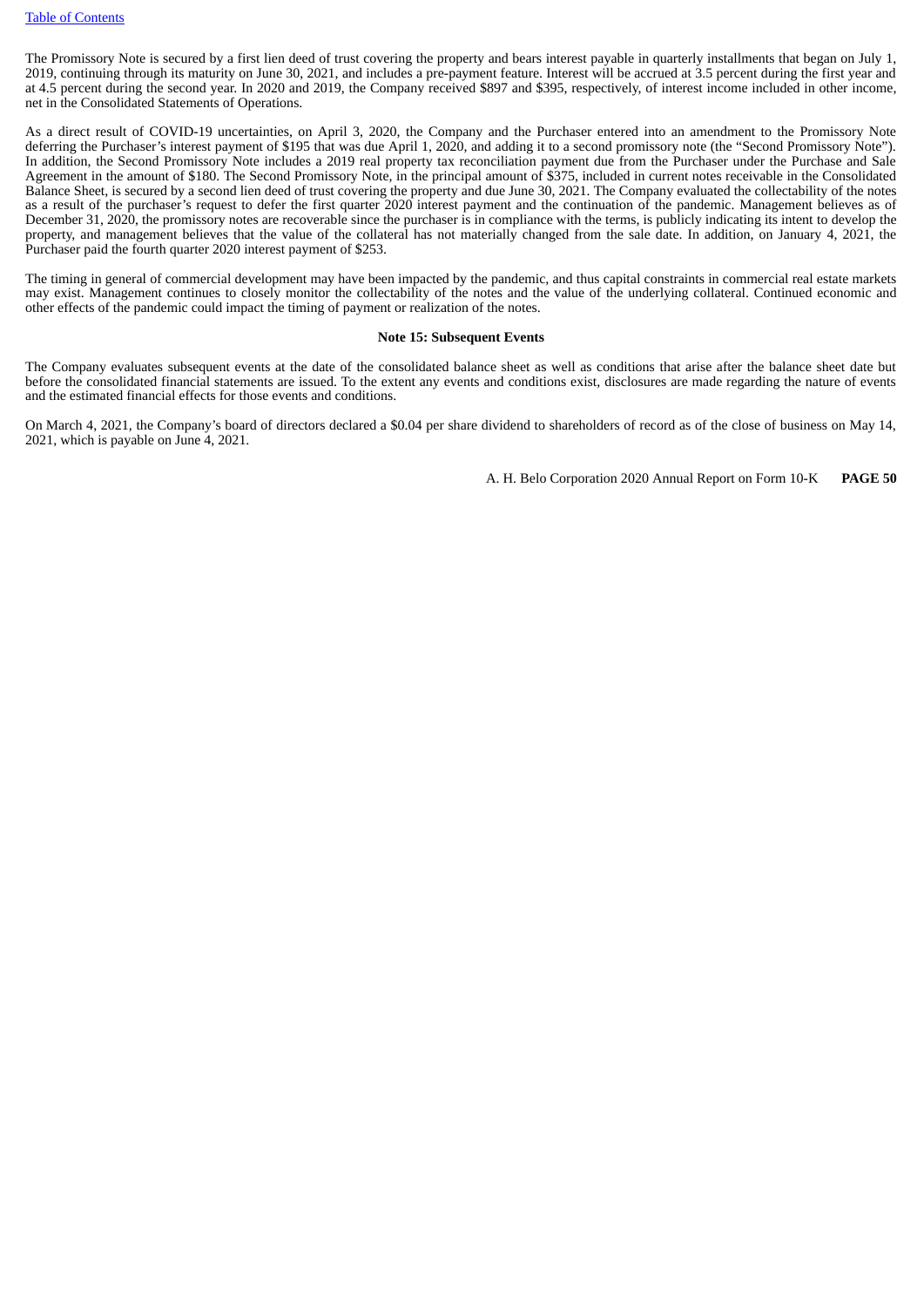# **LIST OF SUBSIDIARIES OF A. H. BELO CORPORATION (As of December 31, 2020)**

<span id="page-50-0"></span>

| <b>Subsidiarv</b>                    | <b>State or Jurisdiction</b><br>of Incorporation |
|--------------------------------------|--------------------------------------------------|
| A. H. Belo Management Services, Inc. | <b>Delaware</b>                                  |
| Belo Lead Management LLC*            | Delaware                                         |
| NewsRight, LLC*                      | Delaware                                         |
| True North Real Estate LLC           | Delaware                                         |
| AHC California Dispositions, Inc.    | <b>Delaware</b>                                  |
| AHC California Properties, LLC       | Delaware                                         |
| AHC Dallas Properties, LLC           | <b>Delaware</b>                                  |
| $B+C$ , Inc. (The)                   | Delaware                                         |
| Distribion, Inc.                     | Delaware                                         |
| CDFX, LLC                            | Delaware                                         |
| Vertical Nerve, Inc.                 | <b>Delaware</b>                                  |
| Belo Enterprises, Inc.               | Delaware                                         |
| Belo Interactive, Inc.               | <b>Delaware</b>                                  |
| Belo Investments II, Inc.            | Delaware                                         |
| Belo Company (The)                   | <b>Delaware</b>                                  |
| Cubic Creative, Inc.                 | <b>Texas</b>                                     |
| Dallas Morning News, Inc. (The)      | Delaware                                         |
| Al Dia, Inc.                         | Delaware                                         |
| DFW Printing Company, Inc.           | <b>Delaware</b>                                  |
| DMI Acquisition Sub, Inc.            | Delaware                                         |
| <b>Fountain Street Corporation</b>   | Rhode Island                                     |
| Providence Journal Company (The)     | Delaware                                         |

 $^\ast \text{Non-wholly owned}$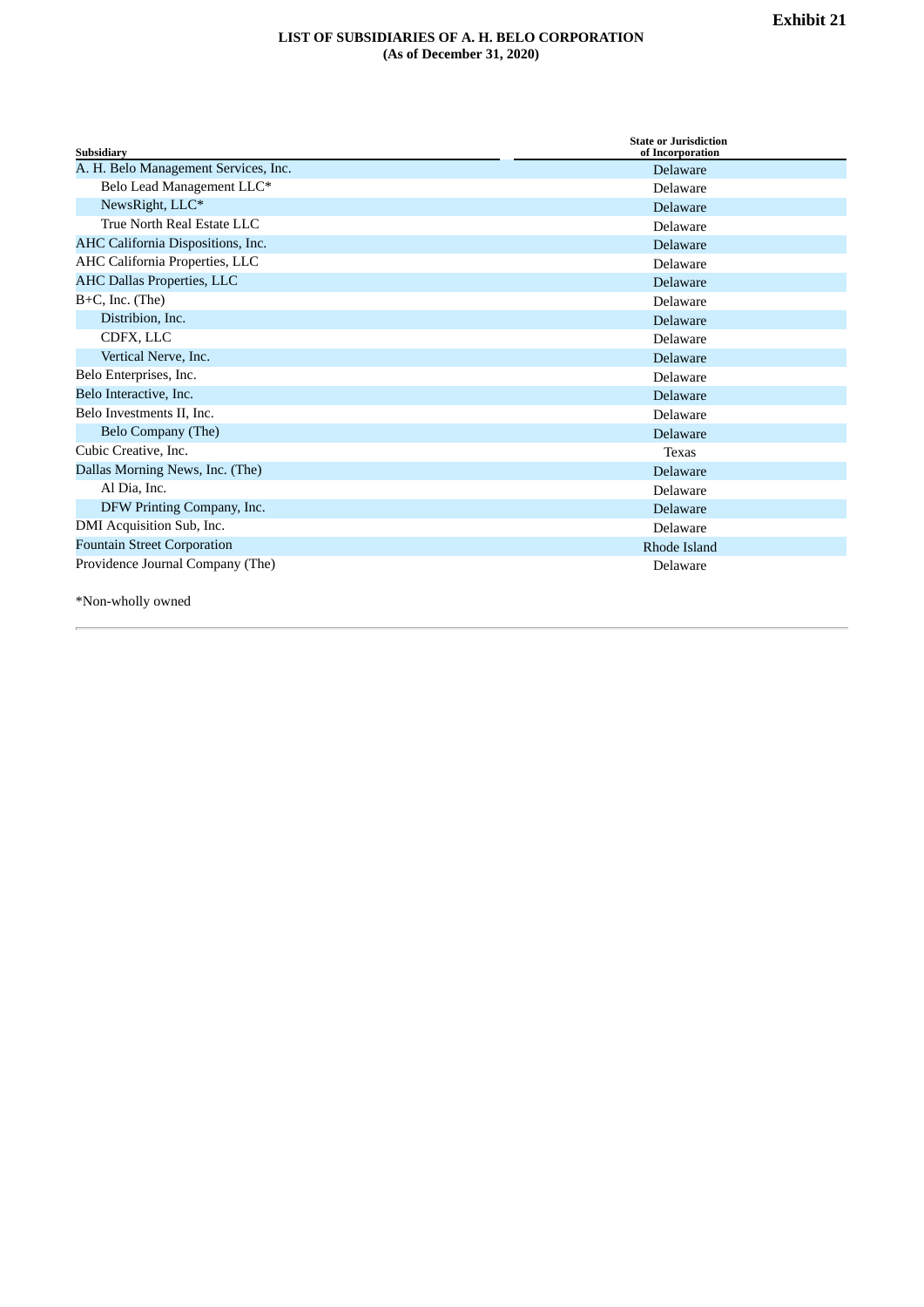## **CONSENT OF INDEPENDENT REGISTERED PUBLIC ACCOUNTING FIRM**

<span id="page-51-0"></span>We have issued our report dated March 10, 2021, with respect to the consolidated financial statements included in the Annual Report of A. H. Belo Corporation on Form 10-K for the year ended December 31, 2020. We consent to the incorporation by reference of said report in the Registration Statements of A. H. Belo Corporation on Forms S-8 (File No. 333-148811, File No. 333-180482, and File No. 333-218601).

/s/ GRANT THORNTON LLP

Dallas, Texas March 10, 2021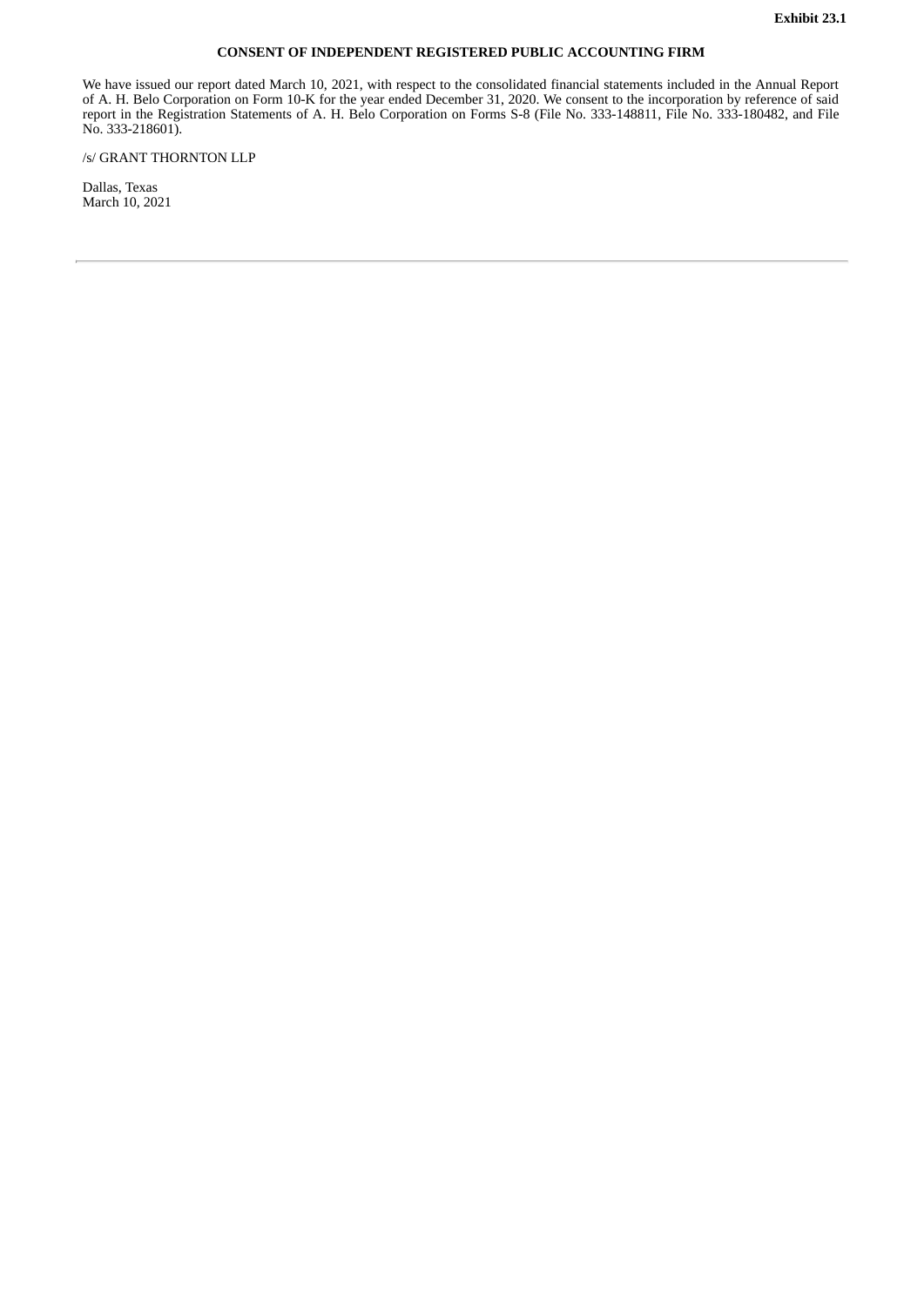## **SECTION 302 CERTIFICATION**

<span id="page-52-0"></span>I, Robert W. Decherd, Chairman of the Board, President and Chief Executive Officer of A. H. Belo Corporation, certify that:

- 1. I have reviewed the Annual Report on Form 10-K of A. H. Belo Corporation;
- 2. Based on my knowledge, this report does not contain any untrue statement of a material fact or omit to state a material fact necessary to make the statements made, in light of the circumstances under which such statements were made, not misleading with respect to the period covered by this report;
- 3. Based on my knowledge, the financial statements, and other financial information included in this report, fairly present in all material respects the financial condition, results of operations and cash flows of the registrant as of, and for, the periods presented in this report;
- 4. The registrant's other certifying officer(s) and I are responsible for establishing and maintaining disclosure controls and procedures (as defined in Exchange Act Rules 13a-15(e) and 15d-15(e)) and internal control over financial reporting (as defined in Exchange Act Rules 13a-15(f) and 15d-15(f)) for the registrant and have:
	- a) designed such disclosure controls and procedures, or caused such disclosure controls and procedures to be designed under our supervision, to ensure that material information relating to the registrant, including its consolidated subsidiaries, is made known to us by others within those entities, particularly during the period in which this report is being prepared;
	- b) designed such internal control over financial reporting, or caused such internal control over financial reporting to be designed under our supervision, to provide reasonable assurance regarding the reliability of financial reporting and the preparation of financial statements for external purposes in accordance with generally accepted accounting principles;
	- c) evaluated the effectiveness of the registrant's disclosure controls and procedures and presented in this report our conclusions about the effectiveness of the disclosure controls and procedures, as of the end of the period covered by this report based on such evaluation; and
	- d) disclosed in this report any change in the registrant's internal control over financial reporting that occurred during the registrant's most recent fiscal quarter (the registrant's fourth fiscal quarter in the case of an annual report) that has materially affected, or is reasonably likely to materially affect, the registrant's internal control over financial reporting; and
- 5. The registrant's other certifying officer(s) and I have disclosed, based on our most recent evaluation of internal control over financial reporting, to the registrant's auditors and the audit committee of the registrant's board of directors (or persons performing the equivalent functions):
	- a) all significant deficiencies and material weaknesses in the design or operation of internal control over financial reporting which are reasonably likely to adversely affect the registrant's ability to record, process, summarize and report financial information; and
	- b) any fraud, whether or not material, that involves management or other employees who have a significant role in the registrant's internal control over financial reporting.

By: /s/ Robert W. Decherd Robert W. Decherd

Chairman of the Board, President and Chief Executive Officer

Date: March 10, 2021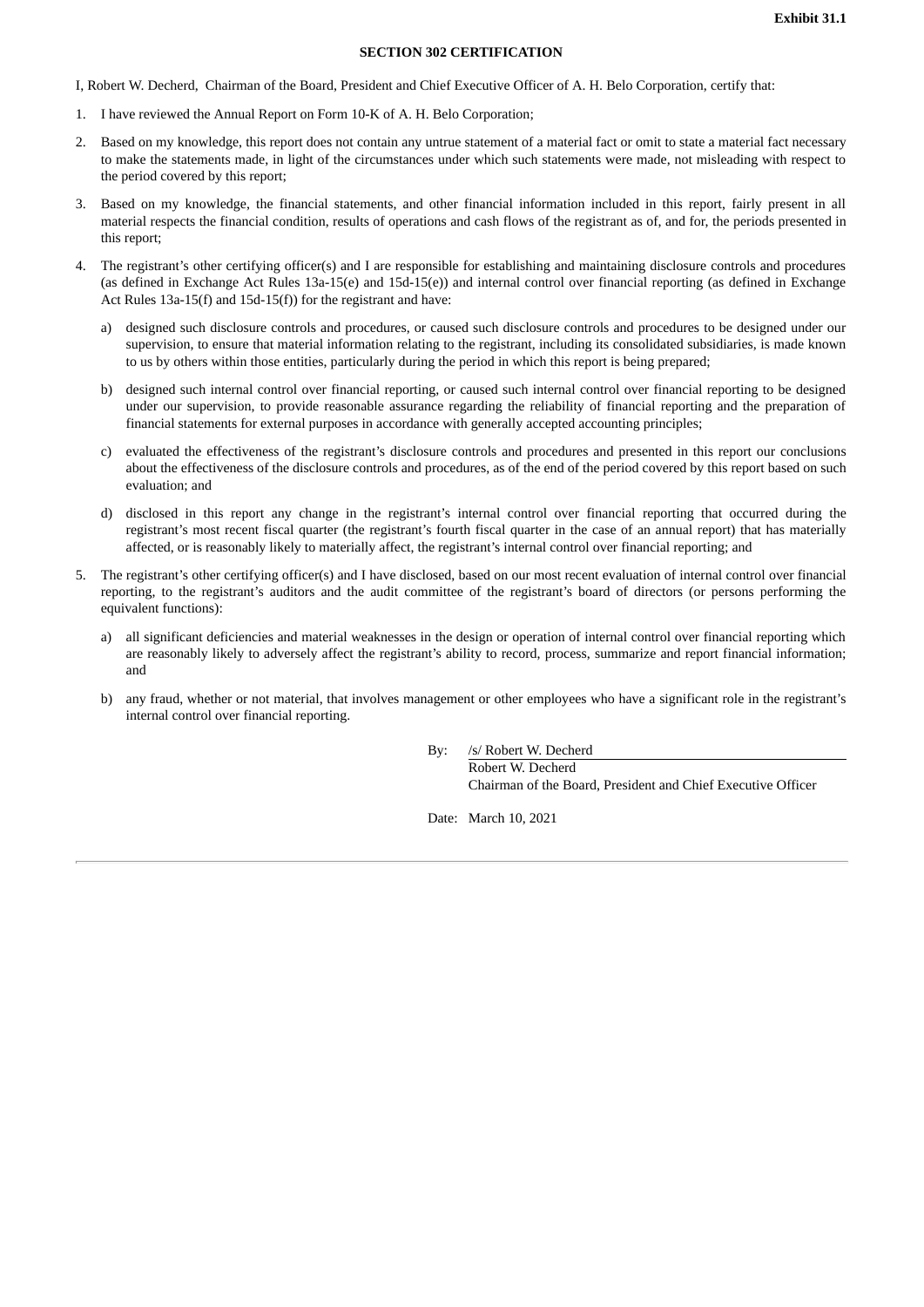## **SECTION 302 CERTIFICATION**

<span id="page-53-0"></span>I, Katy Murray, Executive Vice President and Chief Financial Officer of A. H. Belo Corporation, certify that:

- 1. I have reviewed the Annual Report on Form 10-K of A. H. Belo Corporation;
- 2. Based on my knowledge, this report does not contain any untrue statement of a material fact or omit to state a material fact necessary to make the statements made, in light of the circumstances under which such statements were made, not misleading with respect to the period covered by this report;
- 3. Based on my knowledge, the financial statements, and other financial information included in this report, fairly present in all material respects the financial condition, results of operations and cash flows of the registrant as of, and for, the periods presented in this report;
- 4. The registrant's other certifying officer(s) and I are responsible for establishing and maintaining disclosure controls and procedures (as defined in Exchange Act Rules 13a-15(e) and 15d-15(e)) and internal control over financial reporting (as defined in Exchange Act Rules 13a-15(f) and 15d-15(f)) for the registrant and have:
	- a) designed such disclosure controls and procedures, or caused such disclosure controls and procedures to be designed under our supervision, to ensure that material information relating to the registrant, including its consolidated subsidiaries, is made known to us by others within those entities, particularly during the period in which this report is being prepared;
	- b) designed such internal control over financial reporting, or caused such internal control over financial reporting to be designed under our supervision, to provide reasonable assurance regarding the reliability of financial reporting and the preparation of financial statements for external purposes in accordance with generally accepted accounting principles;
	- c) evaluated the effectiveness of the registrant's disclosure controls and procedures and presented in this report our conclusions about the effectiveness of the disclosure controls and procedures, as of the end of the period covered by this report based on such evaluation; and
	- d) disclosed in this report any change in the registrant's internal control over financial reporting that occurred during the registrant's most recent fiscal quarter (the registrant's fourth fiscal quarter in the case of an annual report) that has materially affected, or is reasonably likely to materially affect, the registrant's internal control over financial reporting; and
- 5. The registrant's other certifying officer(s) and I have disclosed, based on our most recent evaluation of internal control over financial reporting, to the registrant's auditors and the audit committee of the registrant's board of directors (or persons performing the equivalent functions):
	- a) all significant deficiencies and material weaknesses in the design or operation of internal control over financial reporting which are reasonably likely to adversely affect the registrant's ability to record, process, summarize and report financial information; and
	- b) any fraud, whether or not material, that involves management or other employees who have a significant role in the registrant's internal control over financial reporting.

By: /s/ Katy Murray

Katy Murray Executive Vice President Chief Financial Officer

Date: March 10, 2021